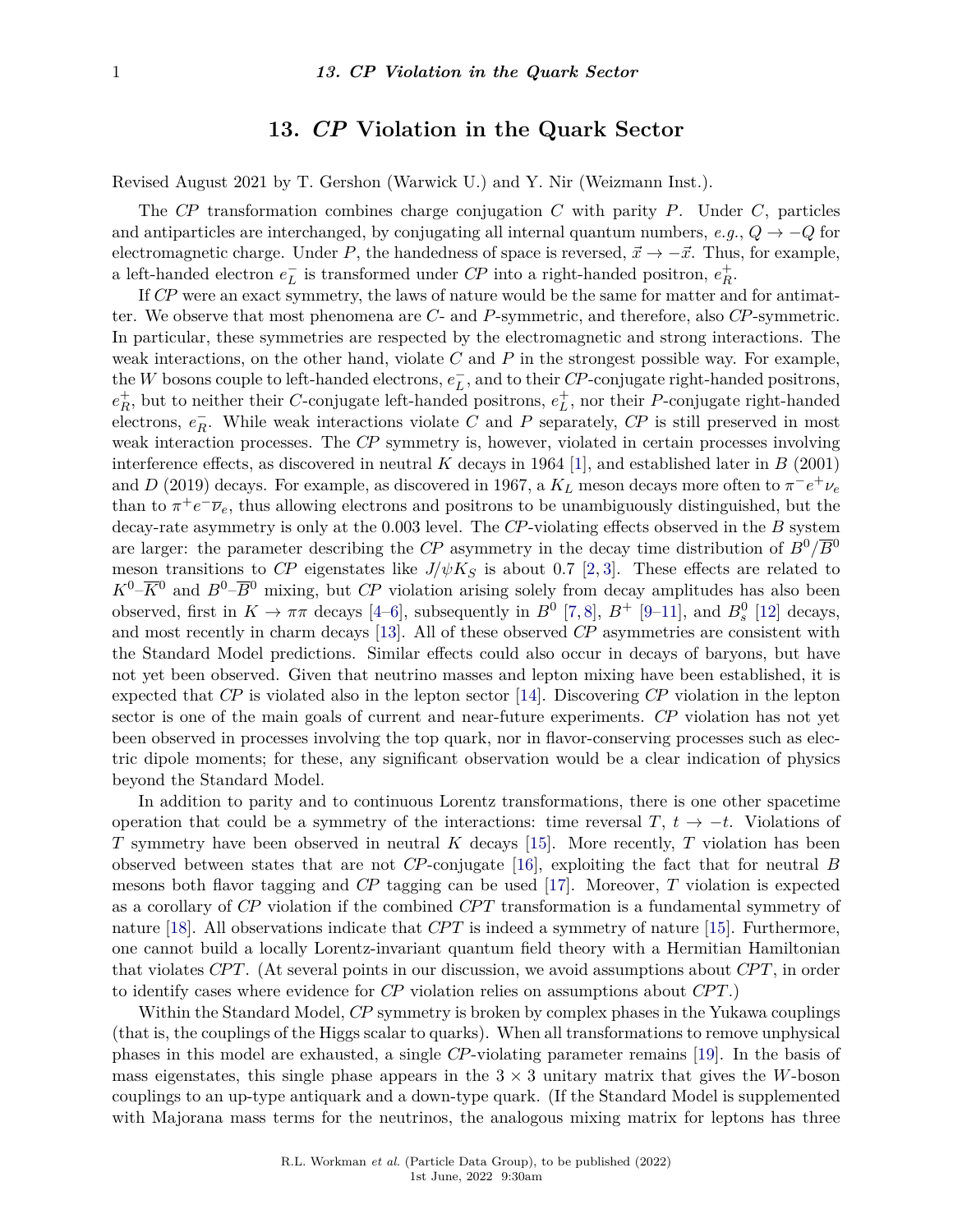*CP*-violating phases.) The beautifully consistent and economical Standard-Model description of *CP* violation in terms of Yukawa couplings, known as the Kobayashi-Maskawa (KM) mechanism [\[19\]](#page-26-16), agrees with all measurements to date. Furthermore, one can fit the data allowing contributions from beyond the Standard Model (referred to subsequently as new physics) to loop processes to compete with, or even dominate over, the Standard Model amplitudes [\[20,](#page-26-17) [21\]](#page-26-18). Such an analysis provides model-independent proof that the KM phase is different from zero, and that the matrix of three-generation quark mixing is the dominant source of *CP* violation in meson decays.

The current level of experimental accuracy and the theoretical uncertainties involved in the interpretation of the various observations leave room, however, for additional subdominant sources of *CP* violation from new physics. Indeed, almost all extensions of the Standard Model imply that there are such additional sources. Moreover, *CP* violation is a necessary condition for baryogenesis, the process of dynamically generating the matter-antimatter asymmetry of the Universe [\[22\]](#page-26-19). Despite the phenomenological success of the KM mechanism, it fails (by several orders of magnitude) to accommodate the observed asymmetry [\[23\]](#page-27-0). This discrepancy strongly suggests that nature provides additional sources of *CP* violation beyond the KM mechanism. The evidence for neutrino masses implies that *CP* can be violated also in the lepton sector. This situation makes leptogenesis [\[24,](#page-27-1)[25\]](#page-27-2), a scenario where *CP*-violating phases in the Yukawa couplings of the neutrinos play a crucial role in the generation of the baryon asymmetry, a very attractive possibility. The expectation of new sources motivates the large ongoing experimental effort to find deviations from the predictions of the KM mechanism.

*CP* violation can be experimentally searched for in a variety of processes, such as hadron decays, electric dipole moments of neutrons, electrons and nuclei, and neutrino oscillations. Hadron decays via the weak interaction probe flavor-changing *CP* violation. The search for electric dipole moments may find (or constrain) sources of *CP* violation that, unlike the KM phase, are not related to flavorchanging couplings. Following the discovery of the Higgs boson [\[26,](#page-27-3) [27\]](#page-27-4), searches for *CP* violation in the Higgs sector are becoming feasible. Future searches for *CP* violation in neutrino oscillations might provide further input on leptogenesis.

The present measurements of *CP* asymmetries provide some of the strongest constraints on the weak couplings of quarks. Future measurements of  $\mathbb{CP}$  violation in  $K$ ,  $D$ ,  $B$ , and  $B_s^0$  meson decays will provide additional constraints on the flavor parameters of the Standard Model, and can probe new physics. In this review, we give the formalism and basic physics motivations that are relevant to present and near future measurements of *CP* violation in the quark sector.

#### **13.1 Formalism**

The phenomenology of *CP* violation for neutral flavored mesons is particularly interesting, since many of the observables can be cleanly interpreted. Although the phenomenology is superficially different for  $K^0$ ,  $D^0$ ,  $B^0$ , and  $B^0_s$  decays, this is primarily because each of these systems is governed by a different balance between decay rates, oscillations, and lifetime splitting. However, the general considerations presented in this section are identical for all flavored neutral pseudoscalar mesons. The phenomenology of *CP* violation for neutral mesons that do not carry flavor quantum numbers (such as the  $\eta^{(l)}$  state) is quite different: such states are their own antiparticles and have definite *CP* eigenvalues, so the signature of *CP* violation is simply the decay to a final state with the opposite *CP*. Such decays are mediated by the electromagnetic or (OZI-suppressed [\[28–](#page-27-5)[30\]](#page-27-6)) strong interaction, where *CP* violation is not expected and has not yet been observed. In the remainder of this review, we restrict ourselves to considerations of weakly decaying hadrons.

In this section, we present a general formalism for, and classification of, *CP* violation in the decay of a weakly decaying hadron, denoted *M*. We pay particular attention to the case that *M* is a  $K^0$ ,  $D^0$ ,  $B^0$ , or  $B_s^0$  meson. Subsequent sections describe the *CP*-violating phenomenology,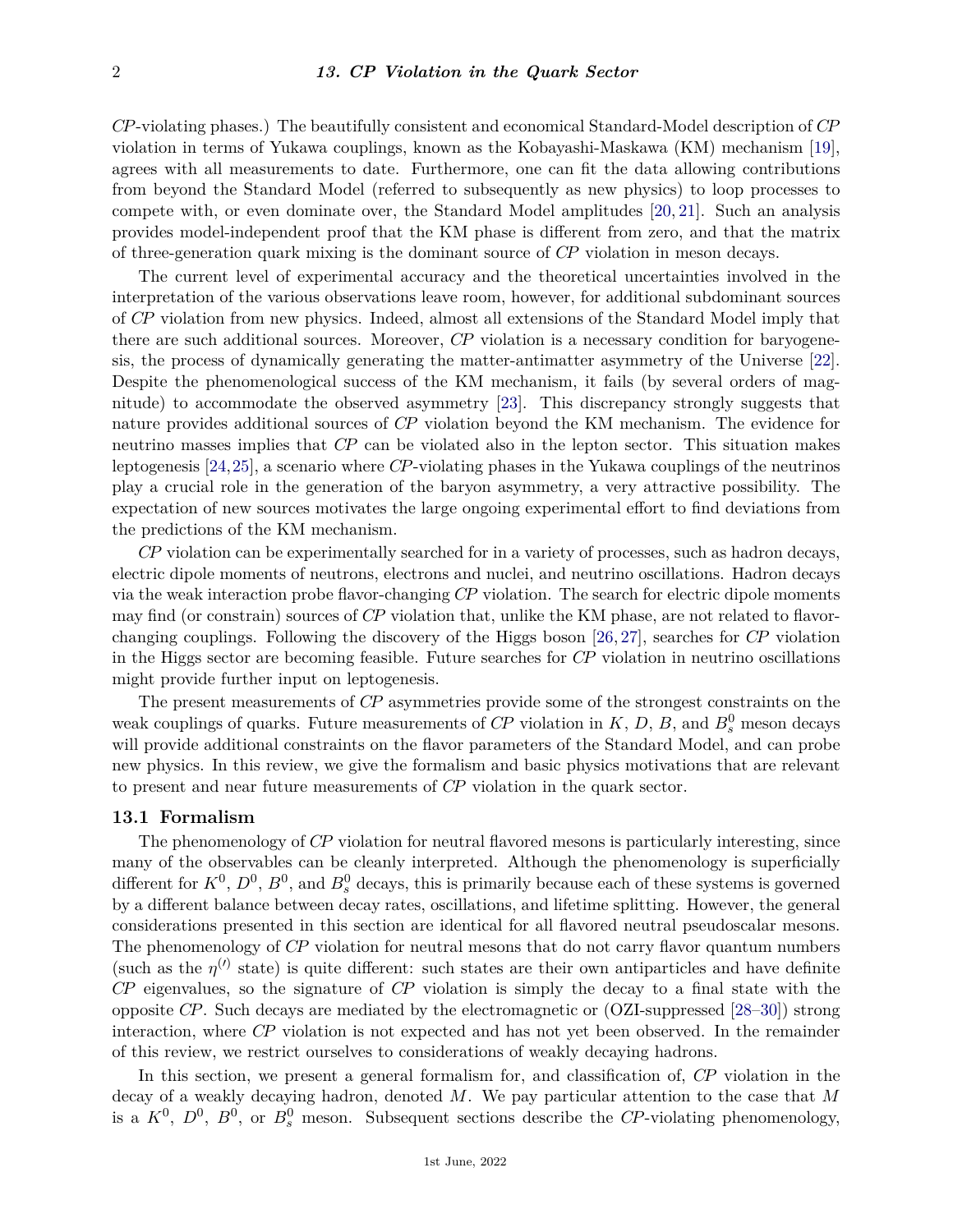approximations, and alternative formalisms that are specific to each system.

#### **13.1.1** *Charged- and neutral-hadron decays*

We define decay amplitudes of *M* (which could be charged or neutral) and its *CP* conjugate *M* to a multi-particle final state f and its  $\overline{CP}$  conjugate  $\overline{f}$  as

$$
A_f = \langle f | \mathcal{H} | M \rangle \,, \quad \overline{A}_f = \langle f | \mathcal{H} | \overline{M} \rangle \,, \tag{13.1a}
$$

$$
A_{\overline{f}} = \langle \overline{f} | \mathcal{H} | M \rangle \,, \quad \overline{A}_{\overline{f}} = \langle \overline{f} | \mathcal{H} | \overline{M} \rangle \,, \tag{13.1b}
$$

where  $H$  is the Hamiltonian governing weak interactions. The action of  $\mathbb{CP}$  on these states introduces phases  $\xi_M$  and  $\xi_f$  that depend on their flavor content, according to

$$
CP|M\rangle = e^{+i\xi_M} |\overline{M}\rangle , \quad CP|f\rangle = e^{+i\xi_f} |\overline{f}\rangle , \qquad (13.2a)
$$

$$
CP|\overline{M}\rangle = e^{-i\xi_M} |M\rangle \ , \quad CP|\overline{f}\rangle = e^{-i\xi_f} |f\rangle \ , \tag{13.2b}
$$

so that  $(CP)^2 = 1$ . The phases  $\xi_M$  and  $\xi_f$  are arbitrary and unobservable because of the flavor symmetry of the strong interaction. If *CP* is conserved by the dynamics,  $[CP, H] = 0$ , then  $A_f$  and  $\overline{A}_{\overline{f}}$  have the same magnitude and an arbitrary unphysical relative phase

$$
\overline{A}_{\overline{f}} = e^{i(\xi_f - \xi_M)} A_f . \tag{13.3}
$$

#### **13.1.2** *Neutral-meson mixing*

A state that is initially a superposition of  $M^0$  and  $\overline{M}^0$ , say

$$
|\psi(0)\rangle = a(0)|M^0\rangle + b(0)|\overline{M}^0\rangle , \qquad (13.4)
$$

will evolve in time acquiring components that describe all possible decay final states  $\{f_1, f_2, \ldots\}$ , that is,

$$
|\psi(t)\rangle = a(t)|M^0\rangle + b(t)|\overline{M}^0\rangle + c_1(t)|f_1\rangle + c_2(t)|f_2\rangle + \cdots
$$
\n(13.5)

If we are interested in computing only the values of  $a(t)$  and  $b(t)$  (and not the values of all  $c_i(t)$ ), and if the times *t* under study are much larger than the typical strong interaction scale, then we can use a much simplified formalism [\[31\]](#page-27-7). The simplified time evolution is determined by a  $2 \times 2$ effective Hamiltonian **H** that is not Hermitian, since otherwise the mesons would only oscillate and not decay. Any complex matrix, such as **H**, can be written in terms of Hermitian matrices **M** and **Γ** as

$$
\mathbf{H} = \mathbf{M} - \frac{i}{2} \mathbf{\Gamma} \tag{13.6}
$$

**M** and **Γ** are associated with  $(M^0, \overline{M}^0) \leftrightarrow (M^0, \overline{M}^0)$  transitions via off-shell (dispersive), and onshell (absorptive) intermediate states, respectively. Diagonal elements of **M** and **Γ** are associated with the flavor-conserving transitions  $M^0 \to M^0$  and  $\overline{M}{}^0 \to \overline{M}{}^0$ , while off-diagonal elements are associated with flavor-changing transitions  $M^0 \leftrightarrow \overline{M}{}^0$ .

The eigenvectors of **H** have well-defined masses and decay widths. To specify the components of the strong interaction eigenstates,  $M^0$  and  $\overline{M}^0$ , in the light  $(M_L)$  and heavy  $(M_H)$  mass eigenstates, we introduce three complex parameters:  $p$ ,  $q$ , and, for the case that both *CP* and *CPT* are violated in mixing, *z*. Then

$$
|M_L\rangle \propto p\sqrt{1-z}|M^0\rangle + q\sqrt{1+z}|\overline{M}^0\rangle , \qquad (13.7a)
$$

$$
|M_H\rangle \propto p\sqrt{1+z} \, |M^0\rangle - q\sqrt{1-z} \, |\overline{M}^0\rangle \,,\tag{13.7b}
$$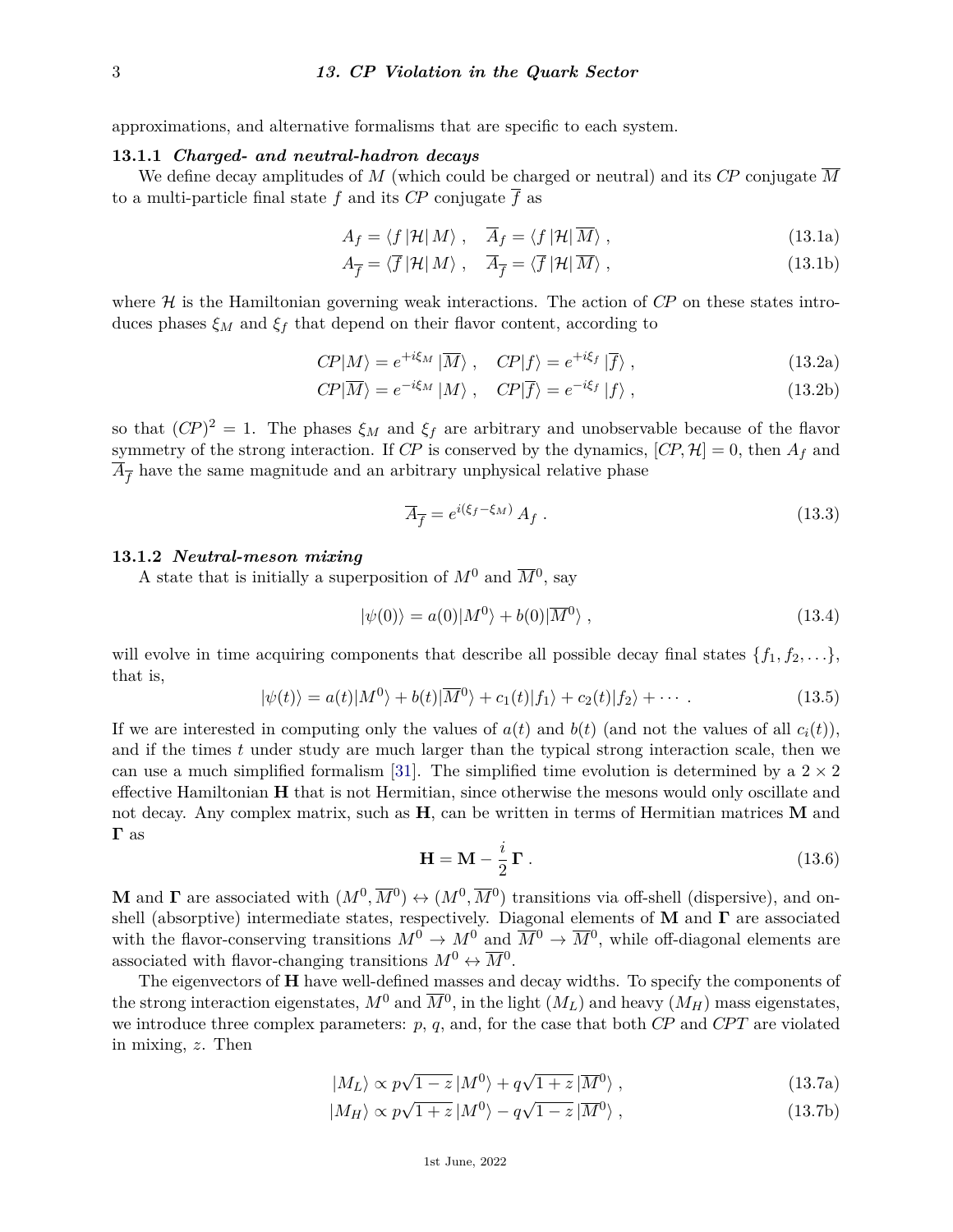with the normalization  $|q|^2 + |p|^2 = 1$  when  $z = 0$ . (Another possible choice of labeling, which is in standard usage for *K* mesons, defines the mass eigenstates according to their lifetimes: *K<sup>S</sup>* for the short-lived and *K<sup>L</sup>* for the long-lived state. The *K<sup>L</sup>* is experimentally found to be the heavier state. Yet another choice is often used for the *D* mesons [\[32\]](#page-27-8): the eigenstates are labeled according to their dominant *CP* content.)

The real and imaginary parts of the eigenvalues  $\omega_{L,H}$  corresponding to  $|M_{L,H}\rangle$  represent their masses and decay widths, respectively. The mass and width splittings are

$$
\Delta m \equiv m_H - m_L = \mathcal{R}e(\omega_H - \omega_L) \,, \tag{13.8a}
$$

$$
\Delta \Gamma \equiv \Gamma_H - \Gamma_L = -2 \mathcal{I} m(\omega_H - \omega_L) \,. \tag{13.8b}
$$

Note that here  $\Delta m$  is positive by definition, while the sign of  $\Delta \Gamma$  must be experimentally determined. The sign of  $\Delta\Gamma$  has not yet been established for  $B^0$  mesons, while  $\Delta\Gamma$  < 0 is established for *K* and  $B_s^0$  mesons. The Standard Model predicts  $\Gamma_L > \Gamma_H$  for  $B_{(s)}^0$  mesons; for this reason,  $\Delta\Gamma = \Gamma_L - \Gamma_H$ , which is still a signed quantity, is often used in the  $B^0_{(s)}$  literature and is the convention used in the PDG experimental summaries.

Solving the eigenvalue problem for **H** yields

$$
\left(\frac{q}{p}\right)^2 = \frac{\mathbf{M}_{12}^* - (i/2)\mathbf{\Gamma}_{12}^*}{\mathbf{M}_{12} - (i/2)\mathbf{\Gamma}_{12}}
$$
(13.9)

and

$$
z \equiv \frac{\delta m - (i/2)\delta \Gamma}{\Delta m - (i/2)\Delta \Gamma} , \qquad (13.10)
$$

where

$$
\delta m \equiv \mathbf{M}_{11} - \mathbf{M}_{22} , \quad \delta \Gamma \equiv \mathbf{\Gamma}_{11} - \mathbf{\Gamma}_{22} \tag{13.11}
$$

are the differences in effective mass and decay-rate expectation values for the strong interaction states  $M^0$  and  $\overline{M}{}^0$ .

If either *CP* or *CP T* is a symmetry of **H** (independently of whether *T* is conserved or violated), then the values of  $\delta m$  and  $\delta \Gamma$  are both zero, and hence  $z = 0$ . We also find that

$$
\omega_H - \omega_L = 2\sqrt{\left(\mathbf{M}_{12} - \frac{i}{2}\mathbf{\Gamma}_{12}\right)\left(\mathbf{M}_{12}^* - \frac{i}{2}\mathbf{\Gamma}_{12}^*\right)}.
$$
 (13.12)

If either *CP* or *T* is a symmetry of **H** (independently of whether *CP T* is conserved or violated), then  $\Gamma_{12}/\mathbf{M}_{12}$  is real, leading to

$$
\left(\frac{q}{p}\right)^2 = e^{2i\xi_M} \quad \Rightarrow \quad \left|\frac{q}{p}\right| = 1 \tag{13.13}
$$

where  $\xi_M$  is the arbitrary unphysical phase introduced in Eq. (13.2). If, and only if, *CP* is a symmetry of **H** (independently of *CP T* and *T*), then both of the above conditions hold, with the result that the mass eigenstates are orthogonal

$$
\langle M_H | M_L \rangle = |p|^2 - |q|^2 = 0.
$$
\n(13.14)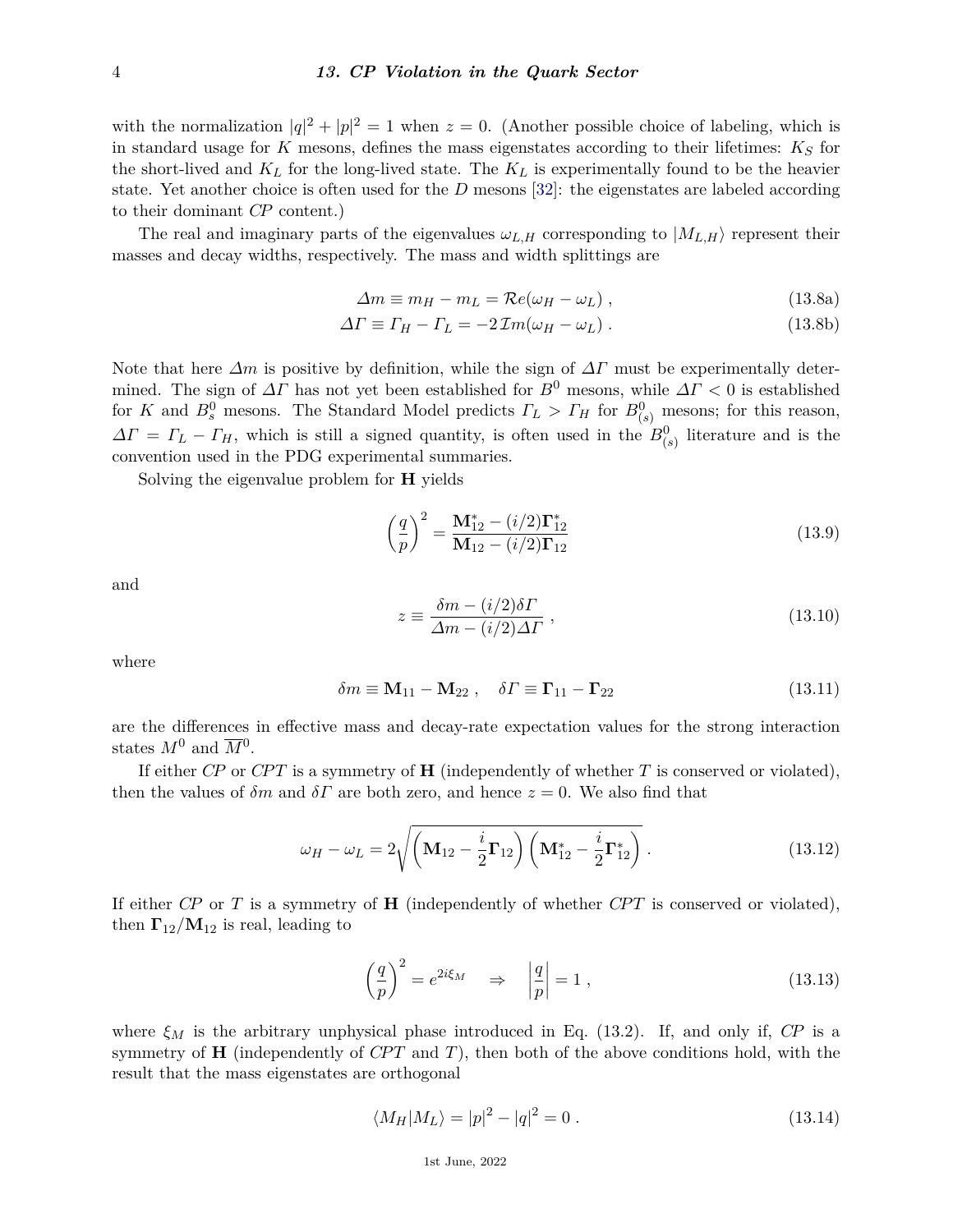#### **13.1.3** *CP-violating observables*

All *CP*-violating observables in *M* and  $\overline{M}$  decays to final states  $f$  and  $\overline{f}$  can be expressed in terms of phase-convention-independent combinations of  $A_f$ ,  $\overline{A}_f$ ,  $A_{\overline{f}}$ , and  $\overline{A}_{\overline{f}}$ , together with, for neutral meson decays only, *q/p*. *CP* violation in charged meson and all baryon decays depends only on the combination  $|\overline{A}_{\overline{f}}/A_f|$ , while CP violation in flavored neutral meson decays is enriched by  $M^0 \leftrightarrow \overline{M}^0$  oscillations, and depends, additionally, on  $|q/p|$  and on  $\lambda_f \equiv (q/p)(\overline{A}_f/A_f)$ .

The decay rates of the two neutral kaon mass eigenstates, *K<sup>S</sup>* and *KL*, are different enough  $(\Gamma_S/\Gamma_L \sim 500)$  that one can, in most cases, actually study their decays independently. For  $D^0$ , *B*<sup>0</sup>, and *B*<sup>0</sup><sub>*s*</sub> mesons, however, values of  $\Delta\Gamma/\Gamma$  (where  $\Gamma \equiv (\Gamma_H + \Gamma_L)/2$ ) are relatively small, and so both mass eigenstates must be considered in their evolution. We denote the state of an initially pure  $|M^0\rangle$  or  $|\overline{M}^0\rangle$  after an elapsed proper time *t* as  $|M^0_{\text{phys}}(t)\rangle$  or  $|\overline{M}^0_{\text{phys}}(t)\rangle$ , respectively. Using the effective Hamiltonian approximation, but not assuming *CP T* to be a good symmetry, we obtain

$$
|M_{\rm phys}^0(t)\rangle = (g_+(t) + z\,g_-(t))\,|M^0\rangle - \sqrt{1-z^2}\,\frac{q}{p}\,g_-(t)|\overline{M}^0\rangle\,,\tag{13.15a}
$$

$$
|\overline{M}_{\rm phys}^0(t)\rangle = (g_+(t) - z\,g_-(t))\,|\overline{M}^0\rangle - \sqrt{1-z^2}\,\frac{p}{q}\,g_-(t)|M^0\rangle\;, \tag{13.15b}
$$

where

$$
g_{\pm}(t) \equiv \frac{1}{2} \left[ \exp\left(-im_{H}t - \frac{1}{2}\Gamma_{H}t\right) \pm \exp\left(-im_{L}t - \frac{1}{2}\Gamma_{L}t\right) \right]
$$
(13.16)

and  $z = 0$  if either *CPT* or *CP* is conserved.

Defining  $x \equiv \Delta m/\Gamma$  and  $y \equiv \Delta \Gamma/(2\Gamma)$ , and assuming  $z = 0$ , one obtains the following timedependent decay rates:

$$
\frac{d\Gamma\left[M_{\text{phys}}^{0}(t)\to f\right]/dt}{e^{-\Gamma t}\mathcal{N}_{f}} = \left(|A_{f}|^{2} + |(q/p)\overline{A}_{f}|^{2}\right)\cosh(y\Gamma t) + \left(|A_{f}|^{2} - |(q/p)\overline{A}_{f}|^{2}\right)\cos(x\Gamma t) + 2\mathcal{R}e((q/p)A_{f}^{*}\overline{A}_{f})\sin(y\Gamma t) - 2\mathcal{I}m((q/p)A_{f}^{*}\overline{A}_{f})\sin(x\Gamma t), \tag{13.17a}
$$

$$
\frac{d\Gamma[\overline{M}_{\text{phys}}^0(t) \to f]/dt}{e^{-\Gamma t}\mathcal{N}_f} = ((p/q)A_f|^2 + |\overline{A}_f|^2) \cosh(y\Gamma t) - ((p/q)A_f|^2 - |\overline{A}_f|^2) \cos(x\Gamma t) \n+ 2\mathcal{R}e((p/q)A_f\overline{A}_f^*)\sin(y\Gamma t) - 2\mathcal{I}m((p/q)A_f\overline{A}_f^*)\sin(x\Gamma t) ,
$$
\n(13.17b)

where  $\mathcal{N}_f$  is a common, time-independent, normalization factor that can be determined bearing in mind that the range of *t* is  $0 < t < \infty$ . Decay rates to the *CP*-conjugate final state  $\overline{f}$  are obtained analogously, with  $\mathcal{N}_f = \mathcal{N}_{\overline{f}}$  and the substitutions  $A_f \to A_{\overline{f}}$  and  $\overline{A}_f \to \overline{A}_{\overline{f}}$  in Eqs. (13.17a) and (13.17b). Terms proportional to  $|A_f|^2$  or  $|\overline{A}_f|^2$  are associated with decays that occur without any net  $M^0 \leftrightarrow \overline{M}^0$  oscillation, while terms proportional to  $|(q/p)\overline{A}_f|^2$  or  $|(p/q)A_f|^2$  are associated with decays following a net oscillation. The sinh(*yΓ t*) and sin(*xΓ t*) terms of Eqs. (13.17a) and (13.17b) are associated with the interference between these two cases. Note that, in multi-body decays such as  $D^0 \to K_S \pi^+ \pi^-$  or  $B^0 \to \pi^+ \pi^- \pi^+ \pi^-$ , amplitudes are functions of variables that describe the phase-space of the final state. Interference may be present in some regions but not others, and is strongly influenced by resonant substructure.

When neutral pseudoscalar mesons are produced coherently in pairs from the decay of a vector resonance,  $V \to M^0 \overline{M}{}^0$  (for example,  $\Upsilon(4S) \to B^0 \overline{B}{}^0$ ,  $\psi(3770) \to D^0 \overline{D}{}^0$  or  $\phi \to K^0 \overline{K}{}^0$ ), the timedependence of their subsequent decays to final states  $f_1$  and  $f_2$  has a similar form to Eqs. (13.17a)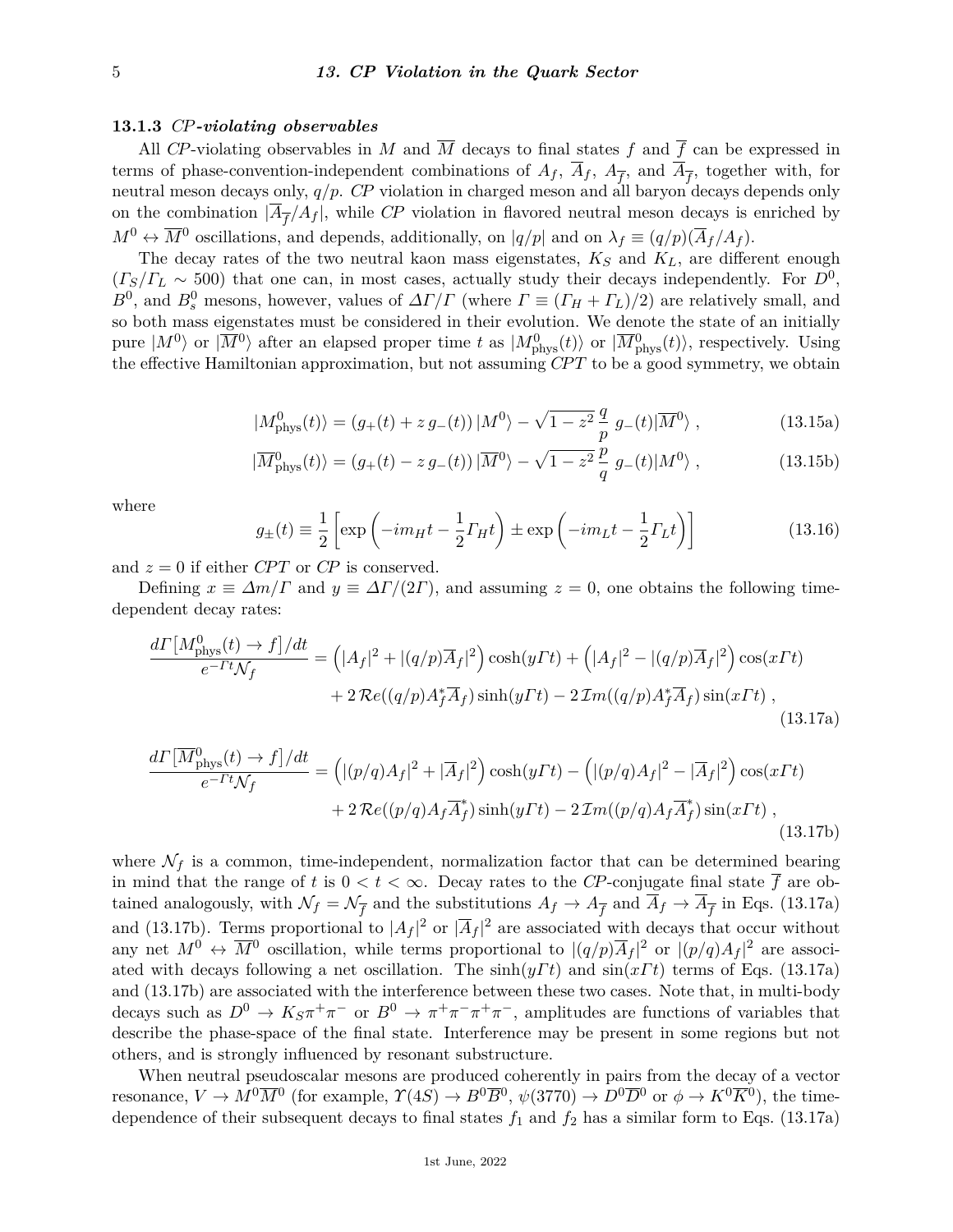and (13.17b):

$$
\frac{d\Gamma[V_{\text{phys}}(t_1, t_2) \to f_1 f_2]/d(\Delta t)}{e^{-\Gamma|\Delta t|} \mathcal{N}_{f_1 f_2}} = (|a_+|^2 + |a_-|^2) \cosh(y\Gamma \Delta t) + (|a_+|^2 - |a_-|^2) \cos(x\Gamma \Delta t) - 2\Re(e(a_+^* a_-) \sin(y\Gamma \Delta t) + 2\Im(z\Gamma \Delta t) , \tag{13.18}
$$

where  $\Delta t \equiv t_2 - t_1$  is the difference in the production times,  $t_1$  and  $t_2$ , of  $f_1$  and  $f_2$ , respectively, and the dependence on the average decay time and on decay angles has been integrated out. The normalization factor  $\mathcal{N}_{f_1 f_2}$  can be evaluated, noting that the range of  $\Delta t$  is  $-\infty < \Delta t < \infty$ . The coefficients in Eq. (13.18) are determined by the amplitudes for no net oscillation from  $t_1 \rightarrow t_2$ ,  $\overline{A}_{f_1}A_{f_2}$ , and  $A_{f_1}\overline{A}_{f_2}$ , and for a net oscillation,  $(q/p)\overline{A}_{f_1}\overline{A}_{f_2}$  and  $(p/q)A_{f_1}A_{f_2}$ , via

$$
a_{+} \equiv \overline{A}_{f_1} A_{f_2} - A_{f_1} \overline{A}_{f_2} , \qquad (13.19a)
$$

$$
a_{-} \equiv -\sqrt{1-z^2} \left( \frac{q}{p} \overline{A}_{f_1} \overline{A}_{f_2} - \frac{p}{q} A_{f_1} A_{f_2} \right) + z \left( \overline{A}_{f_1} A_{f_2} + A_{f_1} \overline{A}_{f_2} \right) . \tag{13.19b}
$$

Assuming *CPT* conservation,  $z = 0$ , and identifying  $\Delta t \rightarrow t$  and  $f_2 \rightarrow f$ , we find that Eqs. (13.18) and (13.19) reduce to Eq. (13.17a) with  $A_{f_1} = 0$ ,  $\overline{A}_{f_1} = 1$ , or to Eq. (13.17b) with  $\overline{A}_{f_1} = 0$ ,  $A_{f_1} = 1$ . Indeed, this plays an important role in experiments that exploit the coherence of  $V \to M^0 \overline{M}^0$  production. Final states  $f_1$  with  $A_{f_1} = 0$  or  $\overline{A}_{f_1} = 0$  are called tagging states, because they identify the decaying pseudoscalar meson as, respectively,  $\overline{M}{}^0$  or  $M^0$ . Before one of  $M^0$  or  $\overline{M}^0$  decays, they evolve in phase, so that there is always one  $M^0$  and one  $\overline{M}^0$  present. A tagging decay of one meson sets the clock for the time evolution of the other: it starts at  $t_1$  as purely  $M^0$ or  $\overline{M}^0$ , with time evolution that depends only on  $t_2 - t_1$ .

When  $f_1$  is a state that both  $M^0$  and  $\overline{M}{}^0$  can decay into, then Eq. (13.18) contains interference terms proportional to  $A_{f_1}A_{f_1} \neq 0$  that are not present in Eqs. (13.17a) and (13.17b). Even when *f*<sub>1</sub> is dominantly produced by  $M^0$  decays rather than  $\overline{M}^0$  decays, or vice versa,  $A_{f_1}A_{f_1}$  can be non-zero owing to doubly-CKM-suppressed decays (with amplitudes suppressed by at least two powers of  $\lambda$  relative to the dominant amplitude, in the language of Section 13.3), and these terms should be considered for precision studies of *CP* violation in coherent  $V \to M^0 \overline{M}{}^0$  decays [\[33\]](#page-27-9). The correlations in  $V \to M^0 \overline{M}{}^0$  decays can also be exploited to determine strong phase differences between favored and suppressed decay amplitudes [\[34\]](#page-27-10).

### **13.1.4** *Classification of CP-violating effects*

We distinguish three types of *CP*-violating effects that can occur in the quark sector:

I. *CP* violation in decay is defined by

$$
|\overline{A}_{\overline{f}}/A_f| \neq 1. \tag{13.20}
$$

In charged meson (and all baryon) decays, where mixing effects are absent, this is the only possible source of *CP* asymmetries:

$$
\mathcal{A}_{f^{\pm}} \equiv \frac{\Gamma(M^{-} \to f^{-}) - \Gamma(M^{+} \to f^{+})}{\Gamma(M^{-} \to f^{-}) + \Gamma(M^{+} \to f^{+})} = \frac{|\overline{A}_{f^{-}}/A_{f^{+}}|^{2} - 1}{|\overline{A}_{f^{-}}/A_{f^{+}}|^{2} + 1}.
$$
(13.21)

Note that the usual sign convention for *CP* asymmetries of hadrons is for the difference between the rate involving the particle that contains a heavy quark and that which contains an antiquark. Hence, Eq. (13.21) corresponds to the definition for  $B^{\pm}$  mesons, but the opposite sign is used for  $D_{\epsilon}^{\pm}$  $\frac{1}{(s)}$  decays.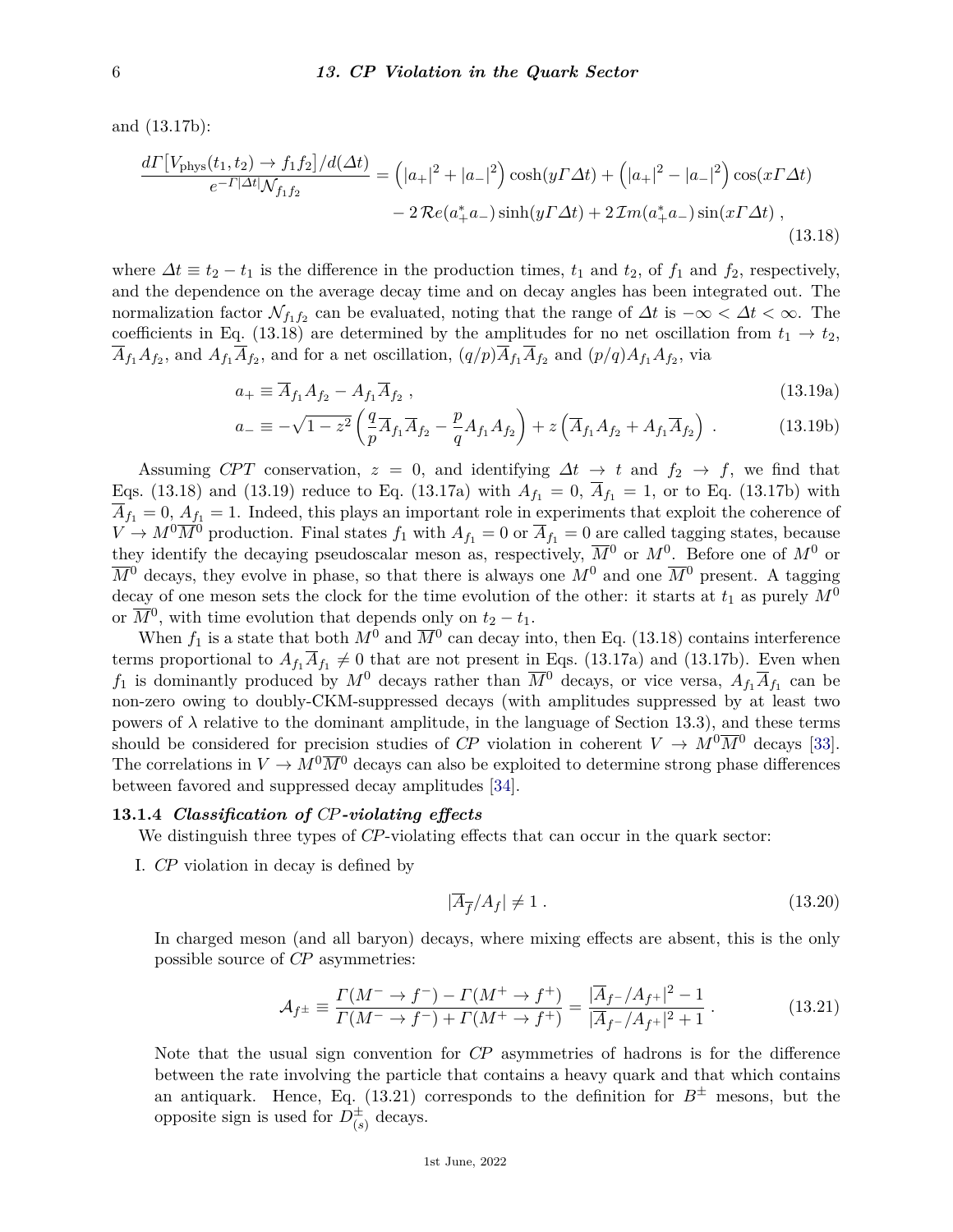II. *CP* (and *T*) violation in mixing is defined by

$$
|q/p| \neq 1. \tag{13.22}
$$

In charged-current semileptonic neutral meson decays  $M, \overline{M} \to \ell^{\pm} X^{\mp}$  (taking  $|A_{\ell^+ X^-}|$  =  $|\overline{A}_{\ell^-}X^+|$  and  $A_{\ell^-}X^+=\overline{A}_{\ell^+}X^- = 0$ , as is the case in the Standard Model, to lowest order in *G<sup>F</sup>* , and in most of its extensions), this is the only source of *CP* violation, and can be measured via the asymmetry of "wrong-sign" decays induced by oscillations:

$$
\mathcal{A}_{\rm SL}(t) \equiv \frac{d\Gamma/dt \left[ \overline{M}_{\rm phys}^0(t) \to \ell^+ X^- \right] - d\Gamma/dt \left[ M_{\rm phys}^0(t) \to \ell^- X^+ \right]}{d\Gamma/dt \left[ \overline{M}_{\rm phys}^0(t) \to \ell^+ X^- \right] + d\Gamma/dt \left[ M_{\rm phys}^0(t) \to \ell^- X^+ \right]},
$$
(13.23a)

$$
=\frac{1-|q/p|^4}{1+|q/p|^4}.
$$
\n(13.23b)

Note that this asymmetry of time-dependent decay rates is actually time-independent.

III. *CP* violation in interference between a decay without mixing,  $M^0 \rightarrow f$ , and a decay with mixing,  $M^0 \to \overline{M}{}^0 \to f$  (such an effect occurs only in decays to final states that are common to  $M^0$  and  $\overline{M}{}^0$ , including all *CP* eigenstates), is defined by

$$
\arg(\lambda_f) + \arg(\lambda_{\bar{f}}) \neq 0 , \quad \text{with} \quad \lambda_f \equiv \frac{q}{p} \frac{\bar{A}_f}{A_f} . \tag{13.24}
$$

For final *CP* eigenstates, *fCP* , the condition Eq. (13.24) simplifies to

$$
\mathcal{I}m(\lambda_{f_{CP}}) \neq 0 \tag{13.25}
$$

This form of *CP* violation can be observed, for example, using the asymmetry of neutral meson decay rates into *CP* eigenstates

$$
\mathcal{A}_{f_{CP}}(t) \equiv \frac{d\Gamma/dt \left[\overline{M}_{\rm phys}^0(t) \to f_{CP}\right] - d\Gamma/dt \left[M_{\rm phys}^0(t) \to f_{CP}\right]}{d\Gamma/dt \left[\overline{M}_{\rm phys}^0(t) \to f_{CP}\right] + d\Gamma/dt \left[M_{\rm phys}^0(t) \to f_{CP}\right]} \,. \tag{13.26}
$$

If  $\Delta\Gamma = 0$ , as expected to a good approximation for  $B^0$  mesons but not for  $K^0$  and  $B^0_s$ mesons, and  $|q/p| = 1$ , then  $\mathcal{A}_{f_{CP}}$  has a particularly simple form (see Eq. (13.75), below). If, in addition, the decay amplitudes fulfill  $|\overline{A}_{f_{CP}}| = |A_{f_{CP}}|$ , the interference between decays with and without mixing is the only source of asymmetry and  $A_{f_{CP}}(t) = \mathcal{I}m(\lambda_{f_{CP}})\sin(x\Gamma t)$ .

Examples of these three types of *CP* violation will be given in Sections 13.4, 13.5, and 13.6.

### **13.2 Theoretical Interpretation: General Considerations**

Consider the  $M \to f$  decay amplitude  $A_f$ , and the *CP* conjugate process,  $\overline{M} \to \overline{f}$ , with decay amplitude  $\overline{A}_{\overline{f}}$ . There are two types of phases that may appear in these decay amplitudes. Complex parameters in any Lagrangian term that contributes to the amplitude will appear in complex conjugate form in the *CP*-conjugate amplitude. Thus, their phases appear in  $A_f$  and  $A_f^-$  with opposite signs. In the Standard Model, these phases occur only in the couplings of the  $W^{\pm}$  bosons, and hence, are often called "weak phases." The weak phase of any single term is conventiondependent. However, the difference between the weak phases in two different terms in  $A_f$  is convention-independent. A second type of phase can appear in scattering or decay amplitudes, even when the Lagrangian is real. This phase originates from the possible contribution from intermediate on-shell states in the decay process. Since such phases are generated by *CP*-invariant interactions,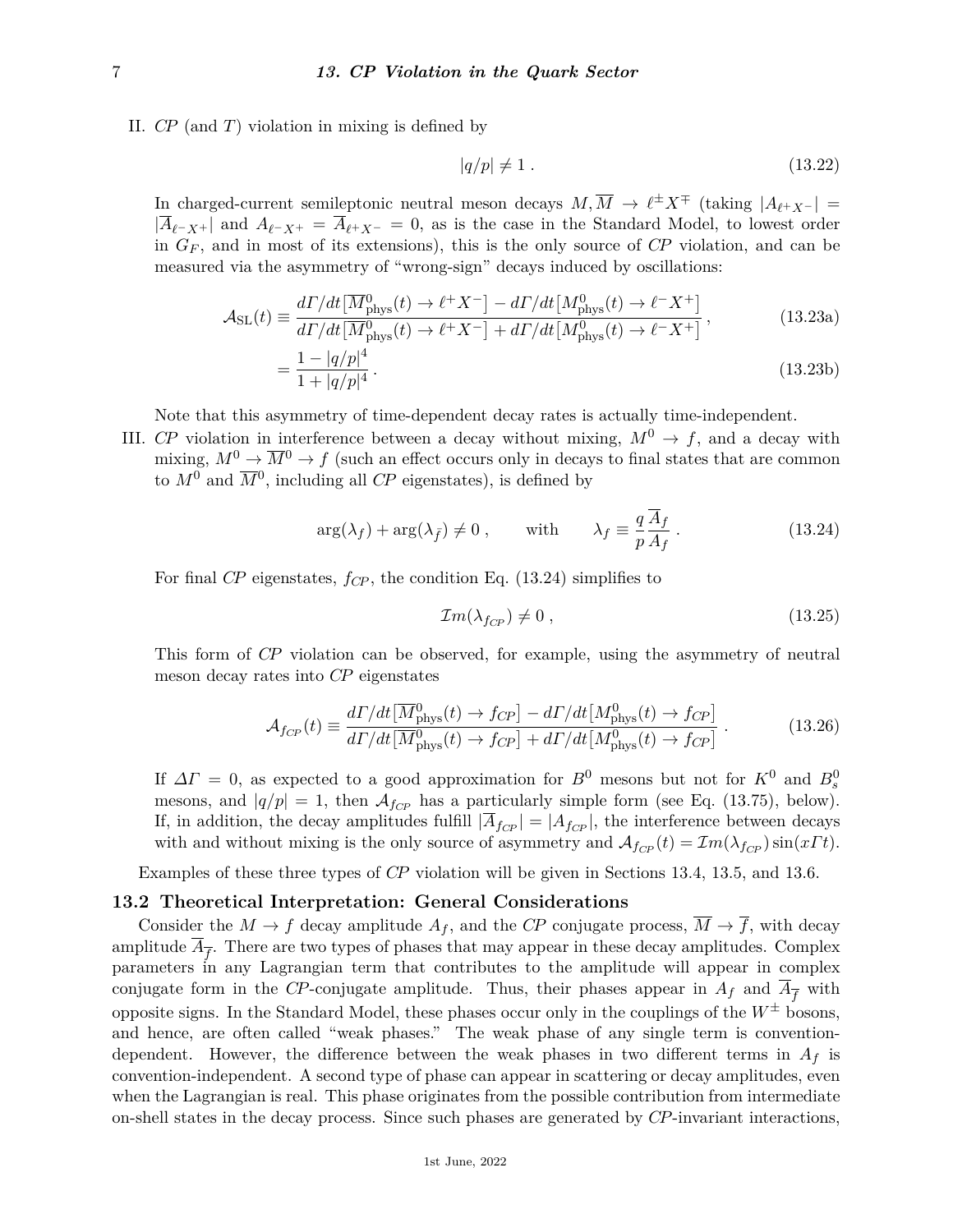they are the same in  $A_f$  and  $\overline{A}_{\overline{f}}$ . Usually the dominant rescattering is due to strong interactions; hence the designation "strong phases" for the phase shifts so induced. Again, only the relative strong phases between different terms in the amplitude are physically meaningful.

The "weak" and "strong" phases discussed here appear in addition to the spurious *CP*-transformation phases of Eq. (13.3). Those spurious phases are due to an arbitrary choice of phase convention, and do not originate from any dynamics or induce any *CP* violation. For simplicity, we set them to zero from here on.

It is useful to write each contribution  $a_i$  to  $A_f$  in three parts: its magnitude  $|a_i|$ , its weak phase  $\phi_i$ , and its strong phase  $\delta_i$ . If, for example, there are two such contributions,  $A_f = a_1 + a_2$ , we have

$$
A_f = |a_1|e^{i(\delta_1 + \phi_1)} + |a_2|e^{i(\delta_2 + \phi_2)}, \qquad (13.27a)
$$

$$
\overline{A}_{\overline{f}} = |a_1|e^{i(\delta_1 - \phi_1)} + |a_2|e^{i(\delta_2 - \phi_2)}.
$$
\n(13.27b)

Similarly, for neutral mesons, it is useful to write

$$
\mathbf{M}_{12} = |\mathbf{M}_{12}|e^{i\phi_M} , \quad \mathbf{\Gamma}_{12} = |\mathbf{\Gamma}_{12}|e^{i\phi_T} . \tag{13.28}
$$

Each of the phases appearing in Eqs. (13.27) and (13.28) is convention-dependent, but combinations such as  $\delta_1 - \delta_2$ ,  $\phi_1 - \phi_2$ ,  $\phi_M - \phi_\Gamma$ , and  $\phi_M + \phi_1 - \phi_1$  (where  $\phi_1$  is a weak phase contributing to  $\overline{A}_f$  are physical.

It is now straightforward to evaluate the various asymmetries in terms of the theoretical parameters introduced here. We will do so with approximations that are often relevant to the most interesting measured asymmetries.

1. The *CP* asymmetry in charged meson and all baryon decays [Eq. (13.21)] is given by

$$
\mathcal{A}_f = -\frac{2|a_1a_2|\sin(\delta_2 - \delta_1)\sin(\phi_2 - \phi_1)}{|a_1|^2 + |a_2|^2 + 2|a_1a_2|\cos(\delta_2 - \delta_1)\cos(\phi_2 - \phi_1)}.\tag{13.29}
$$

The quantity of most interest to theory is the weak phase difference  $\phi_2 - \phi_1$ . Its extraction from the asymmetry requires, however, that the amplitude ratio  $|a_2/a_1|$  and the strong phase difference  $\delta_2 - \delta_1$  are known. Both quantities depend on non-perturbative hadronic parameters that are difficult to calculate, but in some cases can be obtained from experiment.

2. In the approximation that  $|\mathbf{\Gamma}_{12}/\mathbf{M}_{12}| \ll 1$  (valid for  $B^0$  and  $B^0_s$  mesons), the *CP* asymmetry in semileptonic neutral-meson decays [Eq. (13.23)] is given by

$$
\mathcal{A}_{\rm SL} = -\left|\frac{\Gamma_{12}}{\mathbf{M}_{12}}\right| \sin(\phi_M - \phi_\Gamma). \tag{13.30}
$$

The quantity of most interest to theory is the weak phase  $\phi_M - \phi_\Gamma$ . Its extraction from the asymmetry requires, however, that  $|\Gamma_{12}/M_{12}|$  is known. State of the art calculations of this quantity for the  $B^0$  and  $B^0_s$  mesons have uncertainties of around 15–20% [\[35\]](#page-27-11).

3. In the approximations that only a single weak phase contributes to decay,  $A_f = |a_f|e^{i(\delta_f + \phi_f)}$ , and that  $|\mathbf{\Gamma}_{12}/\mathbf{M}_{12}| = 0$ , we obtain  $|\lambda_f| = 1$ , and the *CP* asymmetries in decays to a final *CP* eigenstate *f* [Eq. (13.26)] with eigenvalue  $\eta_f = \pm 1$  are given by

$$
\mathcal{A}_{f_{CP}}(t) = \mathcal{I}m(\lambda_f) \sin(\Delta mt) \text{ with } \mathcal{I}m(\lambda_f) = \eta_f \sin(\phi_M + 2\phi_f). \tag{13.31}
$$

Note that the phase measured is purely a weak phase, and no hadronic parameters are involved in the extraction of its value from  $\mathcal{I}m(\lambda_f)$ .

The discussion above allows us to introduce another classification of *CP*-violating effects: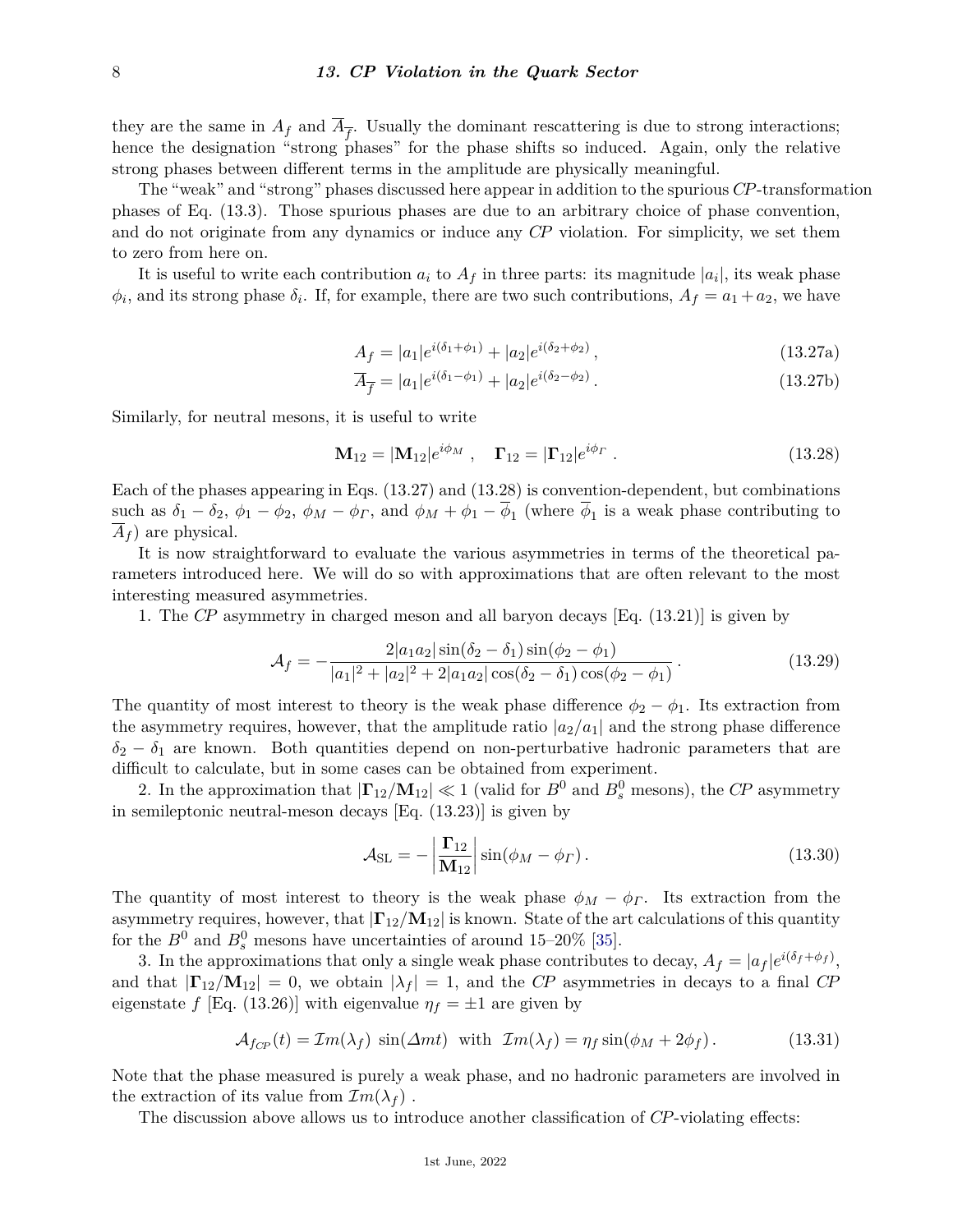- 1. *Indirect CP violation* is consistent with taking  $\phi_M \neq 0$  and setting all other *CP* violating phases to zero. *CP* violation in mixing (type II) belongs to this class.
- 2. *Direct CP violation* cannot be accounted for by just  $\phi_M \neq 0$ . *CP* violation in decay (type I) belongs to this class.

The historical significance of this classification is related to theory. In superweak models [\[36\]](#page-27-12), *CP* violation appears only in diagrams that contribute to **M**12, hence predicting no direct *CP* violation. In most models and, in particular, in the Standard Model, *CP* violation is both direct and indirect. As concerns type III *CP* violation, a single observation of such an effect would be consistent with indirect *CP* violation, but observing  $\eta_{f_1} \mathcal{I}m(\lambda_{f_1}) \neq \eta_{f_2} \mathcal{I}m(\lambda_{f_2})$  (for the same decaying meson and two different final  $\mathbb{CP}$  eigenstates  $f_1$  and  $f_2$ ) would establish direct  $\mathbb{CP}$  violation. The experimental observation of  $\epsilon' \neq 0$ , which was achieved by establishing that  $Im(\lambda_{\pi^+\pi^-}) \neq Im(\lambda_{\pi^0\pi^0})$  (see Section 13.4), excluded the superweak scenario.

#### **13.3 Theoretical Interpretation: The KM Mechanism**

Of all the Standard Model quark parameters, only the Kobayashi-Maskawa (KM) phase is *CP*violating. Having a single source of *CP* violation, the Standard Model is very predictive for *CP* asymmetries: some vanish, and those that do not are correlated.

To be precise, *CP* could be violated also by strong interactions. The experimental upper bound on the electric-dipole moment of the neutron [\[37\]](#page-27-13) implies, however, that  $\theta_{\text{QCD}}$ , the non-perturbative parameter that determines the strength of this type of *CP* violation, is tiny, if not zero [\[38\]](#page-27-14). The smallness of  $\theta_{\rm QCD}$  constitutes a theoretical puzzle, known as "the strong *CP* problem." This, however, is irrelevant to our discussion of hadron decays.

The charged current interactions (that is, the  $W^{\pm}$  interactions) for quarks are given by

$$
-\mathcal{L}_{W^{\pm}} = \frac{g}{\sqrt{2}} \overline{u_{Li}} \gamma^{\mu} (V_{\text{CKM}})_{ij} d_{Lj} W_{\mu}^{+} + \text{h.c.}
$$
\n(13.32)

Here  $i, j = 1, 2, 3$  are generation numbers. The Cabibbo-Kobayashi-Maskawa (CKM) mixing matrix for quarks is a  $3 \times 3$  unitary matrix [\[39\]](#page-27-15). Ordering the quarks by their masses, *i.e.*,  $(u_1, u_2, u_3) \rightarrow$  $(u, c, t)$  and  $(d_1, d_2, d_3) \rightarrow (d, s, b)$ , the elements of  $V_{\text{CKM}}$  are written as follows:

$$
V_{\text{CKM}} = \begin{pmatrix} V_{ud} & V_{us} & V_{ub} \\ V_{cd} & V_{cs} & V_{cb} \\ V_{td} & V_{ts} & V_{tb} \end{pmatrix} . \tag{13.33}
$$

While a general  $3 \times 3$  unitary matrix depends on three real angles and six phases, the freedom to redefine the phases of the quark mass eigenstates can be used to remove five of the phases, leaving a single physical phase, the Kobayashi-Maskawa phase, that is responsible for all *CP* violation in the Standard Model.

The fact that one can parameterize  $V_{\text{CKM}}$  by three real and only one imaginary physical parameters can be made manifest by choosing an explicit parametrization. The Wolfenstein parametrization [\[40,](#page-27-16) [41\]](#page-27-17) is particularly useful:

$$
V_{\text{CKM}} = \begin{pmatrix} 1 - \frac{1}{2}\lambda^2 - \frac{1}{8}\lambda^4 & \lambda & A\lambda^3(\rho - i\eta) \\ -\lambda + \frac{1}{2}A^2\lambda^5[1 - 2(\rho + i\eta)] & 1 - \frac{1}{2}\lambda^2 - \frac{1}{8}\lambda^4(1 + 4A^2) & A\lambda^2 \\ A\lambda^3[1 - (1 - \frac{1}{2}\lambda^2)(\rho + i\eta)] & -A\lambda^2 + \frac{1}{2}A\lambda^4[1 - 2(\rho + i\eta)] & 1 - \frac{1}{2}A^2\lambda^4 \end{pmatrix} .
$$
 (13.34)

Here  $\lambda \approx 0.23$  (not to be confused with  $\lambda_f$ ), the sine of the Cabibbo angle, plays the role of an expansion parameter, and  $\eta$  represents the *CP*-violating phase. Terms of  $\mathcal{O}(\lambda^6)$  have been neglected.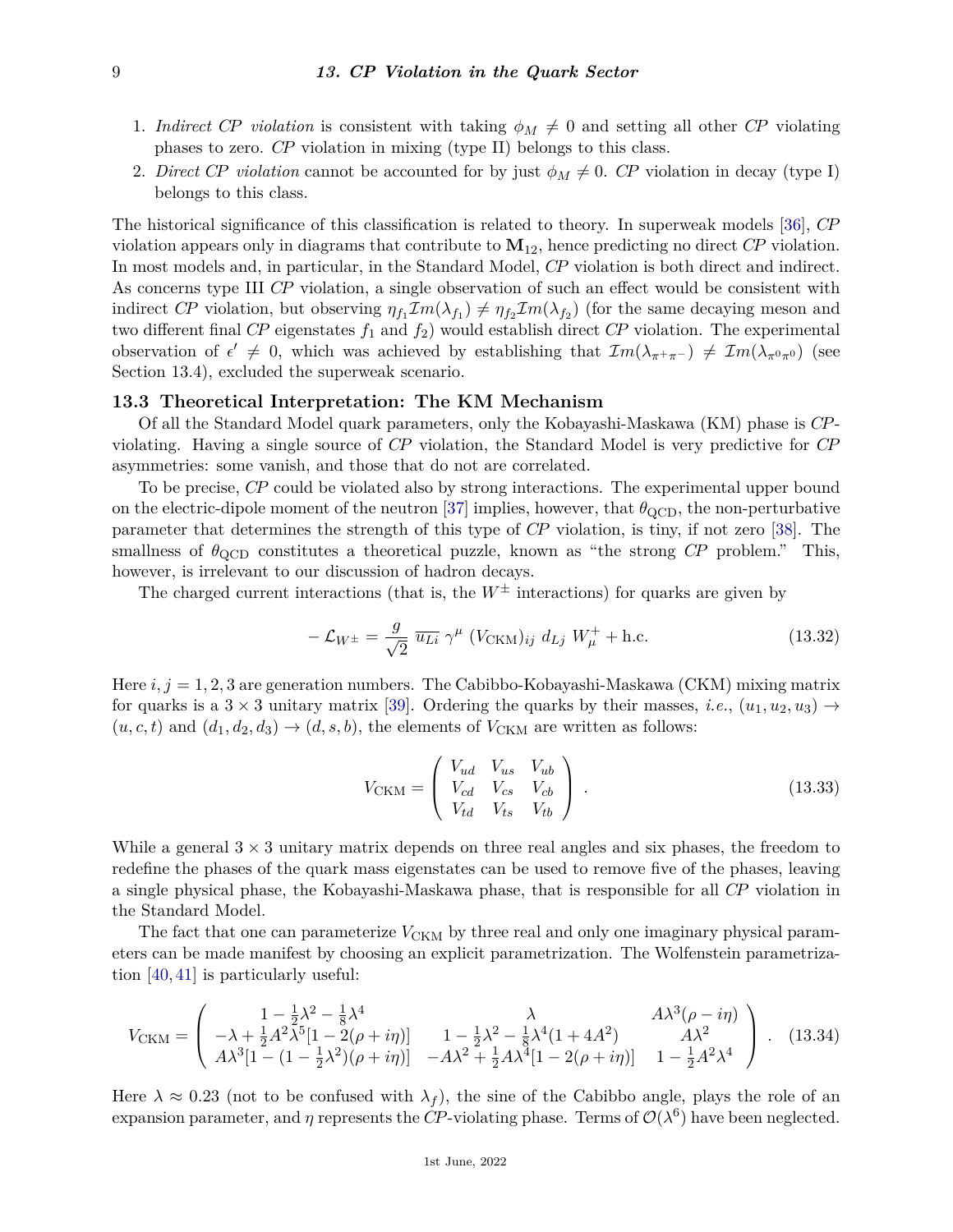The unitarity of the CKM matrix,  $(VV^{\dagger})_{ij} = (V^{\dagger}V)_{ij} = \delta_{ij}$ , leads to twelve distinct complex relations among the matrix elements. The six relations with  $i \neq j$  can be represented geometrically as triangles in the complex plane. Two of these,

$$
V_{ud}V_{ub}^* + V_{cd}V_{cb}^* + V_{td}V_{tb}^* = 0,
$$
\n(13.35a)

$$
V_{td}V_{ud}^* + V_{ts}V_{us}^* + V_{tb}V_{ub}^* = 0 , \qquad (13.35b)
$$

have terms of equal order,  $\mathcal{O}(A\lambda^3)$ , and so have corresponding triangles whose interior angles are all  $\mathcal{O}(1)$  physical quantities that can be independently measured. The angles of the first triangle (see Fig. 13.1) are given by

$$
\alpha \equiv \varphi_2 \equiv \arg \left( -\frac{V_{td} V_{tb}^*}{V_{ud} V_{ub}^*} \right) \simeq \arg \left( -\frac{1 - \rho - i\eta}{\rho + i\eta} \right) , \qquad (13.36a)
$$

$$
\beta \equiv \varphi_1 \equiv \arg \left( -\frac{V_{cd}V_{cb}^*}{V_{td}V_{tb}^*} \right) \simeq \arg \left( \frac{1}{1 - \rho - i\eta} \right) , \qquad (13.36b)
$$

$$
\gamma \equiv \varphi_3 \equiv \arg \left( -\frac{V_{ud} V_{ub}^*}{V_{cd} V_{cb}^*} \right) \simeq \arg \left( \rho + i \eta \right) \,. \tag{13.36c}
$$

The angles of the second triangle are equal to  $(\alpha, \beta, \gamma)$  up to corrections of  $\mathcal{O}(\lambda^2)$ . The notations  $(\alpha, \beta, \gamma)$  and  $(\varphi_1, \varphi_2, \varphi_3)$  are both in common usage but, for convenience, we only use the first convention in the following.



**Figure 13.1:** Graphical representation of the unitarity constraint  $V_{ud}V_{ub}^* + V_{cd}V_{cb}^* + V_{td}V_{tb}^* = 0$  as a triangle in the complex plane.

Another relation that can be represented as a triangle,

$$
V_{us}V_{ub}^* + V_{cs}V_{cb}^* + V_{ts}V_{tb}^* = 0 ,\qquad (13.37)
$$

and, in particular, its small angle, of  $\mathcal{O}(\lambda^2)$ ,

$$
\beta_s \equiv \arg \left( -\frac{V_{ts} V_{tb}^*}{V_{cs} V_{cb}^*} \right),\tag{13.38}
$$

is convenient for analyzing  $\mathbb{CP}$  violation in the  $B_s^0$  sector.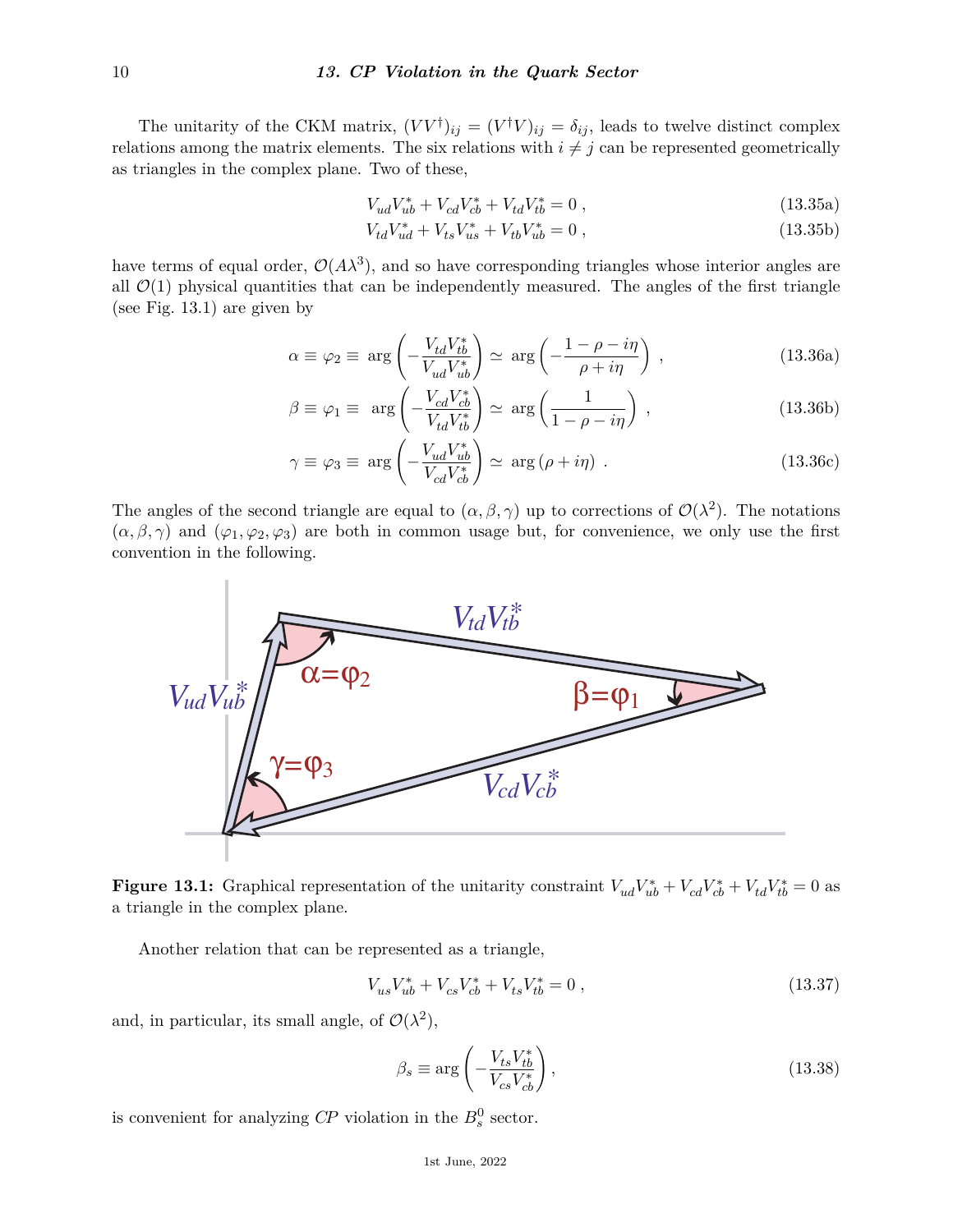All unitarity triangles have the same area, commonly denoted by *J/*2 [\[42\]](#page-27-18). If *CP* is violated, *J* is different from zero and can be taken as the single *CP*-violating parameter. In the Wolfenstein parametrization of Eq. (13.34),  $J \simeq \lambda^6 A^2 \eta$ .

## **13.4 Kaons**

*CP* violation was discovered in  $K \to \pi\pi$  decays in 1964 [\[1\]](#page-26-0). The same mode provided the first observation of direct *CP* violation [\[4](#page-26-3)[–6\]](#page-26-4).

The decay amplitudes actually measured in neutral *K* decays refer to the mass eigenstates *K<sup>L</sup>* and  $K_S$ , rather than to the *K* and  $\overline{K}$  states referred to in Eq. (13.1). The final  $\pi^+\pi^-$  and  $\pi^0\pi^0$ states are *CP*-even. In the *CP* conservation limit,  $K_S$  ( $K_L$ ) would be *CP*-even (odd), and therefore would (would not) decay to two pions. We define *CP*-violating amplitude ratios for two-pion final states,

$$
\eta_{00} \equiv \frac{\langle \pi^0 \pi^0 | \mathcal{H} | K_L \rangle}{\langle \pi^0 \pi^0 | \mathcal{H} | K_S \rangle} , \quad \eta_{+-} \equiv \frac{\langle \pi^+ \pi^- | \mathcal{H} | K_L \rangle}{\langle \pi^+ \pi^- | \mathcal{H} | K_S \rangle} . \tag{13.39}
$$

Another important observable is the asymmetry of time-integrated semileptonic decay rates:

$$
\delta_L \equiv \frac{\Gamma(K_L \to \ell^+ \nu_\ell \pi^-) - \Gamma(K_L \to \ell^- \overline{\nu}_\ell \pi^+)}{\Gamma(K_L \to \ell^+ \nu_\ell \pi^-) + \Gamma(K_L \to \ell^- \overline{\nu}_\ell \pi^+)}.
$$
\n(13.40)

*CP* violation has been observed as an appearance of *K<sup>L</sup>* decays to two-pion final states [\[43\]](#page-27-19),

$$
|\eta_{00}| = (2.220 \pm 0.011) \times 10^{-3}, \qquad (13.41a)
$$

$$
|\eta_{+-}| = (2.232 \pm 0.011) \times 10^{-3}, \qquad (13.41b)
$$

$$
|\eta_{00}/\eta_{+-}| = 0.9950 \pm 0.0007, \qquad (13.41c)
$$

where the *CP*-conserving phases  $\phi_{ij}$  of the amplitude ratios  $\eta_{ij}$  have been determined both assuming *CP T* invariance:

$$
\phi_{00} = (43.52 \pm 0.05)^{\circ}, \qquad \phi_{+-} = (43.51 \pm 0.05)^{\circ},
$$
\n(13.42)

and without assuming *CPT* invariance:

$$
\phi_{00} = (43.7 \pm 0.6)^{\circ} , \qquad \phi_{+-} = (43.4 \pm 0.5)^{\circ} . \tag{13.43}
$$

*CP* violation has also been observed in semileptonic *K<sup>L</sup>* decays [\[43\]](#page-27-19)

$$
\delta_L = (3.32 \pm 0.06) \times 10^{-3}, \qquad (13.44)
$$

where  $\delta_L$  is a weighted average of muon and electron measurements, as well as in  $K_L$  decays to  $\pi^+\pi^-\gamma$  and  $\pi^+\pi^-e^+e^-$  [\[43\]](#page-27-19). *CP* violation in  $K \to 3\pi$  decays has not yet been observed [\[43,](#page-27-19) [44\]](#page-27-20).

Historically, *CP* violation in neutral *K* decays has been described in terms of the complex parameters  $\epsilon$  and  $\epsilon'$ . The observables  $\eta_{00}$ ,  $\eta_{+-}$ , and  $\delta_L$  are related to these parameters, and to those of Section 13.1, by

$$
\eta_{00} = \frac{1 - \lambda_{\pi^0 \pi^0}}{1 + \lambda_{\pi^0 \pi^0}} = \epsilon - 2\epsilon', \qquad (13.45a)
$$

$$
\eta_{+-} = \frac{1 - \lambda_{\pi^+ \pi^-}}{1 + \lambda_{\pi^+ \pi^-}} = \epsilon + \epsilon', \qquad (13.45b)
$$

$$
\delta_L = \frac{1 - |q/p|^2}{1 + |q/p|^2} = \frac{2\mathcal{R}e(\epsilon)}{1 + |\epsilon|^2},
$$
\n(13.45c)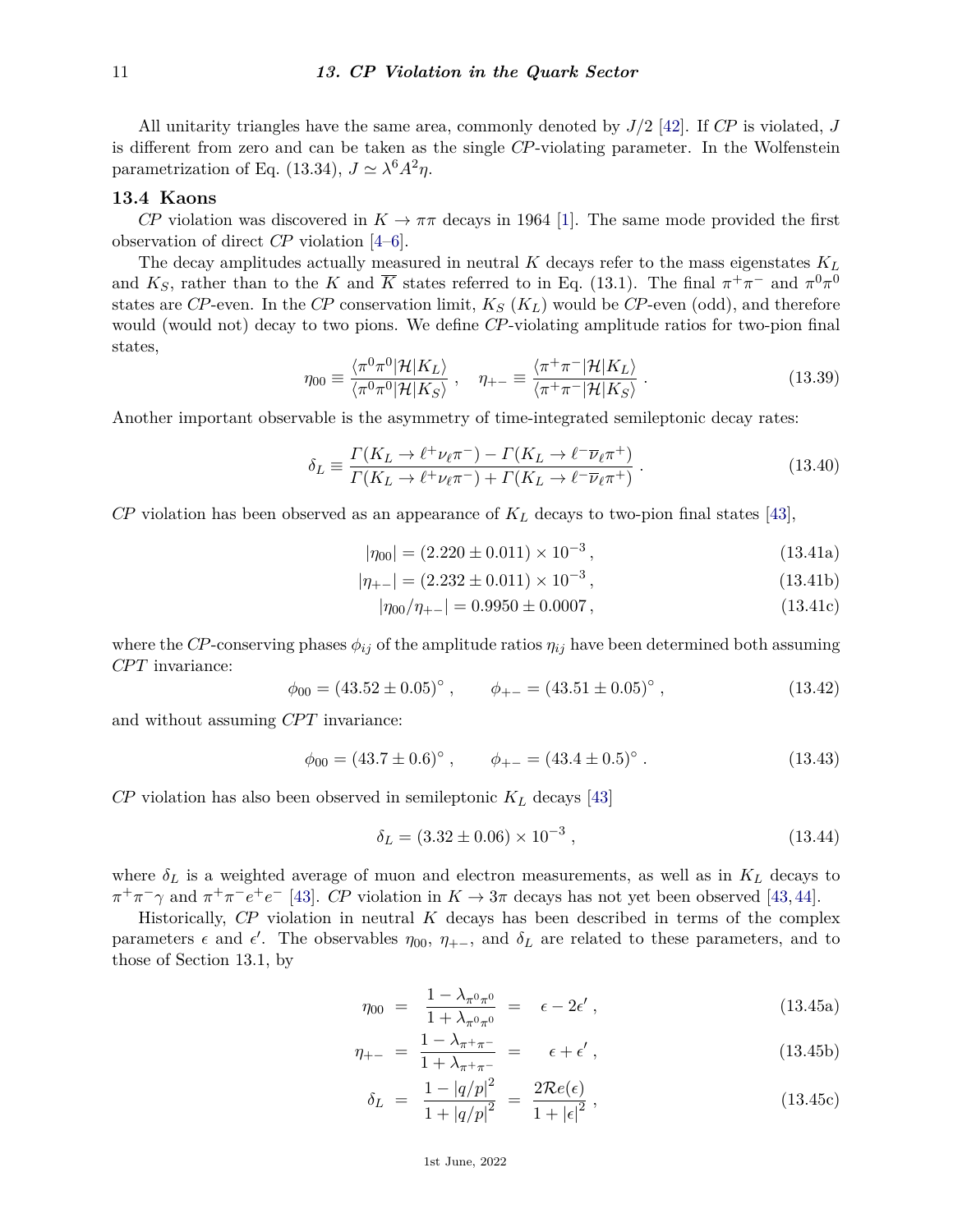where, in the last line, we have assumed that  $|A_{\ell^+\nu_{\ell}\pi^-}| = |\overline{A}_{\ell^-\overline{\nu}_{\ell}\pi^+}|$  and  $|A_{\ell^-\overline{\nu}_{\ell}\pi^+}| = |\overline{A}_{\ell^+\nu_{\ell}\pi^-}| = 0$ . (The convention-dependent parameter  $\tilde{\epsilon} \equiv (1 - q/p)/(1 + q/p)$ , sometimes used in the literature, is, in general, different from  $\epsilon$  but yields a similar expression,  $\delta_L = 2\mathcal{R}e(\tilde{\epsilon})/(1+|\tilde{\epsilon}|^2)$ .) A fit to the  $K \to \pi\pi$  data yields [\[43\]](#page-27-19)

$$
|\epsilon| = (2.228 \pm 0.011) \times 10^{-3}, \tag{13.46a}
$$

$$
\mathcal{R}e(\epsilon'/\epsilon) = (1.66 \pm 0.23) \times 10^{-3} \,. \tag{13.46b}
$$

In discussing two-pion final states, it is useful to express the amplitudes  $A_{\pi^0\pi^0}$  and  $A_{\pi^+\pi^-}$  in terms of their isospin components via

$$
A_{\pi^0 \pi^0} = \sqrt{\frac{1}{3}} |A_0| e^{i(\delta_0 + \phi_0)} - \sqrt{\frac{2}{3}} |A_2| e^{i(\delta_2 + \phi_2)}, \qquad (13.47a)
$$

$$
A_{\pi^+\pi^-} = \sqrt{\frac{2}{3}} |A_0| e^{i(\delta_0 + \phi_0)} + \sqrt{\frac{1}{3}} |A_2| e^{i(\delta_2 + \phi_2)}, \qquad (13.47b)
$$

where we parameterize the amplitude  $A_I(\overline{A}_I)$  for  $K^0(\overline{K}^0)$  decay into two pions with total isospin  $I = 0$  or 2 as

$$
A_I \equiv \langle (\pi \pi)_I | \mathcal{H} | K^0 \rangle = |A_I| e^{i(\delta_I + \phi_I)}, \qquad (13.48a)
$$

$$
\overline{A}_I \equiv \langle (\pi \pi)_I | \mathcal{H} | \overline{K}^0 \rangle = |A_I| e^{i(\delta_I - \phi_I)} . \tag{13.48b}
$$

The smallness of  $|\eta_{00}|$  and  $|\eta_{+-}|$  allows us to approximate

$$
\epsilon \simeq \frac{1}{2} (1 - \lambda_{(\pi \pi)_{I=0}}) , \qquad \epsilon' \simeq \frac{1}{6} (\lambda_{\pi^0 \pi^0} - \lambda_{\pi^+ \pi^-}) . \tag{13.49}
$$

The parameter  $\epsilon$  represents indirect *CP* violation, while  $\epsilon'$  parameterizes direct *CP* violation:  $\Re e(\epsilon')$ measures *CP* violation in decay (type I),  $\mathcal{R}e(\epsilon)$  measures *CP* violation in mixing (type II), and  $\mathcal{I}m(\epsilon)$ and  $\mathcal{I}m(\epsilon')$  measure the interference between decays with and without mixing (type III).

The following expressions for  $\epsilon$  and  $\epsilon'$  are useful for theoretical evaluations:

$$
\epsilon \simeq \frac{e^{i\pi/4}}{\sqrt{2}} \frac{\mathcal{I}m(\mathbf{M}_{12})}{\Delta m} , \qquad \epsilon' = \frac{i}{\sqrt{2}} \left| \frac{A_2}{A_0} \right| e^{i(\delta_2 - \delta_0)} \sin(\phi_2 - \phi_0) . \tag{13.50}
$$

The expression for  $\epsilon$  is only valid in a phase convention where  $\phi_2 = 0$ , corresponding to a real  $V_{ud}V_{us}^*$ , and in the approximation that also  $\phi_0 = 0$ . The phase of  $\epsilon$ , arg( $\epsilon$ ) ≈ arctan( $-2\Delta m/\Delta\Gamma$ ), is determined by non-perturbative QCD dynamics and is experimentally determined to be about *π*/4. The calculation of  $\epsilon$  benefits from the fact that  $Im(\mathbf{M}_{12})$  is dominated by short distance physics. Consequently, the main sources of uncertainty in theoretical interpretations of  $\epsilon$  are the values of matrix elements, such as  $\langle K^0 | (\bar{s}d)_{V-A} (\bar{s}d)_{V-A} | \overline{K}^0 \rangle$ . The expression for  $\epsilon'$  is valid to first order in  $|A_2/A_0| \sim 1/20$ . The phase of  $\epsilon'$  is experimentally determined,  $\pi/2 + \delta_2 - \delta_0 \approx \pi/4$ , and is independent of the model of electroweak interactions. Note that, accidentally,  $\epsilon'/\epsilon$  is real to a good approximation. Determination of weak phase information from the measurement of  $\Re e(\epsilon'/\epsilon)$ given in Eq. (13.46) has until now been precluded by uncertainties in the hadronic parameters, but recent advances in lattice QCD calculations [\[45,](#page-27-21) [46\]](#page-27-22) suggest that it may become possible [\[47\]](#page-27-23).

A future measurement of much interest is that of *CP* violation in the rare  $K \to \pi \nu \overline{\nu}$  decays. The signal for *CP* violation is simply observing the  $K_L \to \pi^0 \nu \overline{\nu}$  decay. The effect here is that of interference between decays with and without mixing (type III) [\[48\]](#page-27-24):

$$
\frac{\Gamma(K_L \to \pi^0 \nu \overline{\nu})}{\Gamma(K^+ \to \pi^+ \nu \overline{\nu})} = \frac{1}{2} \left[ 1 + |\lambda_{\pi \nu \overline{\nu}}|^2 - 2 \Re ( \lambda_{\pi \nu \overline{\nu}}) \right] \simeq 1 - \Re ( \lambda_{\pi \nu \overline{\nu}}), \tag{13.51}
$$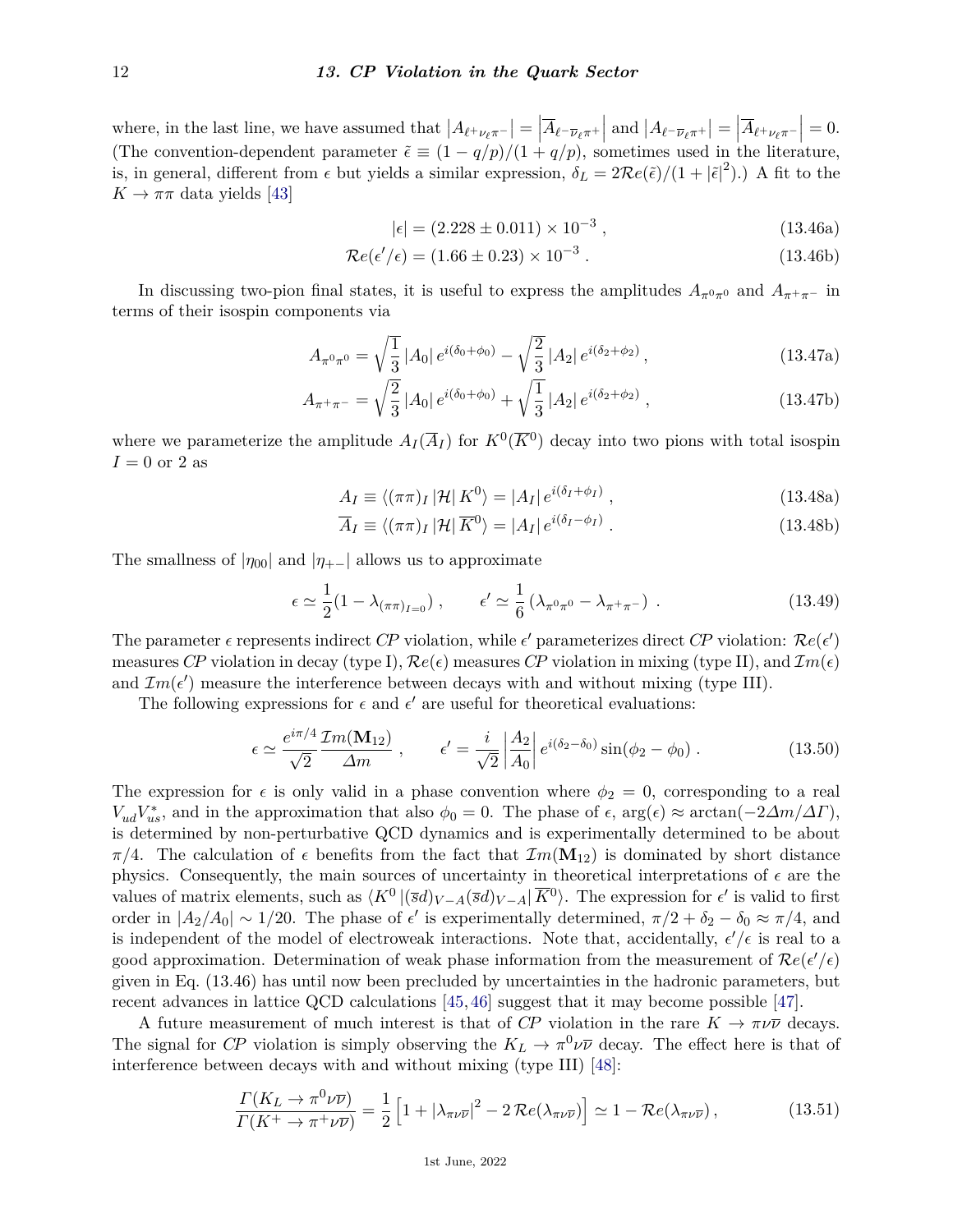where in the last equation we neglect *CP* violation in decay and in mixing (expected, modelindependently, to be of order  $10^{-5}$  and  $10^{-3}$ , respectively). Such a measurement is experimentally very challenging but would be theoretically very rewarding [\[49\]](#page-27-25). Similar to the *CP* asymmetry in  $B^0 \to J/\psi K_S$ , the *CP* violation in  $K \to \pi \nu \overline{\nu}$  decay is predicted to be large (that is, the ratio in Eq. (13.51) is neither CKM- nor loop-suppressed) and can be very cleanly interpreted. In particular, the independent determinations of the CKM parameters via *B*-meson and *K*-meson decays and mixing will over-constrain the unitarity triangle and provide a stringent text of the KM mechanism.

Within the Standard Model, the  $K_L \to \pi^0 \nu \overline{\nu}$  decay is dominated by an intermediate top quark contribution and, consequently, can be interpreted in terms of CKM parameters [\[50\]](#page-27-26). (For the charged mode,  $K^+ \to \pi^+ \nu \overline{\nu}$ , the contribution from an intermediate charm quark is not negligible, and constitutes a source of hadronic uncertainty.) In particular,  $\mathcal{B}(K_L \to \pi^0 \nu \overline{\nu})$  provides a theoretically clean way to determine the Wolfenstein parameter  $\eta$  [\[51\]](#page-27-27):

$$
\mathcal{B}(K_L \to \pi^0 \nu \overline{\nu}) = \kappa_L [X(m_t^2/m_W^2)]^2 A^4 \eta^2 , \qquad (13.52)
$$

where the hadronic parameter  $\kappa_L \sim 2 \times 10^{-10}$  incorporates the value of the four-fermion matrix element which is deduced, using isospin relations, from  $\mathcal{B}(K^+ \to \pi^0 e^+ \nu_e)$ , and  $X(m_t^2/m_W^2)$  is a known function of the top mass. An explicit calculation gives  $\mathcal{B}(K_L \to \pi^0 \nu \overline{\nu}) = (3.00 \pm 0.30) \times$  $10^{-11}$  [\[52\]](#page-27-28).

Currently the most stringent experimental limit is  $\mathcal{B}(K_L \to \pi^0 \nu \overline{\nu}) < 3.0 \times 10^{-9}$  [\[53,](#page-27-29) [54\]](#page-27-30), which does not yet reach the bound that can be derived from Eq. (13.51),  $\mathcal{B}(K_L \to \pi^0 \nu \overline{\nu}) < 4.4 \times \mathcal{B}(K^+ \to \overline{\nu})$  $\pi^+\nu\overline{\nu}$  [\[48\]](#page-27-24), with the most precise result for the charged kaon decay being  $\mathcal{B}(K^+\to\pi^+\nu\overline{\nu})$  =  $(10.6 + 4.0 \pm 0.9) \times 10^{-11}$  [\[55\]](#page-27-31). Significant further progress is anticipated from experiments searching for  $K \to \pi \nu \overline{\nu}$  decays in the next few years.

### **13.5 Charm**

The existence of  $D^0$ – $\overline{D}^0$  mixing is well established [\[56–](#page-27-32)[60\]](#page-28-0), with the latest experimental constraints giving  $[61,62]$  $[61,62]$   $x \equiv \Delta m/\Gamma = (0.41 \pm 0.05) \times 10^{-2}$  and  $y \equiv \Delta \Gamma/(2\Gamma) = (0.62 \pm 0.06) \times 10^{-2}$ . Long-distance contributions make it difficult to calculate Standard Model predictions for the  $D^0$ – $\overline{D}^0$ mixing parameters. Therefore, the goal of the search for  $D^0-\overline{D}^0$  mixing is not to constrain the CKM parameters, but rather to probe new physics. Here *CP* violation plays an important role. Within the Standard Model, the *CP*-violating effects are predicted to be small, since the mixing and the relevant decays are described, to an excellent approximation, by the physics of the first two generations only. The expectation is that the Standard Model size of *CP* violation in *D* decays is  $\mathcal{O}(10^{-3})$  or less. At present, the most sensitive searches involve the  $D^0 \to K^+K^-$ ,  $D^0 \to \pi^+\pi^$ and  $D^0 \to K^{\pm} \pi^{\mp}$  modes.

The neutral *D* mesons decay via a singly-Cabibbo-suppressed transition to the *CP* eigenstates  $K^+K^-$  and  $\pi^+\pi^-$ . These decays are dominated by Standard-Model tree diagrams. Thus, we can write, for  $f = K^+K^-$  or  $\pi^+\pi^-$ ,

$$
A_f = A_f^T e^{+i\phi_f^T} \left[ 1 + r_f e^{i(\delta_f + \phi_f)} \right],
$$
\n(13.53a)

$$
\bar{A}_f = A_f^T e^{-i\phi_f^T} \left[ 1 + r_f e^{i(\delta_f - \phi_f)} \right],
$$
\n(13.53b)

where  $A_f^T e^{\pm i \phi_f^T}$  is the Standard Model tree-level contribution,  $\phi_f^T$  and  $\phi_f$  are weak, *CP* violating phases,  $\delta_f$  is a strong phase difference, and  $r_f$  is the ratio between a subleading ( $r_f \ll 1$ ) contribution with a weak phase different from  $\phi_f^T$  and the Standard Model tree-level contribution. Neglecting  $r_f$ ,  $\lambda_f$  is universal, and we can define an observable phase  $\phi_D$  via

$$
\lambda_f \equiv -|q/p|e^{i\phi_D} \,. \tag{13.54}
$$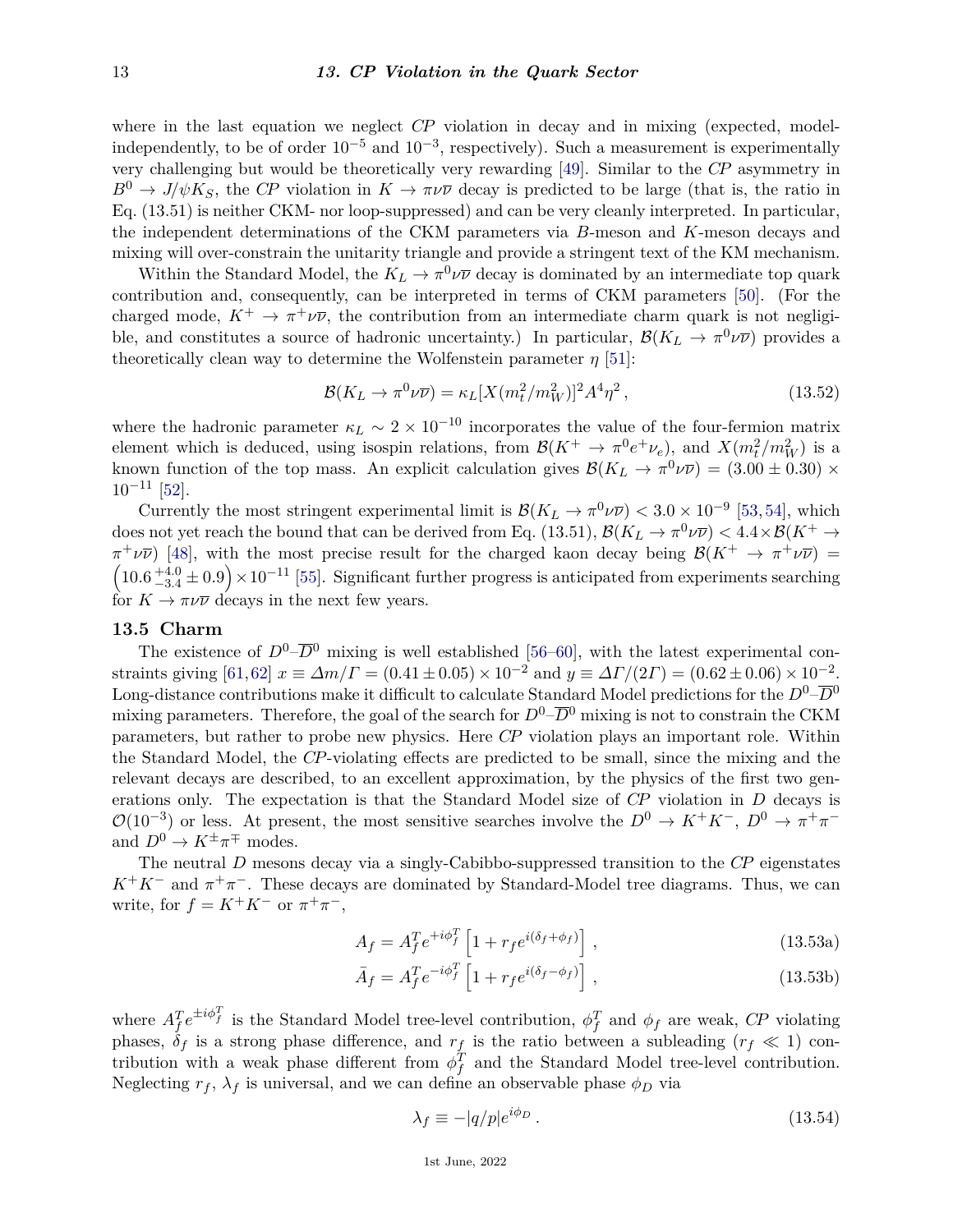(In the limit of *CP* conservation, choosing  $\phi_D = 0$  is equivalent to defining the mass eigenstates by their *CP* eigenvalue:  $|D_{\pm}\rangle = p|D^0\rangle \pm q|\overline{D}^0\rangle$ , with  $D_{-}(D_{+})$  being the *CP*-odd (*CP*-even) state; that is, the state that does not (does) decay into  $K^+K^-$ .)

We define the time integrated *CP* asymmetry for a final *CP* eigenstate *f* as follows:

$$
a_f \equiv \frac{\int_0^\infty \Gamma(D_{\text{phys}}^0(t) \to f)dt - \int_0^\infty \Gamma(\overline{D}_{\text{phys}}^0(t) \to f)dt}{\int_0^\infty \Gamma(D_{\text{phys}}^0(t) \to f)dt + \int_0^\infty \Gamma(\overline{D}_{\text{phys}}^0(t) \to f)dt}.
$$
(13.55)

(This expression corresponds to the *D* meson being tagged at production, hence the integration goes from 0 to  $+\infty$ ; measurements are also possible with  $\psi(3770) \to D^0 \overline{D}^0$ , in which case the integration goes from  $-\infty$  to  $+\infty$  giving slightly different results; see the discussion in Section 13.1.3.) We take  $x, y, r_f \ll 1$  and expand to leading order in these parameters. We can then separate the contribution to  $a_f$  into three parts [\[63\]](#page-28-3),

$$
a_f = a_f^d + a_f^m + a_f^i, \t\t(13.56)
$$

with the following underlying mechanisms:

1.  $a_f^d$  signals *CP* violation in decay (similar to Eq. (13.21)):

$$
a_f^d = 2r_f \sin \phi_f \sin \delta_f. \tag{13.57}
$$

2.  $a_f^m$  signals CP violation in mixing (similar to Eq.  $(13.30)$ ). With our approximations, it is universal:

$$
a^{m} = -\frac{y}{2} \left( \left| \frac{q}{p} \right| - \left| \frac{p}{q} \right| \right) \cos \phi_{D} . \tag{13.58}
$$

3.  $a_f^i$  signals *CP* violation in the interference of mixing and decay (similar to Eq. (13.31)). With our approximations, it is universal:

$$
a^i = \frac{x}{2} \left( \left| \frac{q}{p} \right| + \left| \frac{p}{q} \right| \right) \sin \phi_D. \tag{13.59}
$$

In the SM, both  $a^m$  and  $a^i$  are  $\mathcal{O}(10^{-5})$  or less, while  $a^d$  could be up to two orders of magnitude larger.

One can isolate the effects of direct *CP* violation by taking the difference between the *CP* asymmetries in the  $K^+K^-$  and  $\pi^+\pi^-$  modes:

$$
\Delta a_{CP} \equiv a_{K^+K^-} - a_{\pi^+\pi^-} = a_{K^+K^-}^d - a_{\pi^+\pi^-}^d,
$$
\n(13.60)

where we neglected a residual, experiment-dependent, contribution from indirect *CP* violation due to the fact that there may be a decay time-dependent acceptance function that can be different for the  $K^+K^-$  and  $\pi^+\pi^-$  channels. The current average gives [\[13,](#page-26-10)[61\]](#page-28-1):

$$
a_{K^+K^-}^d - a_{\pi^+\pi^-}^d = (-0.164 \pm 0.028) \times 10^{-2}, \qquad (13.61)
$$

demonstrating *CP* violation in charm decay. While the asymmetry is somewhat larger than the theoretical predictions that preceded the measurement, it can in principle be explained by nonperturbative QCD effects.

One can also isolate the effects of indirect *CP* violation in the following way. Consider the time-dependent decay rates in Eq. (13.17a) and Eq. (13.17b). The mixing processes modify the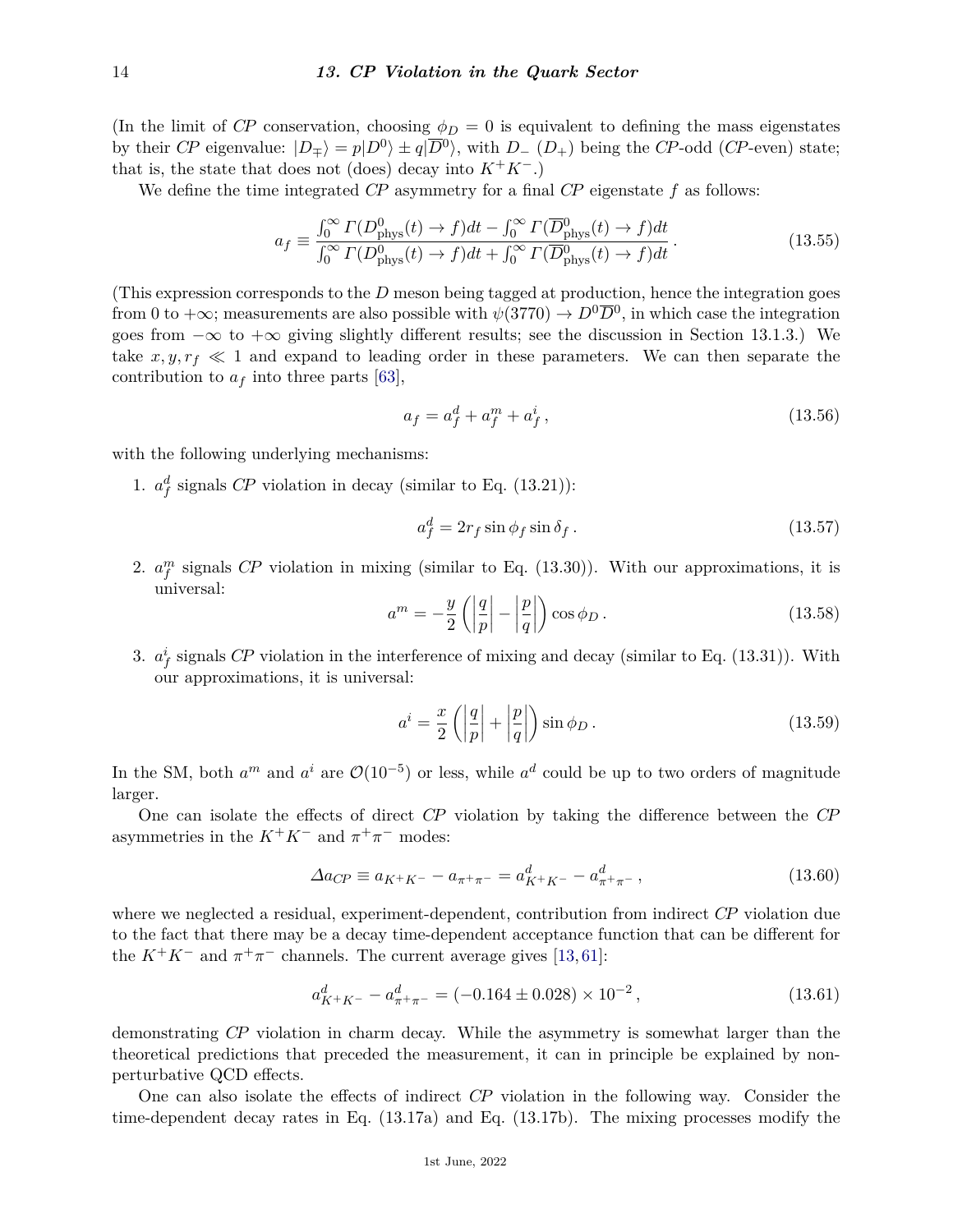time dependence from a pure exponential. However, given the small values of *x* and *y*, the time dependences can be recast, to a good approximation, into purely exponential form, but with modified decay-rate parameters [\[64,](#page-28-4) [65\]](#page-28-5) (given here for the  $K^+K^-$  final state):

$$
\Gamma_{D^0 \to K^+ K^-} = \Gamma \times \left[1 + |q/p| \left(y \cos \phi_D - x \sin \phi_D\right)\right],\tag{13.62a}
$$

$$
\Gamma_{\overline{D}^0 \to K^+ K^-} = \Gamma \times \left[1 + |p/q| \left(y \cos \phi_D + x \sin \phi_D\right)\right].\tag{13.62b}
$$

One can define *CP*-conserving and *CP*-violating combinations of these two observables (normalized to the true width *Γ*):

$$
y_{CP} \equiv \frac{\Gamma_{\overline{D}^0 \to K^+ K^-} + \Gamma_{D^0 \to K^+ K^-}}{2\Gamma} - 1
$$
  
=  $(y/2) (|q/p| + |p/q|) \cos \phi_D - (x/2) (|q/p| - |p/q|) \sin \phi_D,$  (13.63a)  

$$
A_{\Gamma} \equiv \frac{\Gamma_{D^0 \to K^+ K^-} - \Gamma_{\overline{D}^0 \to K^+ K^-}}{2\Gamma}
$$
  
=  $-(a^m + a^i).$  (13.63b)

In the limit of *CP* conservation (and, in particular, within the Standard Model),  $y_{CP} = (\Gamma_+ - \Gamma_+)/2$  $\Gamma$ <sup>−</sup>)/2*Γ* = *y* (where  $\Gamma$ <sup>+</sup>( $\Gamma$ <sup>−</sup>) is the decay width of the *CP*-even (-odd) mass eigenstate) and  $A<sub>l</sub>$  = 0. Indeed, present measurements imply that *CP* violation is small [\[61\]](#page-28-1),

$$
y_{CP} = (+0.72 \pm 0.11) \times 10^{-2}, \qquad (13.64a)
$$

$$
A_{\Gamma} = (0.009 \pm 0.011) \times 10^{-2}.
$$
 (13.64b)

The  $K^{\pm}\pi^{\mp}$  states are not *CP* eigenstates, but they are still common final states for  $D^0$  and  $\overline{D}^0$  decays. Since  $D^0(\overline{D}^0) \to K^-\pi^+$  is a Cabibbo-favored (doubly-Cabibbo-suppressed) process, these processes are particularly sensitive to *x* and/or  $y = \mathcal{O}(\lambda^2)$ . Taking into account that  $|\lambda_{K^-\pi^+}|$ ,  $\lambda_{K^+\pi^-}^{-1}$  $\leq 1$  and  $x, y \leq 1$ , assuming that there is no direct *CP* violation (these are Standard Model tree-level decays dominated by a single weak phase, and there is no contribution from penguin-like and chromomagnetic operators), and expanding the time-dependent rates for  $xt, yt \leq \Gamma^{-1}$ , one obtains

$$
\Gamma[D_{\text{phys}}^0(t) \to K^+\pi^-] = e^{-\Gamma t} |\overline{A}_{K^-\pi^+}|^2
$$
  
 
$$
\times \left[ r_d^2 + r_d \left| \frac{q}{p} \right| (y'\cos\phi_D - x'\sin\phi_D) \Gamma t + \left| \frac{q}{p} \right|^2 \frac{y^2 + x^2}{4} (\Gamma t)^2 \right], \quad (13.65a)
$$
  

$$
\Gamma[\overline{D}^0 \quad (t) \to K^-\pi^+] = e^{-\Gamma t} |\overline{A}_{K^-\pi^+}|^2
$$

$$
\Gamma[\overline{D}_{\text{phys}}^{0}(t) \to K^{-}\pi^{+}] = e^{-\Gamma t} |\overline{A}_{K^{-}\pi^{+}}|^{2}
$$
  
 
$$
\times \left[ r_{d}^{2} + r_{d} \left| \frac{p}{q} \right| (y' \cos \phi_{D} + x' \sin \phi_{D}) \Gamma t + \left| \frac{p}{q} \right|^{2} \frac{y^{2} + x^{2}}{4} (\Gamma t)^{2} \right], \quad (13.65b)
$$

where

$$
y' \equiv y\cos\delta - x\sin\delta \quad \text{and} \quad x' \equiv x\cos\delta + y\sin\delta. \tag{13.66}
$$

The weak phase  $\phi_D$  is the same as that of Eq. (13.54) (a consequence of neglecting direct *CP* violation) and  $r_d = \mathcal{O}(\tan^2 \theta_c)$  is the amplitude ratio,  $r_d = \left| \overline{A}_{K^-\pi^+}/A_{K^-\pi^+} \right| = \left| A_{K^+\pi^-}/\overline{A}_{K^+\pi^-} \right|$ , that is,  $\lambda_{K^-\pi^+} = r_d |q/p| e^{-i(\delta - \phi_D)}$  and  $\lambda_{K^+\pi^-}^{-1} = r_d |p/q| e^{-i(\delta + \phi_D)}$ . The parameter  $\delta$  is a strongphase difference for these processes, that can be obtained from measurements of quantum correlated  $\psi(3770) \rightarrow D^0\overline{D}^0$  decays [\[66,](#page-28-6)[67\]](#page-28-7). By fitting to the six coefficients of the various time-dependences,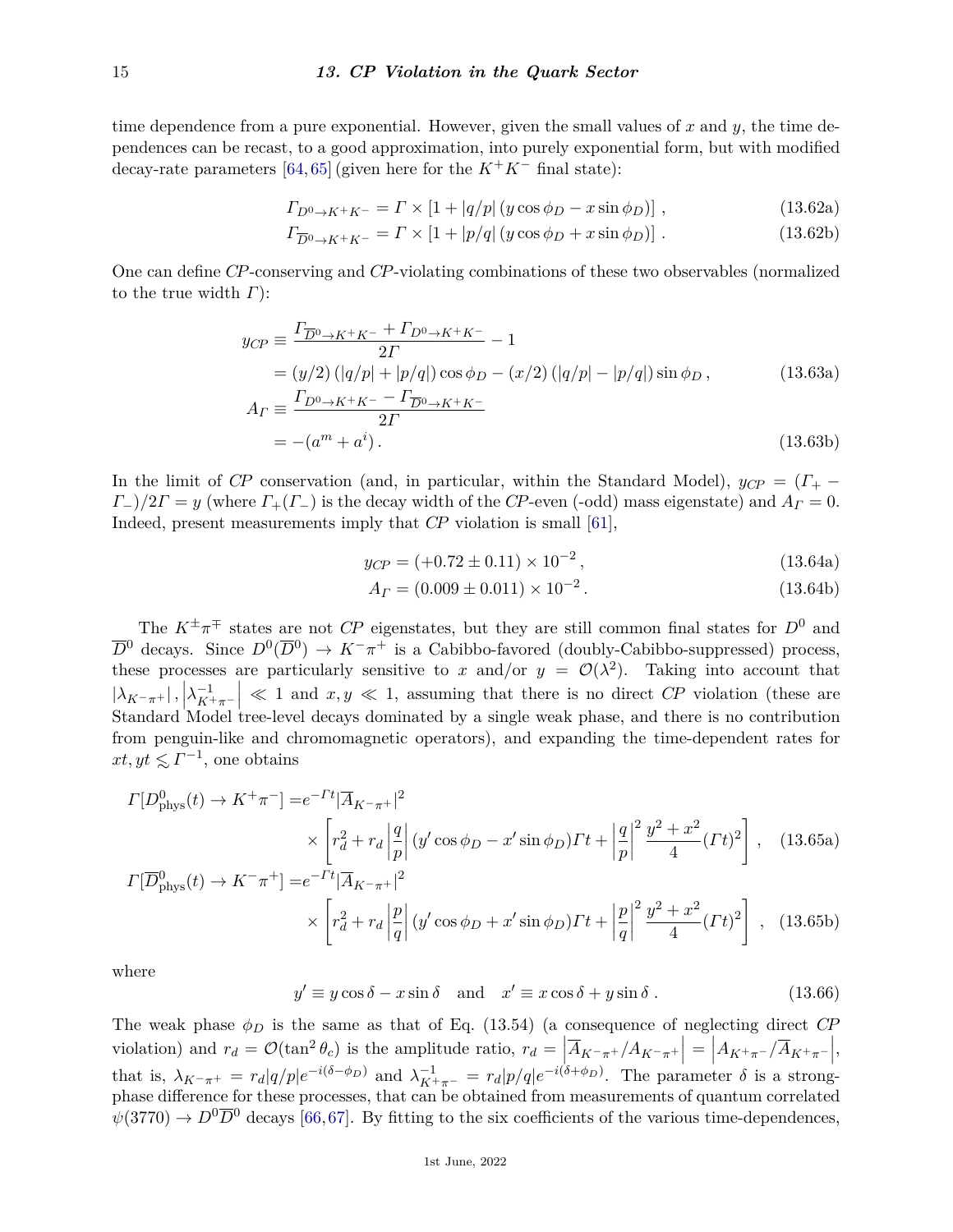one can determine  $r_d$ ,  $|q/p|$ ,  $(x^2 + y^2)$ ,  $y' \cos \phi_D$ , and  $x' \sin \phi_D$ . In particular, finding *CP* violation  $(|q/p| \neq 1$  and/or  $\sin \phi_D \neq 0$ ) at a level much higher than  $10^{-3}$  would constitute evidence for new physics. The most stringent constraints to date on *CP* violation in charm mixing have been obtained with this method [\[68\]](#page-28-8) and from the *A<sup>Γ</sup>* measurement [\[69\]](#page-28-9).

A fit to all data [\[61\]](#page-28-1), including also results from time-dependent analyses of  $D^0 \to K_S \pi^+ \pi^$ decays, from which *x*, *y*,  $|q/p|$  and  $\phi_D$  can be determined directly, yields no evidence for indirect *CP* violation:

$$
1 - |q/p| = +0.005 \pm 0.016, \qquad (13.67a)
$$

$$
\phi_D = (-2.5 \pm 1.2)^\circ \tag{13.67b}
$$

With the additional assumption of no direct *CP* violation in doubly-Cabibbo-suppressed *D* decays [\[70–](#page-28-10)[72\]](#page-28-11), more stringent constraints are obtained:

$$
1 - |q/p| = -0.005 \pm 0.007, \qquad (13.68a)
$$

$$
\phi_D = (-0.2 \pm 0.3)^\circ \tag{13.68b}
$$

More details on various theoretical and experimental aspects of  $D^0$ – $\overline{D}^0$  mixing can be found in Ref. [\[32\]](#page-27-8).

Searches for *CP* violation in charged  $D_{(s)}$  decays have been performed in many modes. Searches in decays mediated by Cabibbo-suppressed amplitudes are particularly interesting, since in other channels effects are likely to be too small to be observable in current experiments. Examples of relevant two-body modes are  $D^+ \to \pi^+\pi^0$ ,  $K_S K^+$ ,  $\phi\pi^+$  and  $D_s^+ \to K^+\pi^0$ ,  $K_S \pi^+$ ,  $\phi K^+$ . The most precise results are  $A_{D^+\to K_S K^+}$  = +0.0011 ± 0.0017 and  $A_{D_s^+\to K_S \pi^+}$  = +0.0038 ± 0.0048 [\[61\]](#page-28-1). The precision of experiments is now sufficient that the effect from *CP* violation in the neutral kaon system can be seen in  $D^+ \to K_S \pi^+$  decays [\[73,](#page-28-12) [74\]](#page-28-13).

Three- and four-body final states provide additional possibilities to search for *CP* violation, since effects may vary over the phase-space [\[75\]](#page-28-14). A number of methods have been proposed to exploit this feature and search for *CP* violation in ways that do not require modelling of the decay distribution [\[76](#page-28-15)[–79\]](#page-28-16). Such methods are useful for analysis of charm decays since they are less sensitive to biases from production asymmetries, and are well suited to address the issue of whether or not *CP* violation effects are present. They can also be applied to tagged neutral *D* meson as well as to charged  $D_{(s)}$  decays (flavor tagging is typically achieved from the charge of the pion produced in  $D^{*+} \to D^0 \pi^+$  decays). The results of all searches to date are consistent with the absence of *CP* violation, with the most significant hint at the level of  $2.7\sigma$  [\[80\]](#page-28-17).

## **13.6 Beauty**

# **13.6.1** *CP violation in mixing of*  $B^0$  *and*  $B^0_s$  *mesons*

The upper bound on the *CP* asymmetry in semileptonic *B* decays [\[81\]](#page-28-18) implies that *CP* violation in  $B^0$ – $\overline{B}^0$  mixing is a small effect (we use  $\mathcal{A}_{SL}/2 \approx 1 - |q/p|$ , see Eq. (13.23)):

$$
\mathcal{A}_{\rm SL}^d = (-2.1 \pm 1.7) \times 10^{-3} \implies |q/p| = 1.0010 \pm 0.0008 \,. \tag{13.69}
$$

The Standard Model prediction is

$$
\mathcal{A}_{\rm SL}^d = \mathcal{O}\left[ (m_c^2/m_t^2) \sin \beta \right] \lesssim 0.001 \,. \tag{13.70}
$$

An explicit calculation gives  $(-4.7 \pm 0.6) \times 10^{-4}$  [\[35\]](#page-27-11).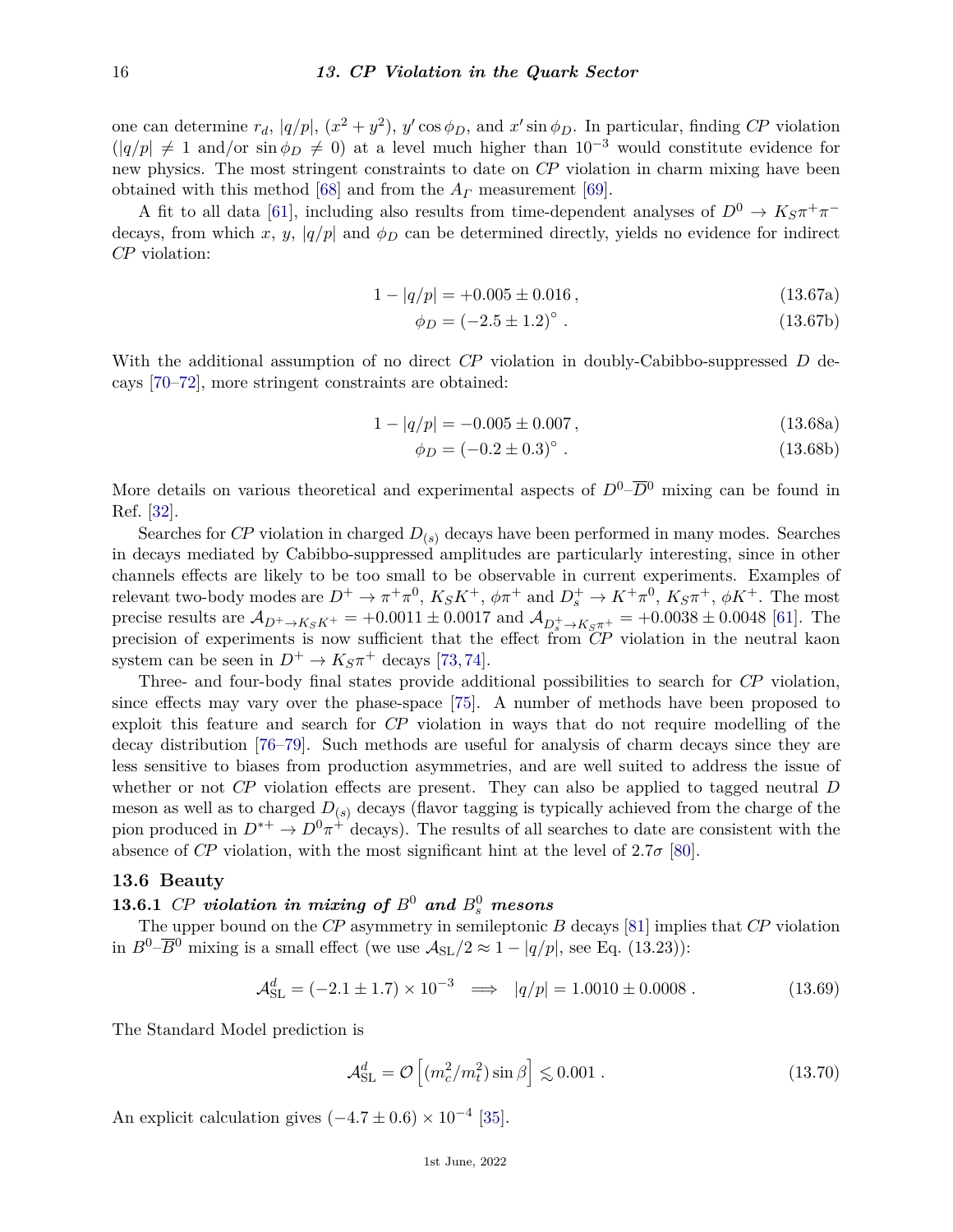The experimental constraint on  $\mathbb{C}P$  violation in  $B_s^0$  – $\overline{B}_s^0$  mixing is somewhat weaker than that in the  $B^0$ – $\overline{B}{}^0$  system [\[81\]](#page-28-18)

$$
\mathcal{A}_{\rm SL}^s = (-0.6 \pm 2.8) \times 10^{-3} \implies |q/p| = 1.0003 \pm 0.0014. \tag{13.71}
$$

The Standard Model prediction is  $\mathcal{A}_{\text{SL}}^s = \mathcal{O}\left[(m_c^2/m_t^2)\sin\beta_s\right] \lesssim 10^{-4}$ , with an explicit calculation giving  $(2.22 \pm 0.27) \times 10^{-5}$  [\[35\]](#page-27-11).

The fit to experimental data that results in the averages quoted above has a  $\chi^2$  probability of 4*.*5% indicating some tension between the different measurements [\[61\]](#page-28-1). This originates in part from a result from the D0 collaboration for the inclusive same-sign dimuon asymmetry that deviates from the Standard Model prediction by 3*.*6*σ* [\[82\]](#page-28-19). As yet, this has not been confirmed by independent studies.

In models where **Γ**12*/***M**<sup>12</sup> is approximately real, such as the Standard Model, an upper bound on *∆Γ/∆m* ≈ R*e*(**Γ**12*/***M**12) provides yet another upper bound on the deviation of |*q/p*| from one. This constraint does not hold if **Γ**12*/***M**<sup>12</sup> is approximately imaginary. (An alternative parameterization uses  $q/p = (1 - \tilde{\epsilon}_B)/(1 + \tilde{\epsilon}_B)$ , leading to  $\mathcal{A}_{SL} \simeq 4\mathcal{R}e(\tilde{\epsilon}_B)$ .)

# **13.6.2** *CP violation in interference of B*<sup>0</sup> *decays with and without mixing*

The small deviation (less than one percent) of  $|q/p|$  from 1 implies that, at the present level of experimental precision,  $\mathbb{C}P$  violation in  $\mathbb{B}^0$  mixing is a negligible effect. Thus, for the purpose of analyzing  $\mathbb{CP}$  asymmetries in hadronic  $B^0$  decays, we can use

$$
\lambda_f = e^{-i\phi_{M(B^0)}} (\overline{A}_f / A_f) , \qquad (13.72)
$$

where  $\phi_{M(B^0)}$  refers to the phase of  $M_{12}$  appearing in Eq. (13.28) that is appropriate for  $B^0$ – $\overline{B}{}^0$ oscillations. Within the Standard Model, the corresponding phase factor is given by

$$
e^{-i\phi_{M(B^0)}} = (V_{tb}^* V_{td})/(V_{tb}^* V_{td}^*)
$$
 (13.73)

The class of *CP* violation effects in interference between mixing and decay is studied with final states that are common to  $B^0$  and  $\overline{B}^0$  decays [\[83–](#page-28-20)[85\]](#page-28-21). It is convenient to rewrite Eq. (13.26) for  $B^0$  decays as [\[86–](#page-28-22)[88\]](#page-28-23)

$$
\mathcal{A}_f(t) = S_f \sin(\Delta mt) - C_f \cos(\Delta mt) , \qquad (13.74)
$$

$$
S_f \equiv \frac{2\,\mathcal{I}m(\lambda_f)}{1+|\lambda_f|^2} \;, \quad C_f \equiv \frac{1-|\lambda_f|^2}{1+|\lambda_f|^2} \;, \tag{13.75}
$$

where we assume that  $\Delta\Gamma = 0$  and  $|q/p| = 1$ . An alternative notation in use is  $A_f \equiv -C_f$  – this  $A_f$  should not be confused with the  $A_f$  of Eq. (13.1), but in the limit that  $|q/p|=1$  is equivalent with the  $\mathcal{A}_f$  of Eq. (13.21).

A large class of interesting processes proceed via quark transitions of the form  $\bar{b} \to \bar{q}q\bar{q}'$  with  $q' = s$  or *d*. For  $q = c$  or *u*, there are contributions from both tree (*t*) and penguin ( $p^{q_u}$ , where  $q_u = u, c, t$  is the quark in the loop) diagrams (see Fig. 13.2) which carry different weak phases:

$$
A_f = \left(V_{qb}^* V_{qq'}\right) t_f + \sum_{q_u = u, c, t} \left(V_{q_u b}^* V_{q_u q'}\right) p_f^{q_u} \,. \tag{13.76}
$$

(The distinction between tree and penguin contributions is a heuristic one; the separation by the operator that enters is more precise. A more detailed discussion of the operator product expansion approach, which also includes higher order QCD corrections, can be found in Ref. [\[89,](#page-28-24) [90\]](#page-28-25) for example.) Using CKM unitarity, the various decay amplitudes can always be written in terms of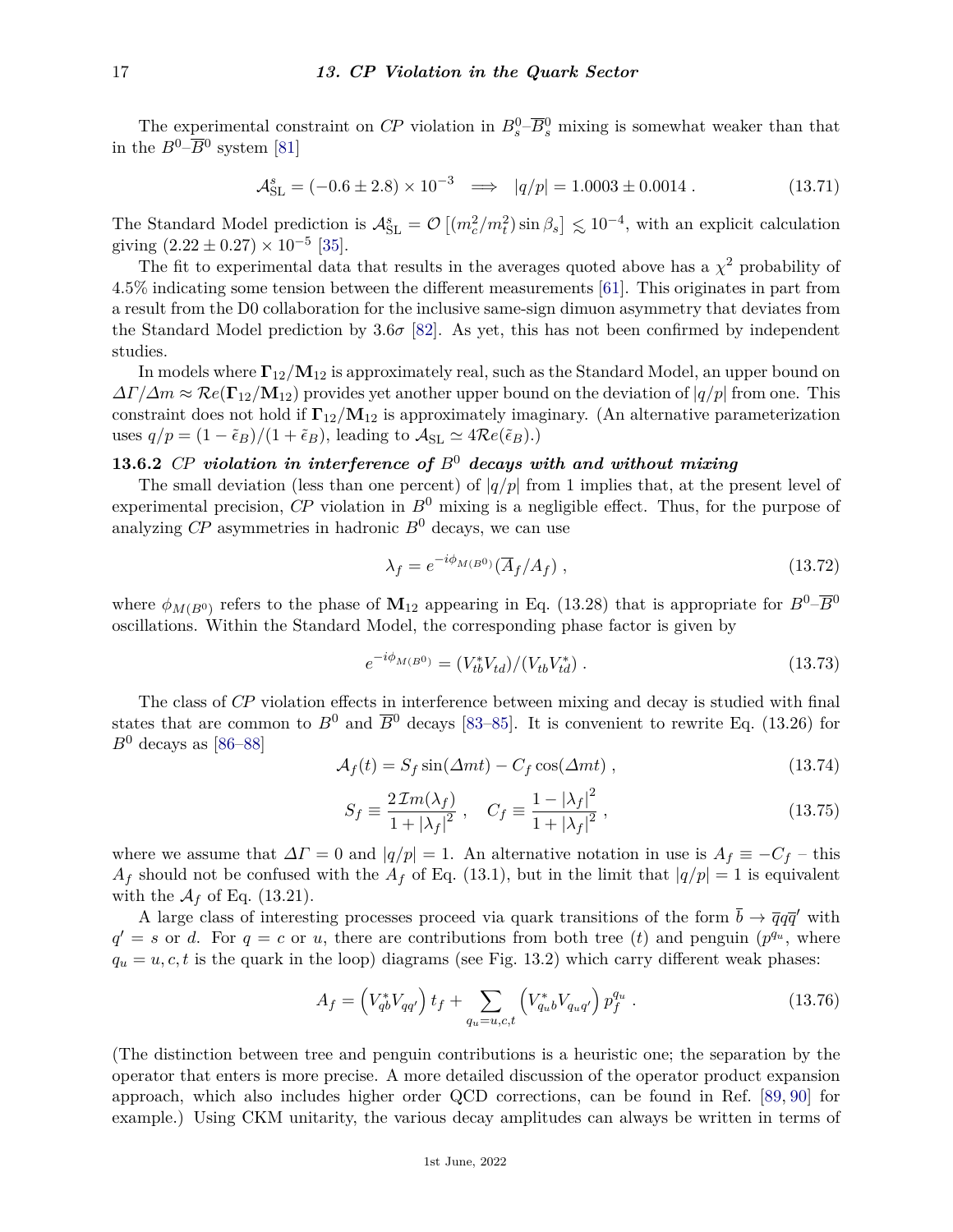just two CKM combinations. For example, for  $f = \pi \pi$ , which proceeds via a  $\bar{b} \to \bar{u}u\bar{d}$  transition, we can write

$$
A_{\pi\pi} = (V_{ub}^* V_{ud}) T_{\pi\pi} + (V_{tb}^* V_{td}) P_{\pi\pi}^t , \qquad (13.77)
$$

where  $T_{\pi\pi} = t_{\pi\pi} + p_{\pi\pi}^u - p_{\pi\pi}^c$  and  $P_{\pi\pi}^t = p_{\pi\pi}^t - p_{\pi\pi}^c$ . CP-violating phases in Eq. (13.77) appear only in the CKM elements, so that

$$
\frac{\overline{A}_{\pi\pi}}{A_{\pi\pi}} = \frac{(V_{ub}V_{ud}^*) T_{\pi\pi} + (V_{tb}V_{td}^*) P_{\pi\pi}^t}{(V_{ub}^* V_{ud}) T_{\pi\pi} + (V_{tb}^* V_{td}) P_{\pi\pi}^t} .
$$
\n(13.78)

For  $f = J/\psi K$ , which proceeds via a  $\bar{b} \to \bar{c}c\bar{s}$  transition, we can write

$$
A_{\psi K} = (V_{cb}^* V_{cs}) T_{\psi K} + (V_{ub}^* V_{us}) P_{\psi K}^u , \qquad (13.79)
$$

where  $T_{\psi K} = t_{\psi K} + p_{\psi K}^c - p_{\psi K}^t$  and  $P_{\psi K}^u = p_{\psi K}^u - p_{\psi K}^t$ . A subtlety arises in this decay that is related to the fact that  $B^0$  decays into a final  $J/\psi K^0$  state while  $\overline{B}{}^0$  decays into a final  $J/\psi \overline{K}{}^0$  state. A common final state, *e.g.*,  $J/\psi K_S$ , is reached only via  $K^0$ – $\overline{K}$ <sup>0</sup> mixing. Consequently, the phase factor (defined in Eq. (13.28)) corresponding to neutral *K* mixing,  $e^{-i\phi_{M(K)}} = (V_{cd}^* V_{cs})/(V_{cd} V_{cs}^*)$ , plays a role:

$$
\frac{\overline{A}_{\psi K_S}}{A_{\psi K_S}} = -\frac{(V_{cb} V_{cs}^*) T_{\psi K} + (V_{ub} V_{us}^*) P_{\psi K}^u}{(V_{cb}^* V_{cs}) T_{\psi K} + (V_{ub}^* V_{us}) P_{\psi K}^u} \times \frac{V_{cd}^* V_{cs}}{V_{cd} V_{cs}^*} .
$$
\n(13.80)

For  $q = s$  or *d*, there are only penguin contributions to  $A_f$ , that is,  $t_f = 0$  in Eq. (13.76). (The tree  $\bar{b} \to \bar{u}u\bar{q}'$  transition followed by  $\bar{u}u \to \bar{q}q$  rescattering is included below in the  $P^u$  terms.) Again, CKM unitarity allows us to write  $A_f$  in terms of two CKM combinations. For example, for  $f = \phi K_S$ , which proceeds via a  $\overline{b} \rightarrow \overline{s} s \overline{s}$  transition, we can write

$$
\frac{\overline{A}_{\phi K_S}}{A_{\phi K_S}} = -\frac{(V_{cb}V_{cs}^*) P_{\phi K}^c + (V_{ub}V_{us}^*) P_{\phi K}^u}{(V_{cb}^*V_{cs}) P_{\phi K}^c + (V_{ub}^*V_{us}) P_{\phi K}^u} \times \frac{V_{cd}^*V_{cs}}{V_{cd}V_{cs}^*},
$$
\n(13.81)

where  $P_{\phi K}^{c} = p_{\phi K}^{c} - p_{\phi K}^{t}$  and  $P_{\phi K}^{u} = p_{\phi K}^{u} - p_{\phi K}^{t}$ .

Since in general the amplitude  $A_f$  involves two different weak phases, the corresponding decays can exhibit both *CP* violation in the interference of decays with and without mixing,  $S_f \neq 0$ , and *CP* violation in decay,  $C_f \neq 0$ . (At the present level of experimental precision, the contribution to  $C_f$ from *CP* violation in mixing is negligible, see Eq. (13.69).) If the contribution from a second weak phase is suppressed, then the interpretation of  $S_f$  in terms of Lagrangian  $\mathbb{CP}$ -violating parameters is clean, while  $C_f$  is small. If such a second contribution is not suppressed,  $S_f$  depends on hadronic parameters and, if the relevant strong phase difference is large, *C<sup>f</sup>* is large.

A summary of  $\bar{b} \to \bar{q}q\bar{q}'$  modes with  $q' = s$  or *d* is given in Table 13.1. The  $\bar{b} \to \bar{d}d\bar{q}$  transitions lead to final states that are similar to those from  $\bar{b} \to \bar{u}u\bar{q}$  transitions and have similar phase dependence. Final states that consist of two vector mesons ( $\psi \phi$  and  $\phi \phi$ ) are not *CP* eigenstates, and angular analysis is needed to separate the *CP*-even from the *CP*-odd contributions.

The cleanliness of the theoretical interpretation of *S<sup>f</sup>* can be assessed from the information in the last column of Table 13.1. In case of small uncertainties, the expression for  $S_f$  in terms of CKM phases can be deduced from the fourth column of Table 13.1 in combination with Eq. (13.73) (and, for  $b \to q\bar{q}s$  decays, the example in Eq. (13.80)). Here we consider several interesting examples.

For  $B^0 \to J/\psi K_S$  and other  $\bar{b} \to \bar{c}c\bar{s}$  processes, we can neglect the  $P^u$  contribution to  $A_f$ , in the Standard Model, to an approximation that is better than one percent, giving

$$
\lambda_{\psi K_S} = -e^{-2i\beta} \Rightarrow S_{\psi K_S} = \sin(2\beta) , \quad C_{\psi K_S} = 0 . \tag{13.82}
$$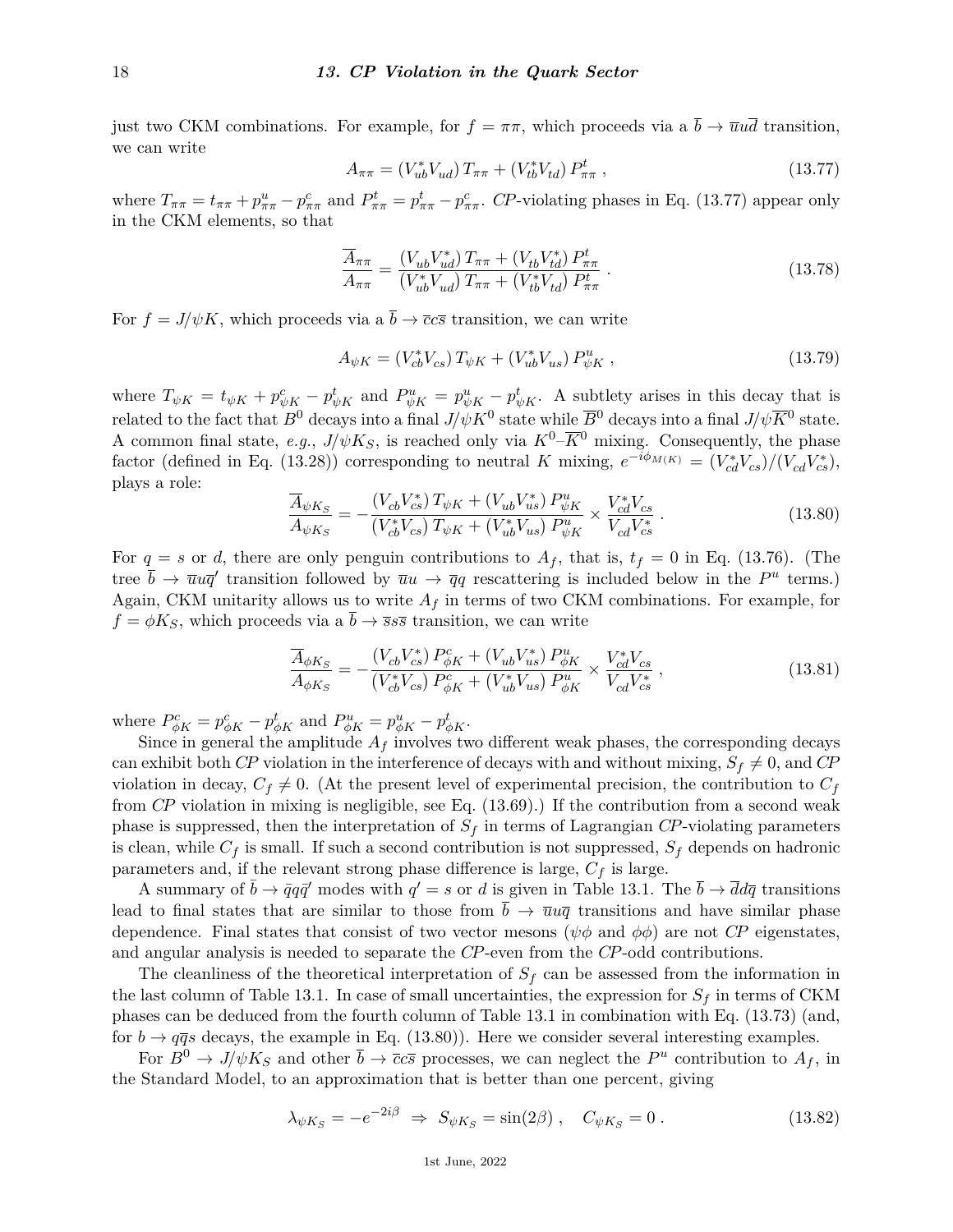

**Figure 13.2:** Feynman diagrams for (a) tree and (b) penguin amplitudes contributing to  $B^0 \to f$ or  $B_s^0 \to f$  via a  $\bar{b} \to \bar{q}q\bar{q}'$  quark-level process.

**Table 13.1:** Summary of  $\bar{b} \to \bar{q}q\bar{q}'$  modes with  $q' = s$  or *d*. The second and third columns give examples of hadronic final states (usually those which are experimentally most convenient to study). The fourth column gives the CKM dependence of the amplitude  $A_f$ , using the notation of Eqs.  $((13.77), (13.79), (13.81)),$  with the dominant term first and the subdominant second. The suppression factor of the second term compared to the first is given in the last column. "Loop" refers to a penguin versus tree-suppression factor (it is mode-dependent and roughly  $\mathcal{O}(0.2 - 0.3)$ ) and  $\lambda \simeq 0.23$  is the expansion parameter of Eq. (13.34).

| $b \to \bar{q}q\bar{q}'$        | $B^0 \to f$    | $B^0_* \to f$ | CKM dependence of $A_f$                     | Suppression             |
|---------------------------------|----------------|---------------|---------------------------------------------|-------------------------|
| $b \to \bar{c}c\bar{s}$         | $\psi K_S$     | $\psi\phi$    | $(V_{cb}^*V_{cs})T + (V_{ub}^*V_{us})P^u$   | loop $\times \lambda^2$ |
| $b \rightarrow \bar{s}s\bar{s}$ | $\phi K_S$     | $\phi\phi$    | $(V_{cb}^*V_{cs})P^c + (V_{ub}^*V_{us})P^u$ | $\lambda^2$             |
| $b \to \bar{u}u\bar{s}$         | $\pi^0 K_S$    | $K^+K^-$      | $(V_{cb}^*V_{cs})P^c + (V_{ub}^*V_{us})T$   | $\lambda^2$ /loop       |
| $b \rightarrow \bar{c}cd$       | $D^+D^-$       | $\psi K_S$    | $(V_{cb}^*V_{cd})T + (V_{tb}^*V_{td})P^t$   | loop                    |
| $b \rightarrow \bar{s} s d$     | $K_S K_S$      | $\phi K_S$    | $(V_{th}^*V_{td})P^t + (V_{ch}^*V_{cd})P^c$ | $\lesssim$ 1            |
| $b \rightarrow \bar{u}ud$       | $\pi^+\pi^-$   | $\rho^0 K_S$  | $(V_{ub}^*V_{ud})T + (V_{tb}^*V_{td})P^t$   | loop                    |
| $b \rightarrow \bar{c}ud$       | $D_{CP} \pi^0$ | $D_{CP}K_S$   | $(V_{cb}^*V_{ud})T + (V_{ub}^*V_{cd})T'$    | $\lambda^2$             |
| $b \to \bar{c}u\bar{s}$         | $D_{CP}K_S$    | $D_{CP}\phi$  | $(V_{cb}^*V_{us})T + (V_{ub}^*V_{cs})T'$    | $\lesssim 1$            |

It is important to verify experimentally the level of suppression of the penguin contribution. Meth-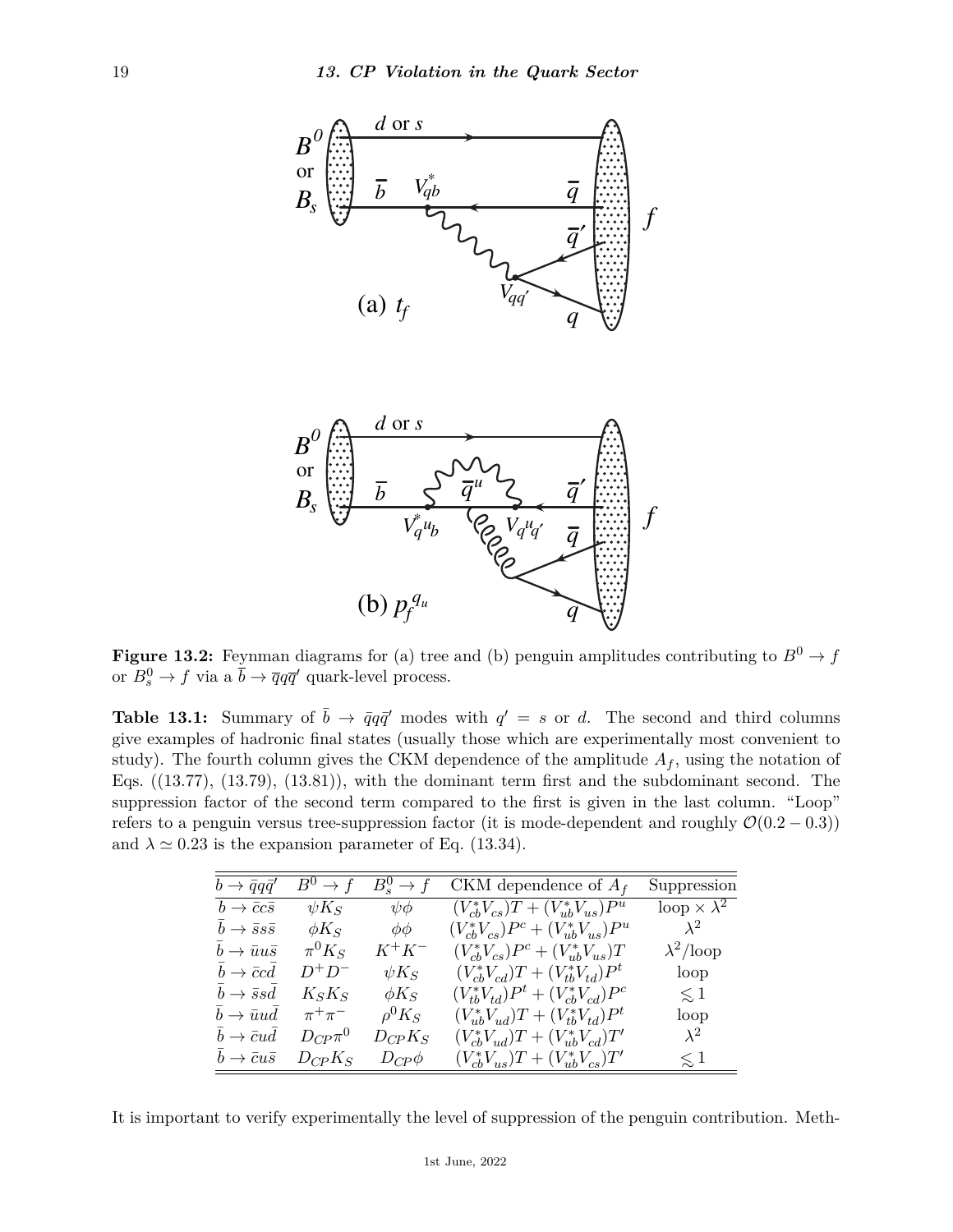ods based on flavor symmetries [\[91–](#page-28-26)[94\]](#page-28-27) allow limits to be obtained. All are currently consistent with the  $P^u$  term being negligible. Explicit calculations  $[94-97]$  $[94-97]$  also support this conclusion.

In the presence of new physics,  $A_f$  is still likely to be dominated by the  $T$  term, but the mixing amplitude might be modified. Thus, model-independently,  $C_f \approx 0$  while  $S_f$  cleanly determines the mixing phase  $(\phi_M - 2 \arg(V_{cb} V_{cd}^*))$ . The experimental measurement [\[61\]](#page-28-1),  $S_{\psi K} = +0.699 \pm 0.017$ , gave the first precision test of the Kobayashi-Maskawa mechanism, and its consistency with the predictions for sin 2*β* makes it very likely that this mechanism is indeed the dominant source of *CP* violation in the quark sector.

For  $B^0 \to \phi K_S$  and other  $\bar{b} \to \bar{s} s\bar{s}$  processes (as well as some  $\bar{b} \to \bar{u} u\bar{s}$  processes), we can neglect the subdominant contributions, in the Standard Model, to an approximation that is good to the order of a few percent:

$$
\lambda_{\phi K_S} = -e^{-2i\beta} \Rightarrow S_{\phi K_S} = \sin 2\beta \,, \quad C_{\phi K_S} = 0 \,. \tag{13.83}
$$

A review of explicit calculations of the effects of subleading amplitudes can be found in Ref. [\[98\]](#page-29-1). In the presence of new physics, both  $A_f$  and  $M_{12}$  can have contributions that are comparable in size to those of the Standard Model and carry new weak phases. Such a situation gives several interesting consequences for penguin-dominated  $\bar{b} \rightarrow \bar{q}q\bar{s}$  decays  $(q = u, d, s)$  to a final state f:

- 1. The value of  $-\eta_f S_f$  may be different from  $S_{\psi K_S}$  by more than a few percent, where  $\eta_f$  is the *CP* eigenvalue of the final state.
- 2. The values of  $\eta_f S_f$  for different final states f may be different from each other by more than a few percent (for example,  $S_{\phi K_S} \neq S_{\eta' K_S}$ ).
- 3. The value of  $C_f$  may be different from zero by more than a few percent.

While a clear interpretation of such signals in terms of Lagrangian parameters will be difficult because, under these circumstances, hadronic parameters play a role, any of the above three options will clearly signal new physics. In addition, flavor symmetry relations, such as those that relate observables in  $B \to K\pi$  decays [\[99,](#page-29-2)[100\]](#page-29-3) can be used to provide further tests of the Standard Model. Fig. 13.3 summarizes the present experimental results: none of the possible signatures listed above is unambiguously established, but there is definitely still room for new physics.

For the  $\bar{b} \to \bar{u}u\bar{d}$  process  $B \to \pi\pi$  and other related channels, the penguin-to-tree ratio can be estimated using SU(3) relations and experimental data on related  $B \to K\pi$  decays. The result (for  $\pi\pi$ ) is that the suppression is at the level of  $0.2 - 0.3$  and so cannot be neglected. The expressions for  $S_{\pi\pi}$  and  $C_{\pi\pi}$  to leading order in  $R_{PT} \equiv (|V_{tb}V_{td}| P_{\pi\pi}^t) / (|V_{ub}V_{ud}| T_{\pi\pi})$  are:

$$
\lambda_{\pi\pi} = e^{2i\alpha} \left[ (1 - R_{PT}e^{-i\alpha}) / (1 - R_{PT}e^{+i\alpha}) \right] \Rightarrow \tag{13.84}
$$

$$
S_{\pi\pi} \approx \sin 2\alpha + 2\Re (R_{PT}) \cos 2\alpha \sin \alpha , \quad C_{\pi\pi} \approx 2\Im (R_{PT}) \sin \alpha . \tag{13.85}
$$

Note that  $R_{PT}$  is mode-dependent and, in particular, could be different for  $\pi^+\pi^-$  and  $\pi^0\pi^0$ . If strong phases can be neglected, then *R<sub>PT</sub>* is real, resulting in  $C_{\pi\pi} = 0$ . The size of  $C_{\pi\pi}$  is an indicator of how large the strong phase is. The present experimental average is  $C_{\pi^+\pi^-} = -0.31 \pm 0.03$  [\[61\]](#page-28-1). As concerns  $S_{\pi\pi}$ , it is clear from Eq. (13.85) that the relative size or strong phase of the penguin contribution must be known to extract *α*. The theoretical uncertainty stemming from  $|R_{PT}| \nless 1$ is referred to in the literature as penguin pollution.

The cleanest solution involves isospin relations among the  $B \to \pi\pi$  amplitudes [\[101\]](#page-29-4):

$$
\frac{1}{\sqrt{2}}A_{\pi^+\pi^-} + A_{\pi^0\pi^0} = A_{\pi^+\pi^0} \ . \tag{13.86}
$$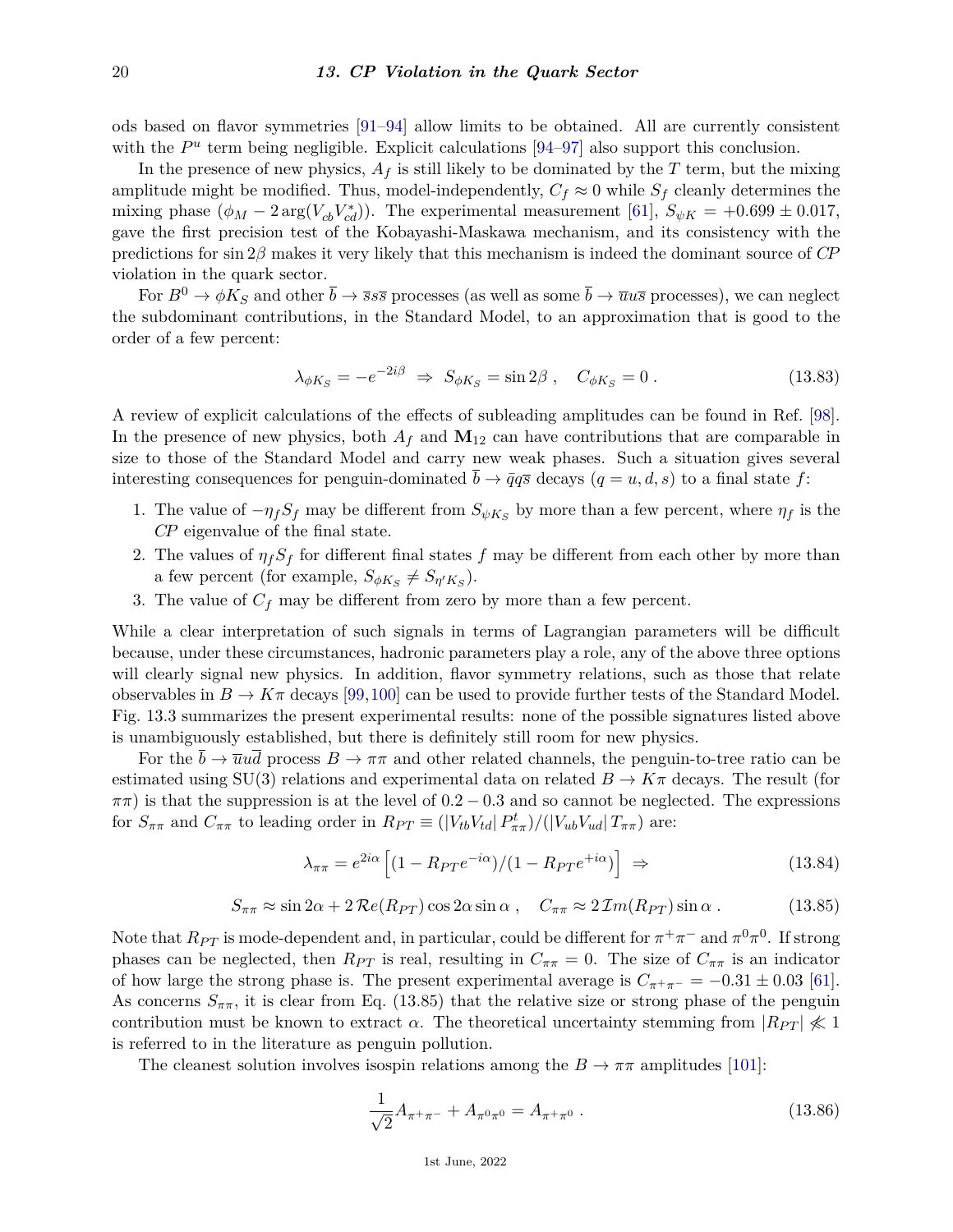

**Figure 13.3:** Summary of the results [\[61\]](#page-28-1) of time-dependent analyses of  $b \rightarrow q\bar{q}s$  decays, which are potentially sensitive to new physics.

The method exploits the fact that the penguin contribution to  $P_{\pi\pi}^t$  is pure  $\Delta I = 1/2$  (this is not true for the electroweak penguins which, however, are expected to be small), while the tree contribution to  $T_{\pi\pi}$  contains amplitudes that are both  $\Delta I = 1/2$  and  $\Delta I = 3/2$ . A simple geometric construction then allows one to find  $R_{PT}$  and extract  $\alpha$  cleanly from  $S_{\pi^+\pi^-}$ . The key experimental difficulty is that one must measure accurately the separate rates for  $B^0$  and  $\overline{B}^0 \to \pi^0 \pi^0$ .

*CP* asymmetries in  $B \to \rho \pi$  and  $B \to \rho \rho$  can also be used to determine *α*. In particular, the  $B \to \rho \rho$  measurements are presently very significant in constraining  $\alpha$ . The extraction proceeds via isospin analysis similar to that of  $B \to \pi\pi$ . There are, however, several important differences. First, due to the finite width of the  $\rho$  mesons, a final  $(\rho \rho)_{I=1}$  state is possible [\[102\]](#page-29-5). The effect is, however, of the order of  $(\Gamma_{\rho}/m_{\rho})^2 \sim 0.04$ . Second, due to the presence of three helicity states for the two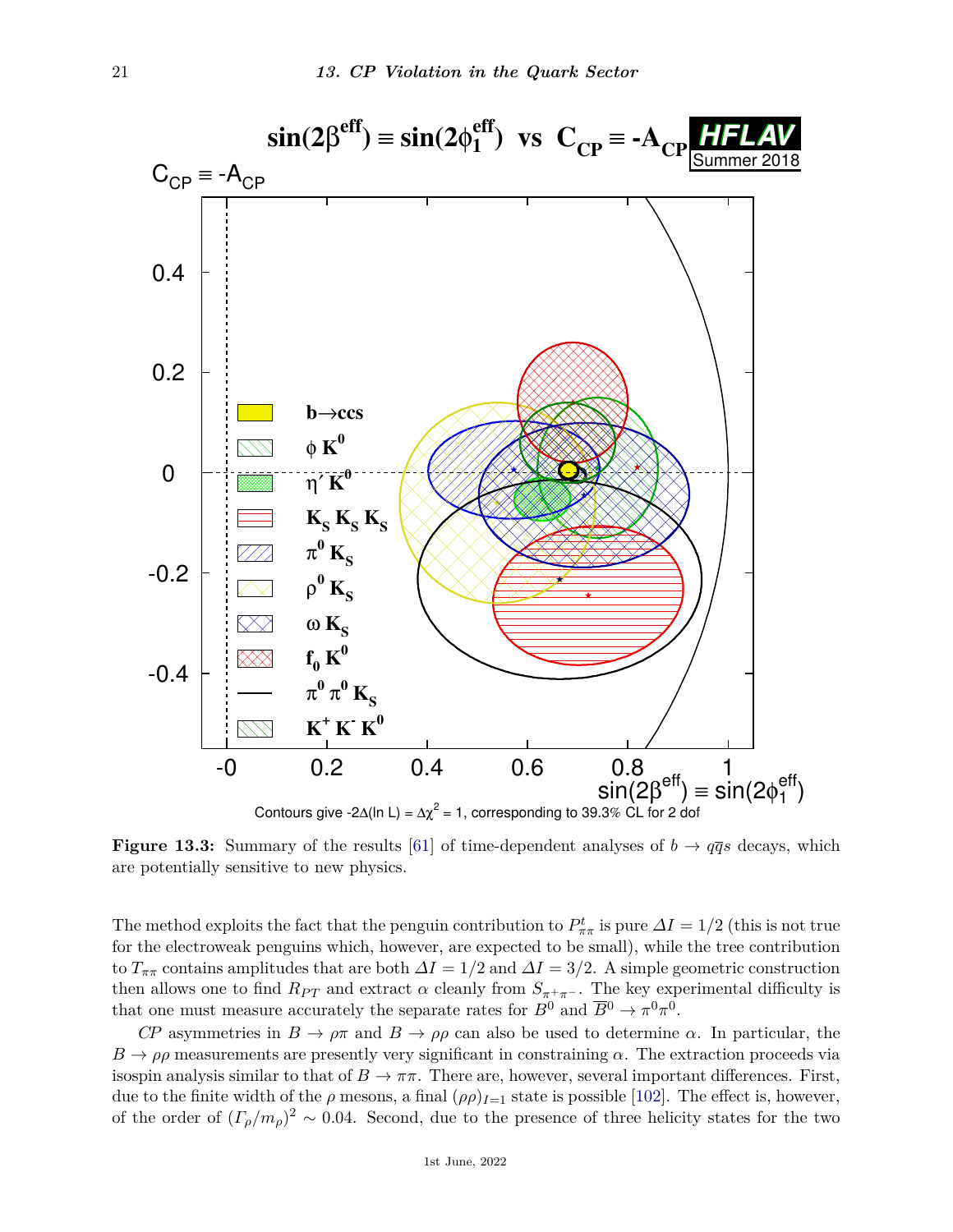vector mesons, angular analysis is needed to separate the *CP*-even and *CP*-odd components. The theoretical expectation is that the *CP*-odd component is small. This is supported by experiments which find that the  $\rho^+ \rho^-$  and  $\rho^{\pm} \rho^0$  modes are dominantly longitudinally polarized. Third, an important advantage of the  $\rho \rho$  modes is that the penguin contribution is expected to be small due to different hadronic dynamics. This expectation is confirmed by the smallness of  $\mathcal{B}(B^0 \to \rho^0 \rho^0)$  $(0.95 \pm 0.16) \times 10^{-6}$  compared to  $\mathcal{B}(B^0 \to \rho^+ \rho^-) = (24.2 \pm 3.1) \times 10^{-6}$  [\[61\]](#page-28-1). Thus,  $S_{\rho^+ \rho^-}$  is not far from sin 2 $\alpha$ . Finally, both  $S_{\rho^0\rho^0}$  and  $C_{\rho^0\rho^0}$  are experimentally accessible, which may allow a precise determination of  $\alpha$ . However, a full isospin analysis should allow that the fractions of longitudinal polarization in *B* and *B* decays may differ, which has not yet been done by the experiments.

Detailed discussion of the determination of  $\alpha$  with these methods, and the latest world average, can be found in Refs. [\[103,](#page-29-6)[104\]](#page-29-7). The consistency between the range of  $\alpha$  determined by the  $B \to \pi\pi$ ,  $\rho\pi$  and  $\rho\rho$  measurements and the range allowed by CKM fits (excluding these direct determinations) provides further support to the Kobayashi-Maskawa mechanism.

All modes discussed in this Section so far have possible contributions from penguin amplitudes. As shown in Table 13.1, *CP* violation can also be studied with final states, typically containing charmed mesons, where no such contribution is possible. The neutral charmed meson must be reconstructed in a final state, such as a  $\mathbb{CP}$  eigenstate, common to  $D^0$  and  $\overline{D}{}^0$  so that the amplitudes for the *B* and  $\overline{B}$  meson decays interfere. Although there is a second tree amplitude with a different weak phase, the contributions of the different diagrams can in many cases be separated experimentally (for example by exploiting different decays of the neutral *D* mesons) making these channels very clean theoretically. The first determination of sin(2*β*), with significance of *CP* violation over 5*σ*, with this method has recently been reported [\[105\]](#page-29-8). Moreover, the interference between the two tree diagrams gives sensitivity to  $\gamma$ , as will be discussed in Section 13.6.4.

# $\bf 13.6.3$  *CP* violation in interference of  $B^0_s$  decays with and without mixing

As discussed in Section 13.6.1, the world average for  $|q/p|$  in the  $B_s^0$  system currently deviates from the Standard Model expectation due to an anomalous value of the dimuon asymmetry. Attributing the dimuon asymmetry result to a fluctuation, we again neglect the deviation of  $|q/p|$ from 1, and use

$$
\lambda_f = e^{-i\phi_M(B_s^0)} (\overline{A}_f / A_f) \tag{13.87}
$$

Within the Standard Model,

$$
e^{-i\phi_{M(B_s^0)}} = (V_{tb}^* V_{ts})/(V_{tb}^* V_{ts}^*)
$$
 (13.88)

Note that  $\Delta\Gamma/\Gamma = 0.132 \pm 0.008$  [\[61\]](#page-28-1) and therefore *y* should not be put to zero in Eqs. (13.17a) and (13.17b). However,  $|q/p|=1$  is expected to hold to an even better approximation than for  $B^0$ mesons. One therefore obtains

$$
\mathcal{A}_f(t) = \frac{S_f \sin(\Delta mt) - C_f \cos(\Delta mt)}{\cosh(\Delta \Gamma t/2) - A_f^{\Delta \Gamma} \sinh(\Delta \Gamma t/2)},
$$
\n(13.89)

$$
A_f^{\Delta \Gamma} \equiv \frac{-2\,\mathcal{R}e(\lambda_f)}{1 + |\lambda_f|^2} \,. \tag{13.90}
$$

The presence of the  $A_f^{\Delta \Gamma}$  term implies that information on  $\lambda_f$  can be obtained from analyses that do not use tagging of the initial flavor, through so-called effective lifetime measurements [\[106\]](#page-29-9).

The  $B_s^0 \to J/\psi \phi$  decay proceeds via the  $\bar{b} \to \bar{c}c\bar{s}$  transition. The *CP* asymmetry in this mode thus determines (with angular analysis to disentangle the *CP*-even and *CP*-odd components of the final state) sin  $2\beta_s$ , where  $\beta_s$  is defined in Eq. (13.38) [\[107\]](#page-29-10). The  $B_s^0 \to J/\psi \pi^+ \pi^-$  decay, which has a large contribution from  $J/\psi f_0(980)$  and is assumed to also proceed dominantly via the  $\bar{b} \to \bar{c}c\bar{s}$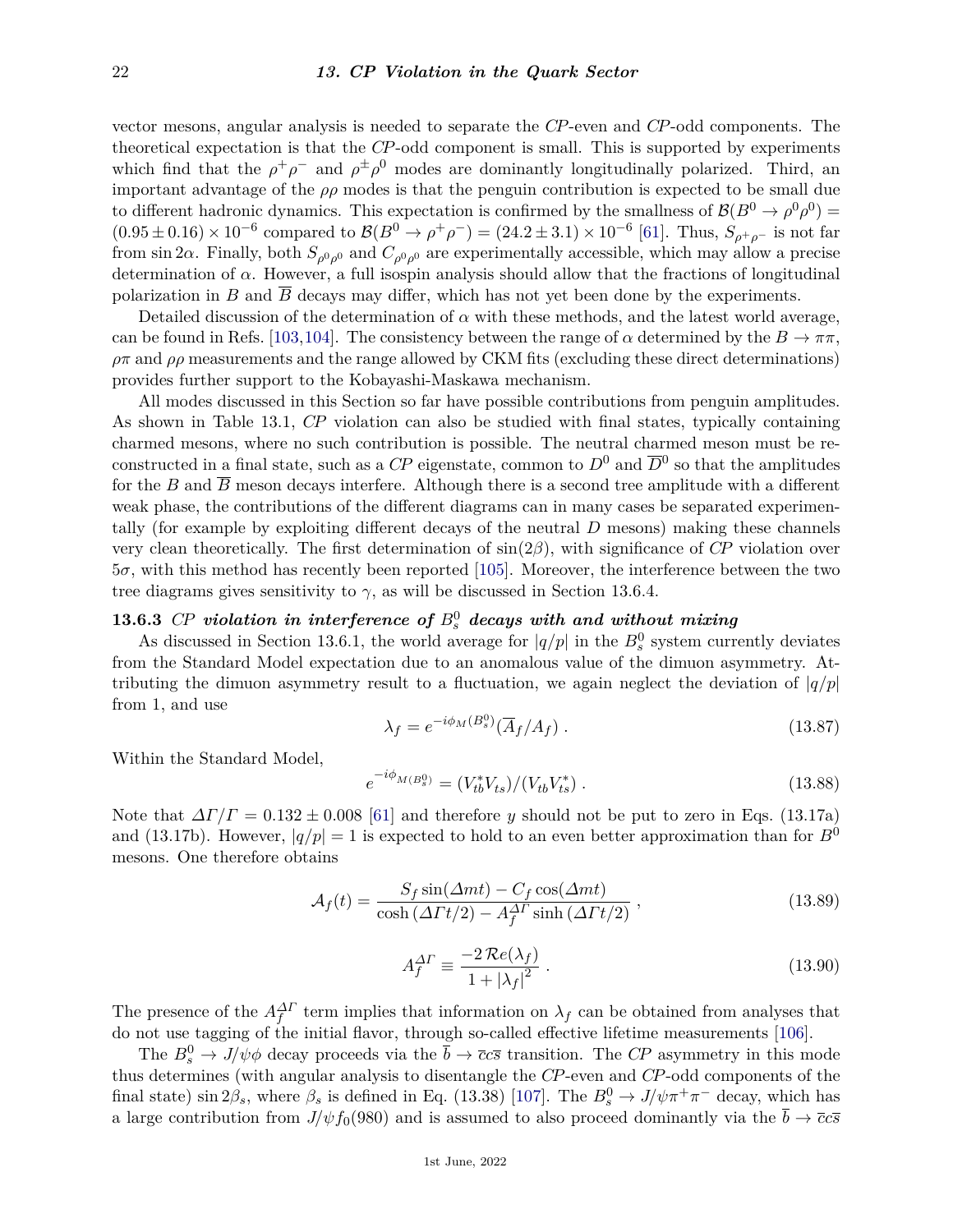transition, has also been used to determine  $\beta_s$ . In this case no angular analysis is necessary, since the final state has been shown to be dominated by the *CP*-odd component [\[108\]](#page-29-11). The combination of measurements yields [\[61\]](#page-28-1)

$$
2\beta_s = 0.050 \pm 0.019\,,\tag{13.91}
$$

consistent with the Standard Model prediction, assuming negligible penguin contributions,  $\beta_s$  =  $0.0184 \pm 0.0004$  [\[20\]](#page-26-17).

A time-dependent *CP* asymmetry was established in  $B_s^0 \to K^+K^-$  decay, which proceeds via the  $\bar{b} \rightarrow \bar{u}u\bar{s}$  transition [\[109\]](#page-29-12):

$$
C_{KK} = +0.172 \pm 0.039, \quad S_{KK} = +0.139 \pm 0.032 \,. \tag{13.92}
$$

For both  $C_{KK}$  and  $S_{KK}$ , the hadronic ratio  $(T/P^c)$  plays an important role (see Table 13.1), making a clean theoretical interpretation challenging. First results on the  $\bar{b} \to \bar{q}q\bar{s}$  decays  $B_s^0 \to \phi\phi$  and  $K^{*0} \overline{K}^{*0}$  have also been reported. Parameters of *CP* violation have also been determined from the decay-time distributions of  $B_s^0 \to D_s^{\mp} K^{\pm}$  and  $D_s^{\mp} K^{\pm} \pi^+ \pi^-$  decays, involving interference between  $\overline{b} \rightarrow \overline{c}u\overline{s}$  and  $\overline{b} \rightarrow \overline{u}c\overline{s}$  amplitudes.

#### **13.6.4** *Direct CP violation in the B system*

An interesting class of decay modes is that of the tree-level decays  $B^{\pm} \to D^{(*)}K^{\pm}$ , which allow a theoretically pristine determination of the angle  $\gamma$  [\[110–](#page-29-13)[115\]](#page-29-14). The method uses the decays  $B^+ \to D^0 K^+$ , which proceeds via the quark transition  $\bar{b} \to \bar{u}c\bar{s}$ , and  $B^+ \to \bar{D}^0 K^+$ , which proceeds via the quark transition  $\bar{b} \to \bar{c}u\bar{s}$ , with the  $D^0$  and  $\bar{D}^0$  decaying into a common final state. The decays into common final states, such  $(\pi^0 K_S)_D K^+$ , involve interference effects between the two amplitudes, with sensitivity to the relative phase,  $\delta + \gamma$  ( $\delta$  is the relevant strong phase difference). The *CP*-conjugate processes are sensitive to  $\delta - \gamma$ . Measurements of branching ratios and *CP* asymmetries allow the determination of  $\gamma$  and  $\delta$  from amplitude triangle relations. The method suffers from discrete ambiguities but, since all hadronic parameters can be determined from the data, has negligible theoretical uncertainty [\[116\]](#page-29-15).

Unfortunately, the smallness of the CKM-suppressed  $b \to u$  transitions makes it difficult to use the simplest methods alone  $[110-112]$  $[110-112]$  to determine  $\gamma$ . These difficulties are overcome (and the discrete ambiguities are removed) by performing a Dalitz plot analysis for multi-body *D* de-cays [\[113–](#page-29-17)[115\]](#page-29-14). Detailed discussion of the determination of  $\gamma$  with these methods can be found in Ref. [\[104\]](#page-29-7).

Constraints on  $\gamma$  from combinations of results on various  $B \to D^{(*)}K^{(*)}$  processes have been obtained by experiments [\[117,](#page-29-18) [118\]](#page-29-19). The latest world average is [\[61,](#page-28-1) [104\]](#page-29-7)

$$
\gamma = \left(66.2 \, \frac{+3.4}{-3.6}\right)^{\circ} \,. \tag{13.93}
$$

The consistency between the range of  $\gamma$  determined by the  $B \to D K$  measurements and the range allowed by CKM fits (excluding these direct determinations) provides further support to the Kobayashi-Maskawa mechanism. As more data become available, determinations of  $\gamma$  from  $B^0_s \rightarrow$  $D_s^{\pm} K^{\pm}$  [\[119,](#page-29-20) [120\]](#page-29-21) and  $B^0 \to D K^{*0}$  [\[121–](#page-29-22)[124\]](#page-29-23) are expected to also give competitive measurements.

Decays to the final state  $K^{\mp} \pi^{\pm}$  provided the first observations of direct *CP* violation in both  $B^0$ and  $B_s^0$  systems. The asymmetry arises due to interference between tree and penguin diagrams [\[125\]](#page-29-24), similar to the effect discussed in Section 13.6.2. In principle, measurements of  $A_{B<sup>0</sup>\to K<sup>+</sup>\pi^-}$  and  $\mathcal{A}_{B_s^0 \to K^-\pi^+}$  could be used to determine the weak phase difference  $\gamma$ , but lack of knowledge of the relative magnitude and strong phase of the contributing amplitudes limits the achievable precision. The uncertainties on these hadronic parameters can be reduced by exploiting flavor symmetries, which predict a number of relations between asymmetries in different modes. One such relation is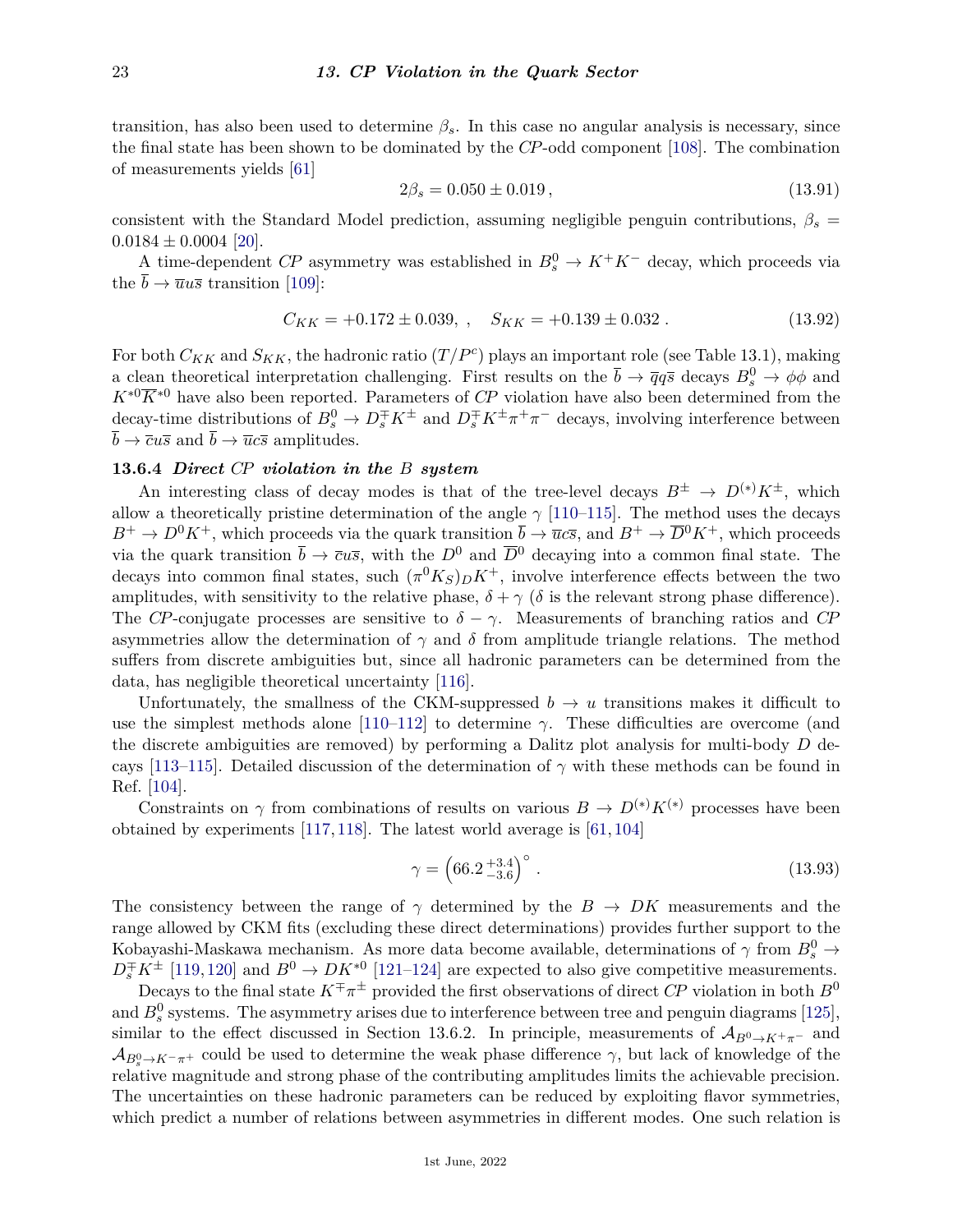that the partial rate differences for  $B^0$  and  $B^0_s$  decays to  $K^{\pm}\pi^{\pm}$  are expected to be approximately equal and opposite [\[126\]](#page-29-25), which is consistent with current data. It is also expected that the partial rate asymmetries for  $B^0 \to K^+\pi^-$  and  $B^+ \to K^+\pi^0$  should be approximately equal; however, the experimental results currently show a significant discrepancy [\[61\]](#page-28-1):

$$
\mathcal{A}_{B^0 \to K^+\pi^-} = -0.083 \pm 0.004 \,, \quad \mathcal{A}_{B^+ \to K^+\pi^0} = +0.029 \pm 0.013 \,. \tag{13.94}
$$

It is therefore of great interest to understand whether this originates from Standard Model QCD corrections, or whether it is a signature of new dynamics. Improved tests of a more precise relation between the partial rate differences of all four  $K\pi$  final states [\[127–](#page-29-26)[130\]](#page-29-27), currently limited by knowledge of the *CP* asymmetry in  $\overline{B}^0 \to K_S \pi^0$  decays, may help to resolve the situation.

It is also of interest to investigate whether similar patterns appear among the *CP* violating asymmetries in *B* meson decays to final states containing one pseudoscalar and one vector meson. Since the vector resonance decays to two particles, such channels can be studied through Dalitz plot analysis of the three-body final state. Model-independent analyses of  $B^+ \to K^+K^-K^+$ ,  $\pi^+\pi^-K^+$ ,  $\pi^+\pi^-\pi^+$  and  $K^+K^-\pi^+$  decays have revealed large *CP* violation effects in certain regions of phase space [\[131\]](#page-29-28). For the  $B^+ \to K^+K^-\pi^+$  decay, an amplitude analysis has established a large *CP* violation effect associated with  $\pi \pi \leftrightarrow KK$  S-wave rescattering [\[132\]](#page-29-29). In  $B^+ \to \pi^+ \pi^- \pi^+$ decays, amplitude analysis has established *CP* violation effects in the decay amplitude involving the  $f_2(1270)$  resonance, in the  $\pi^+\pi^-$  S-wave at low invariant mass, and in the interference between the  $\pi^+\pi^-$  S-wave and the P-wave  $B^+\to \rho(770)^0\pi^+$  amplitude [\[133,](#page-30-0)[134\]](#page-30-1). For the other channels it remains to be seen whether the *CP* violation effects are associated to particular resonances or to interference effects, which will be necessary to understand the underlying dynamics.

### **13.7 Summary and Outlook**

*CP* violation has been experimentally established in *K*, *D* and *B* meson decays. A full list of *CP* asymmetries that have been measured at a level higher than 5*σ* is given in the introduction to this review. In Section 13.1.4 we introduced three types of *CP*-violating effects. Examples of these three types include the following:

1. All three types of *CP* violation have been observed in  $K \to \pi\pi$  decays:

$$
\mathcal{R}e(\epsilon') = \frac{1}{6} \left( \left| \frac{\overline{A}_{\pi^0 \pi^0}}{A_{\pi^0 \pi^0}} \right| - \left| \frac{\overline{A}_{\pi^+ \pi^-}}{A_{\pi^+ \pi^-}} \right| \right) = (2.5 \pm 0.4) \times 10^{-6}, \quad \text{(I)} \tag{13.95a}
$$

$$
\mathcal{R}e(\epsilon) = \frac{1}{2} \left( 1 - \left| \frac{q}{p} \right| \right) \qquad (1.66 \pm 0.02) \times 10^{-3}, \text{ (II)} \qquad (13.95b)
$$

$$
\mathcal{I}m(\epsilon) = -\frac{1}{2}\mathcal{I}m(\lambda_{(\pi\pi)_{I=0}}) = (1.57 \pm 0.02) \times 10^{-3}. \quad \text{(III)} \tag{13.95c}
$$

2. For *D* mesons, *CP* violation in decay has been established in the difference of asymmetries for  $D^0 \to K^+K^-$  and  $D^0 \to \pi^+\pi^-$  decays.

$$
\Delta a_{CP} = \frac{|\overline{A}_{K^+K^-}/A_{K^+K^-}|^2 - 1}{|\overline{A}_{K^+K^-}/A_{K^+K^-}|^2 + 1} - \frac{|\overline{A}_{\pi^+\pi^-}/A_{\pi^+\pi^-}|^2 - 1}{|\overline{A}_{\pi^+\pi^-}/A_{\pi^+\pi^-}|^2 + 1} = (-0.164 \pm 0.028) \times 10^{-3}, \quad (1)
$$
\n(13.96)

3. In the *B* meson system, *CP* violation in decay has been observed in, for example,  $B^0 \to K^+\pi^$ transitions, while *CP* violation in interference of decays with and without mixing has been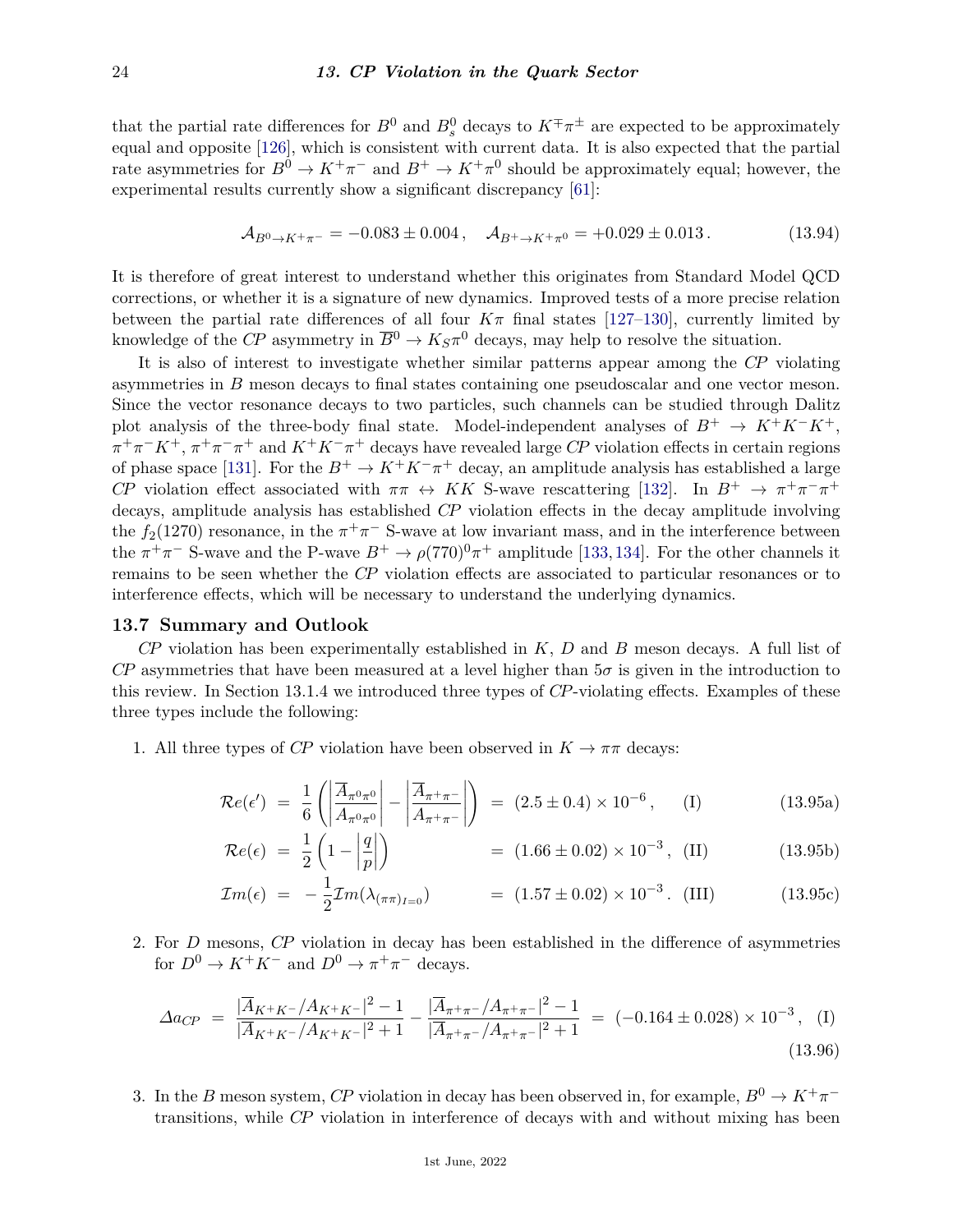observed in, for example, the  $B^0 \to J/\psi K_S$  channel:

$$
\mathcal{A}_{K^{+}\pi^{-}} = \frac{|\overline{A}_{K^{-}\pi^{+}}/A_{K^{+}\pi^{-}}|^{2} - 1}{|\overline{A}_{K^{-}\pi^{+}}/A_{K^{+}\pi^{-}}|^{2} + 1} = -0.083 \pm 0.004, \quad (I)
$$
 (13.97a)

$$
S_{\psi K} = \mathcal{I}m(\lambda_{\psi K}) = +0.699 \pm 0.017. \quad \text{(III)} \tag{13.97b}
$$

Based on Standard Model predictions, further observations of  $\mathbb{CP}$  violation in  $B^0$ ,  $B^+$  and  $B^0_s$ decays seem likely in the near future, at both LHCb and its upgrades [\[135–](#page-30-2)[137\]](#page-30-3) as well as the Belle II experiment [\[138\]](#page-30-4). The first observation of *CP* violation in *b* baryons is also likely to be within reach of LHCb. Further improvements in the sensitivity to *CP* violation effects in the charm sector can also be anticipated, though uncertainty in the Standard Model predictions makes it difficult to forecast whether or not additional discoveries will be forthcoming. A number of upcoming experiments have potential to make significant progress on rare kaon decays. Observables that are subject to clean theoretical interpretation, such as  $\beta$  from  $S_{\psi K_S}$ ,  $\beta_s$  from  $B_s^0 \to J/\psi \phi$ ,  $\mathcal{B}(K_L \to K_S^0)$  $\pi^0\nu\overline{\nu}$  and *γ* from *CP* violation in  $B \to DK$  decays, are of particular value for constraining the values of the CKM parameters and probing the flavor sector of extensions to the Standard Model. Progress in lattice QCD calculations is also needed to complement the anticipated experimental results. Other probes of *CP* violation now being pursued experimentally include the electric dipole moments of the neutron and electron, and the decays of tau leptons. Additional processes that are likely to play an important role in future *CP* studies include top-quark production and decay, Higgs boson decays and neutrino oscillations.

All measurements of *CP* violation to date are consistent with the predictions of the Kobayashi-Maskawa mechanism of the Standard Model. In fact, it is now established that the KM mechanism plays a dominant role in the *CP* violation measured in the quark sector. However, a dynamicallygenerated matter-antimatter asymmetry of the universe requires additional sources of *CP* violation, and such sources are naturally generated by extensions to the Standard Model. New sources might eventually reveal themselves as small deviations from the predictions of the KM mechanism, or else might not be observable in the quark sector at all, but observable with future probes such as neutrino oscillations or electric dipole moments. The fundamental nature of *CP* violation demands a vigorous search.

A number of excellent reviews of *CP* violation are available [\[139–](#page-30-5)[146\]](#page-30-6), where the interested reader may find a detailed discussion of the various topics that are briefly reviewed here.

We thank David Kirkby for significant contributions to earlier versions of this review.

### **13.8 Observed** *CP* **violation effects**

We conclude by listing the observables where *CP* violation has been observed at a level above  $5\sigma$  [\[43,](#page-27-19) [61,](#page-28-1) [81\]](#page-28-18):

• Indirect *CP* violation in  $K \to \pi\pi$  and  $K \to \pi\ell\nu$  decays, and in the  $K_L \to \pi^+\pi^-e^+e^-$  decay, is given by

$$
|\epsilon| = (2.228 \pm 0.011) \times 10^{-3}.
$$
\n(13.98)

• Direct *CP* violation in  $K \to \pi\pi$  decays is given by

$$
\mathcal{R}e(\epsilon'/\epsilon) = (1.65 \pm 0.26) \times 10^{-3}.
$$
 (13.99)

• *CP* violation in the interference of mixing and decay in the tree-dominated  $b \rightarrow c\bar{c}s$  transitions, such as  $B^0 \to \psi K^0$ , is given by (we use  $K^0$  throughout to denote results that combine  $K_S$ and  $K_L$  modes, but use the sign appropriate to  $K_S$ ):

$$
S_{\psi K^0} = +0.699 \pm 0.017. \tag{13.100}
$$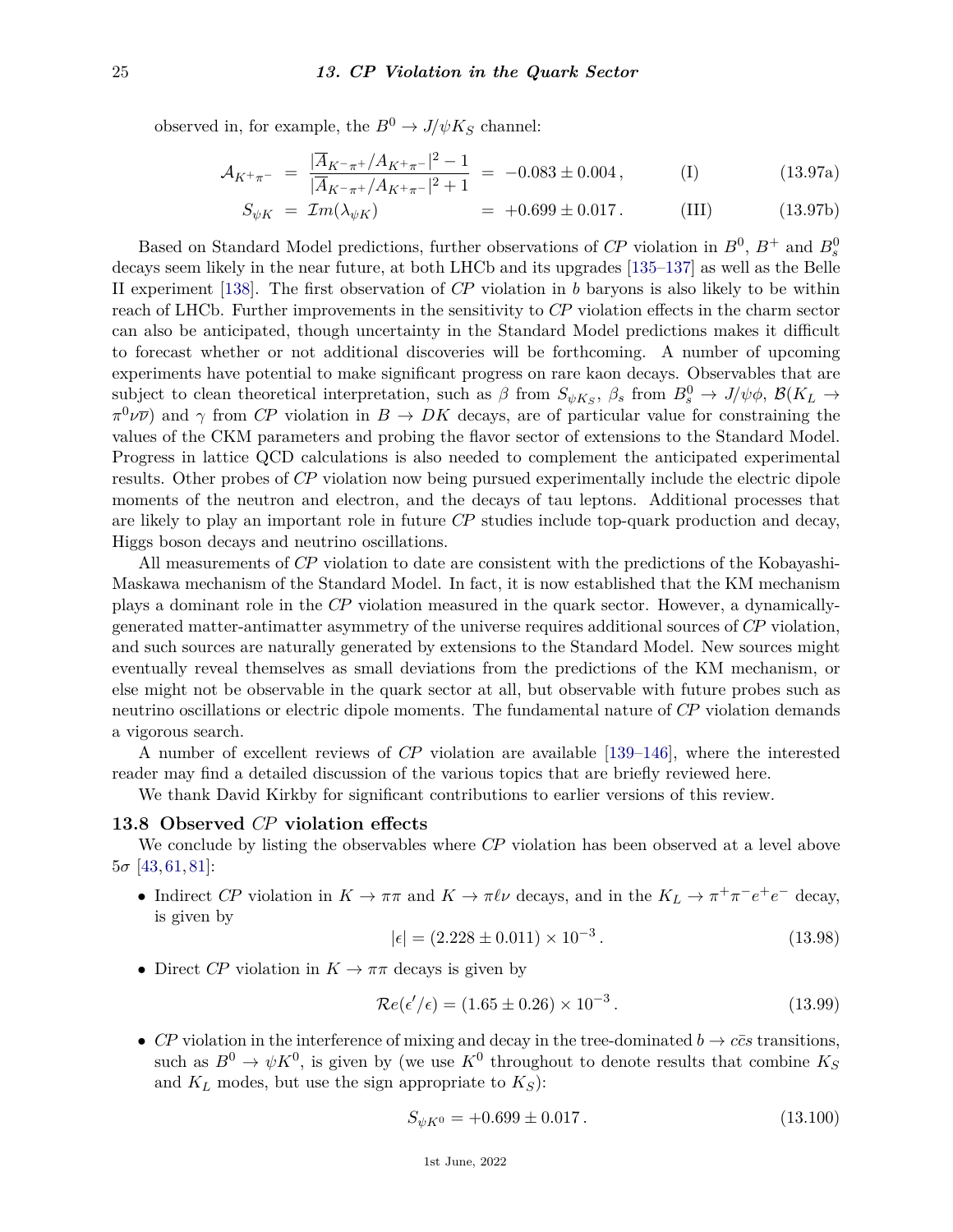• *CP* violation in the interference of mixing and decay in modes governed by the tree-dominated  $b \rightarrow c\bar{u}d$  transitions is given by

$$
S_{D^{(*)}h^0} = +0.71 \pm 0.09\,,\tag{13.101}
$$

• *CP* violation in the interference of mixing and decay in various modes related to  $b \rightarrow c\bar{c}d$ transitions is given by

$$
S_{\psi\pi^{0}} = -0.86 \pm 0.14 ,\nS_{D^{+}D^{-}} = -0.84 \pm 0.12 ,\nS_{D^{*+}D^{\mp}} = -0.81 \pm 0.06 ,\nS_{D^{*+}D^{*-}} = -0.71 \pm 0.09 .
$$
\n(13.102)

• *CP* violation in the interference of mixing and decay in various modes related to  $b \rightarrow q\bar{q}s$ (penguin) transitions is given by

$$
S_{\phi K^{0}} = +0.74^{+0.11}_{-0.13},
$$
  
\n
$$
S_{\eta' K^{0}} = +0.63 \pm 0.06,
$$
  
\n
$$
S_{f_{0} K^{0}} = +0.69^{+0.10}_{-0.12},
$$
  
\n
$$
S_{K^{+} K^{-} K_{S}} = +0.68^{+0.09}_{-0.10}.
$$
\n(13.103)

• *CP* violation in the interference of mixing and decay in the  $B^0 \to \pi^+\pi^-$  mode is given by

$$
S_{\pi^+\pi^-} = -0.67 \pm 0.03 \,. \tag{13.104}
$$

• Direct *CP* violation in the  $B^0 \to \pi^+\pi^-$  mode is given by

$$
C_{\pi^+\pi^-} = -0.31 \pm 0.03. \tag{13.105}
$$

• Direct *CP* violation in the  $B_s^0 \to K^+K^-$  mode is given by

$$
C_{K^+K^-} = 0.17 \pm 0.03. \tag{13.106}
$$

• Direct *CP* violation in  $B^+ \to D_+^{(*)}K^+$  decays  $(D_+^{(*)})$  is the *CP*-even neutral  $D^{(*)}$  state) are given by

$$
\mathcal{A}_{B^+\to D_+K^+} = +0.139 \pm 0.009 \quad \text{and} \quad \mathcal{A}_{B^+\to D_+^*K^+} = -0.109 \pm 0.019 \,, \tag{13.107}
$$

while the corresponding quantity in the case that the neutral *D* meson is reconstructed in the suppressed  $K^-\pi^+$  final state is

$$
\mathcal{A}_{B^+\to D_{K^-\pi^+}K^+} = -0.453 \pm 0.026\,,\tag{13.108}
$$

- Direct *CP* violation has also been observed in  $B^+ \to D K^+$  decays through differences between the Dalitz plot distributions of subsequent  $D \to K_S \pi^+ \pi^-$  decays.
- Direct *CP* violation in the  $B^0 \to K^+\pi^-$  mode is given by

$$
\mathcal{A}_{B^0 \to K^+ \pi^-} = -0.083 \pm 0.004. \tag{13.109}
$$

• Direct *CP* violation in the  $B_s^0 \to K^-\pi^+$  mode is given by

$$
\mathcal{A}_{B_s^0 \to K^- \pi^+} = +0.225 \pm 0.012. \tag{13.110}
$$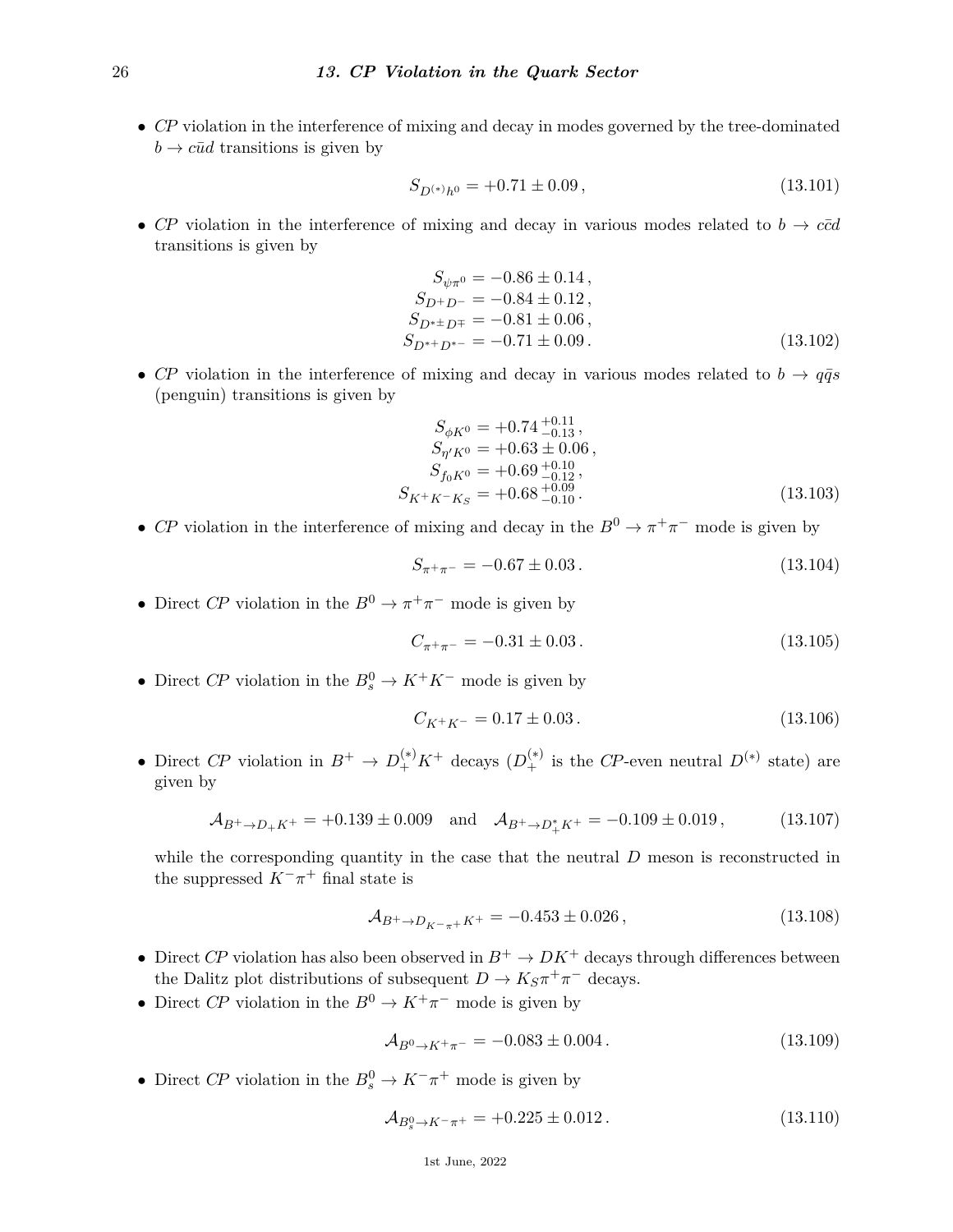• Direct *CP* violation in  $B^+ \to K^+K^-\pi^+$  decays is given by

$$
\mathcal{A}_{B^+\to K^+K^-\pi^+} = -0.118 \pm 0.022. \tag{13.111}
$$

- Large *CP* violation effects have been observed model-independently in certain regions of the phase space of  $B^+ \to K^+K^-K^+$ ,  $K^+K^-\pi^+$ ,  $\pi^+\pi^-K^+$  and  $\pi^+\pi^-\pi^+$  decays. An amplitude analysis has established a large *CP* violation effect associated with  $\pi \pi \leftrightarrow KK$  S-wave rescattering in  $B^+ \to K^+K^-\pi^+$  decays. In  $B^+ \to \pi^+\pi^-\pi^+$  decays, amplitude analysis has established *CP* violation effects in the decay amplitude involving the  $f_2(1270)$  resonance, in the  $\pi^+\pi^-$  S-wave at low invariant mass, and in the interference between the  $\pi^+\pi^-$  S-wave and the P-wave  $B^+ \to \rho (770)^0 \pi^+$  amplitude.
- Direct *CP* violation has been established in the difference of asymmetries for  $D^0 \to K^+K^$ and  $D^0 \to \pi^+\pi^-$  decays

$$
\Delta a_{CP} = (-0.164 \pm 0.028) \times 10^{-3}.
$$
\n(13.112)

### <span id="page-26-0"></span>*References*

- <span id="page-26-1"></span>[1] J. H. Christenson *et al.*, [Phys. Rev. Lett.](http://doi.org/10.1103/PhysRevLett.13.138) **13**[, 138](http://doi.org/10.1103/PhysRevLett.13.138) (1964).
- [2] B. Aubert *et al.* (BaBar), [Phys. Rev. Lett.](http://doi.org/10.1103/PhysRevLett.87.091801) **87**[, 091801](http://doi.org/10.1103/PhysRevLett.87.091801) (2001), [\[hep-ex/0107013\].](https://arxiv.org/abs/hep-ex/0107013)
- <span id="page-26-2"></span>[3] K. Abe *et al.* (Belle), [Phys. Rev. Lett.](http://doi.org/10.1103/PhysRevLett.87.091802) **87**[, 091802](http://doi.org/10.1103/PhysRevLett.87.091802) (2001), [\[hep-ex/0107061\].](https://arxiv.org/abs/hep-ex/0107061)
- <span id="page-26-3"></span>[4] H. Burkhardt *et al.* (NA31), [Phys. Lett.](http://doi.org/10.1016/0370-2693(88)91282-8) **[B206](http://doi.org/10.1016/0370-2693(88)91282-8)**, 169 (1988).
- [5] V. Fanti *et al.* (NA48), [Phys. Lett.](http://doi.org/10.1016/S0370-2693(99)01030-8) **[B465](http://doi.org/10.1016/S0370-2693(99)01030-8)**, 335 (1999), [\[hep-ex/9909022\].](https://arxiv.org/abs/hep-ex/9909022)
- <span id="page-26-4"></span>[6] A. Alavi-Harati *et al.* (KTeV), [Phys. Rev. Lett.](http://doi.org/10.1103/PhysRevLett.83.22) **83**[, 22](http://doi.org/10.1103/PhysRevLett.83.22) (1999), [\[hep-ex/9905060\].](https://arxiv.org/abs/hep-ex/9905060)
- <span id="page-26-5"></span>[7] B. Aubert *et al.* (BaBar), [Phys. Rev. Lett.](http://doi.org/10.1103/PhysRevLett.93.131801) **93**[, 131801](http://doi.org/10.1103/PhysRevLett.93.131801) (2004), [\[hep-ex/0407057\].](https://arxiv.org/abs/hep-ex/0407057)
- <span id="page-26-6"></span>[8] Y. Chao *et al.* (Belle), [Phys. Rev. Lett.](http://doi.org/10.1103/PhysRevLett.93.191802) **93**[, 191802](http://doi.org/10.1103/PhysRevLett.93.191802) (2004), [\[hep-ex/0408100\].](https://arxiv.org/abs/hep-ex/0408100)
- <span id="page-26-7"></span>[9] A. Poluektov *et al.* (Belle), [Phys. Rev.](http://doi.org/10.1103/PhysRevD.81.112002) **D81**[, 112002](http://doi.org/10.1103/PhysRevD.81.112002) (2010), [\[arXiv:1003.3360\].](https://arxiv.org/abs/1003.3360)
- [10] P. del Amo Sanchez *et al.* (BaBar), [Phys. Rev.](http://doi.org/10.1103/PhysRevD.82.072004) **D82**[, 072004](http://doi.org/10.1103/PhysRevD.82.072004) (2010), [\[arXiv:1007.0504\].](https://arxiv.org/abs/1007.0504)
- <span id="page-26-8"></span>[11] R. Aaij *et al.* (LHCb), [Phys. Lett.](http://doi.org/10.1016/j.physletb.2012.04.060) **[B712](http://doi.org/10.1016/j.physletb.2012.04.060)**, 203 (2012), [Erratum-ibid. **B713**, 351 (2012)], [\[arXiv:1203.3662\].](https://arxiv.org/abs/1203.3662)
- <span id="page-26-9"></span>[12] R. Aaij *et al.* (LHCb), [Phys. Rev. Lett.](http://doi.org/10.1103/PhysRevLett.110.221601) **110**[, 221601](http://doi.org/10.1103/PhysRevLett.110.221601) (2013), [\[arXiv:1304.6173\].](https://arxiv.org/abs/1304.6173)
- <span id="page-26-10"></span>[13] R. Aaij *et al.* (LHCb), [Phys. Rev. Lett.](http://doi.org/10.1103/PhysRevLett.122.211803) **122**[, 211803](http://doi.org/10.1103/PhysRevLett.122.211803) (2019), [\[arXiv:1903.08726\].](https://arxiv.org/abs/1903.08726)
- <span id="page-26-11"></span>[14] See the review on "Neutrino Masses, Mixing, and Oscillations," in this *Review*.
- <span id="page-26-12"></span>[15] See the review on "Tests of Conservation Laws," in this *Review*.
- <span id="page-26-13"></span>[16] J. P. Lees *et al.* (BaBar), [Phys. Rev. Lett.](http://doi.org/10.1103/PhysRevLett.109.211801) **109**[, 211801](http://doi.org/10.1103/PhysRevLett.109.211801) (2012), [\[arXiv:1207.5832\].](https://arxiv.org/abs/1207.5832)
- <span id="page-26-14"></span>[17] J. Bernabeu, F. Martinez-Vidal and P. Villanueva-Perez, [JHEP](http://doi.org/10.1007/JHEP08(2012)064) **08**[, 064](http://doi.org/10.1007/JHEP08(2012)064) (2012), [\[arXiv:1203.0171\].](https://arxiv.org/abs/1203.0171)
- <span id="page-26-15"></span>[18] See, for example, R. F. Streater and A. S. Wightman, *CP T, Spin and Statistics, and All That,* reprinted by Addison-Wesley, New York (1989).
- <span id="page-26-16"></span>[19] M. Kobayashi and T. Maskawa, [Prog. Theor. Phys.](http://doi.org/10.1143/PTP.49.652) **49**[, 652](http://doi.org/10.1143/PTP.49.652) (1973).
- <span id="page-26-17"></span>[20] J. Charles *et al.* (CKMfitter Group), [Eur. Phys. J.](http://doi.org/10.1140/epjc/s2005-02169-1) **[C41](http://doi.org/10.1140/epjc/s2005-02169-1)**, 1 (2005), updated results and plots available at: http://ckmfitter.in2p3.fr, [\[hep-ph/0406184\].](https://arxiv.org/abs/hep-ph/0406184)
- <span id="page-26-18"></span>[21] M. Bona *et al.* (UTfit), [JHEP](http://doi.org/10.1088/1126-6708/2006/10/081) **10**[, 081](http://doi.org/10.1088/1126-6708/2006/10/081) (2006), updated results and plots available at: http://www.utfit.org/UTfit, [\[hep-ph/0606167\].](https://arxiv.org/abs/hep-ph/0606167)
- <span id="page-26-19"></span>[22] A. D. Sakharov, [Pisma Zh. Eksp. Teor. Fiz.](http://doi.org/10.1070/PU1991v034n05ABEH002497) **5**[, 32](http://doi.org/10.1070/PU1991v034n05ABEH002497) (1967), [Usp. Fiz. Nauk161,no.5,61(1991)].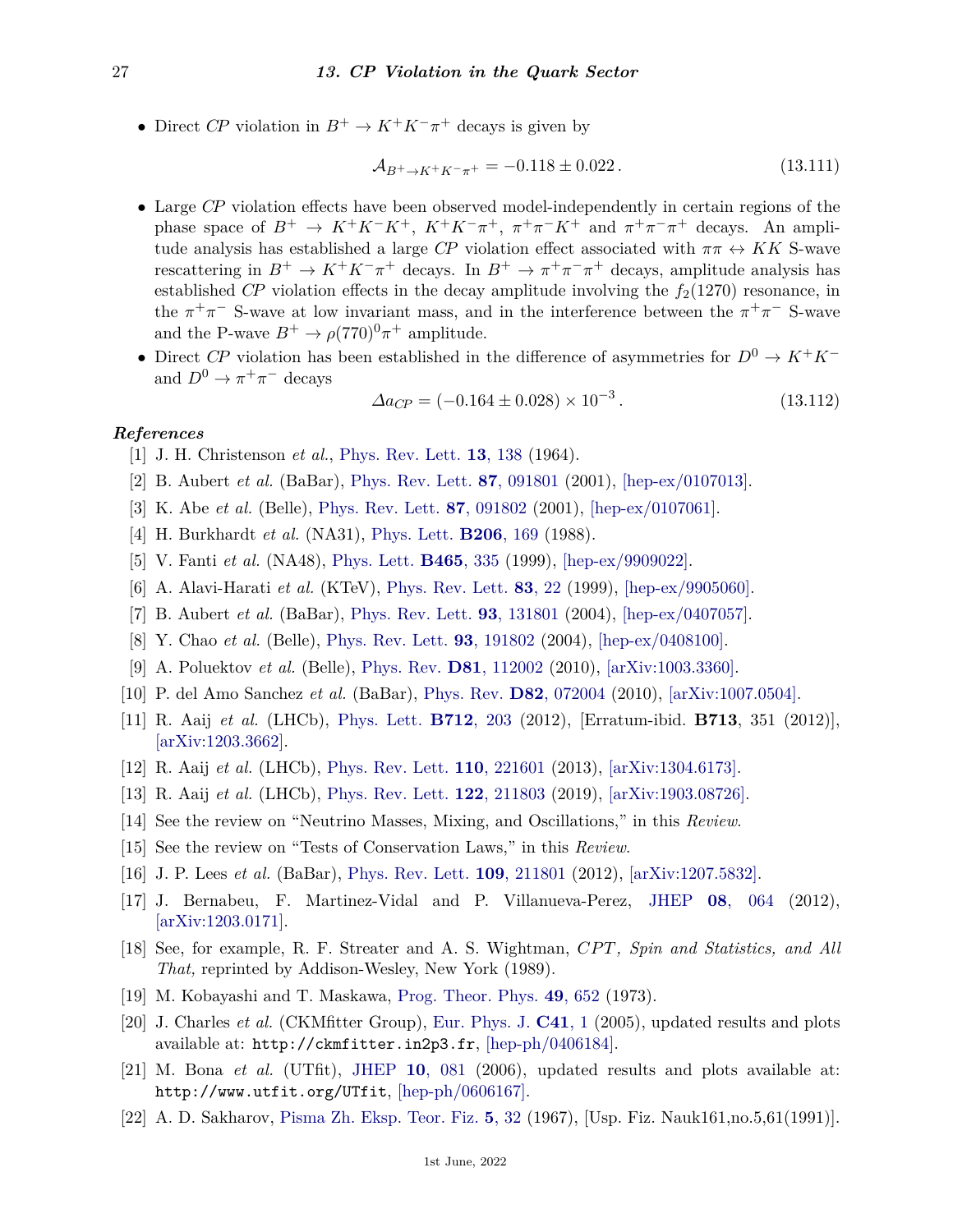- <span id="page-27-0"></span>[23] A. Riotto, in "Proceedings, Summer School in High-energy physics and cosmology: Trieste, Italy, June 29-July 17, 1998," 326–436 (1998), [\[hep-ph/9807454\].](https://arxiv.org/abs/hep-ph/9807454)
- <span id="page-27-1"></span>[24] M. Fukugita and T. Yanagida, [Phys. Lett.](http://doi.org/10.1016/0370-2693(86)91126-3) **[B174](http://doi.org/10.1016/0370-2693(86)91126-3)**, 45 (1986).
- <span id="page-27-3"></span><span id="page-27-2"></span>[25] S. Davidson, E. Nardi and Y. Nir, [Phys. Rept.](http://doi.org/10.1016/j.physrep.2008.06.002) **466**[, 105](http://doi.org/10.1016/j.physrep.2008.06.002) (2008), [\[arXiv:0802.2962\].](https://arxiv.org/abs/0802.2962)
- [26] G. Aad *et al.* (ATLAS), [Phys. Lett.](http://doi.org/10.1016/j.physletb.2012.08.020) **[B716](http://doi.org/10.1016/j.physletb.2012.08.020)**, 1 (2012), [\[arXiv:1207.7214\].](https://arxiv.org/abs/1207.7214)
- <span id="page-27-4"></span>[27] S. Chatrchyan *et al.* (CMS), [Phys. Lett.](http://doi.org/10.1016/j.physletb.2012.08.021) **[B716](http://doi.org/10.1016/j.physletb.2012.08.021)**, 30 (2012), [\[arXiv:1207.7235\].](https://arxiv.org/abs/1207.7235)
- <span id="page-27-5"></span>[28] S. Okubo, [Phys. Lett.](http://doi.org/10.1016/S0375-9601(63)92548-9) **5**[, 165](http://doi.org/10.1016/S0375-9601(63)92548-9) (1963).
- [29] G. Zweig (1964), *An SU*<sup>3</sup> *model for strong interaction symmetry and its breaking; Version 2*, [CERN-TH-412.](https://cds.cern.ch/record/570209)
- <span id="page-27-6"></span>[30] J. Iizuka, [Prog. Theor. Phys. Suppl.](http://doi.org/10.1143/PTPS.37.21) **37**[, 21](http://doi.org/10.1143/PTPS.37.21) (1966).
- <span id="page-27-7"></span>[31] V. Weisskopf and E. P. Wigner, [Z. Phys.](http://doi.org/10.1007/BF01336768) **63**[, 54](http://doi.org/10.1007/BF01336768) (1930).
- <span id="page-27-8"></span>[32] See the review on " $D^0$ – $\overline{D}{}^0$  Mixing" in this *Review*.
- <span id="page-27-9"></span>[33] O. Long *et al.*, [Phys. Rev.](http://doi.org/10.1103/PhysRevD.68.034010) **D68**[, 034010](http://doi.org/10.1103/PhysRevD.68.034010) (2003), [\[hep-ex/0303030\].](https://arxiv.org/abs/hep-ex/0303030)
- <span id="page-27-10"></span>[34] M. Gronau, Y. Grossman and J. L. Rosner, [Phys. Lett.](http://doi.org/10.1016/S0370-2693(01)00426-9) **[B508](http://doi.org/10.1016/S0370-2693(01)00426-9)**, 37 (2001), [\[hep-ph/0103110\].](https://arxiv.org/abs/hep-ph/0103110)
- <span id="page-27-11"></span>[35] M. Artuso, G. Borissov and A. Lenz, [Rev. Mod. Phys.](http://doi.org/10.1103/RevModPhys.88.045002) **88**[, 045002](http://doi.org/10.1103/RevModPhys.88.045002) (2016), [\[arXiv:1511.09466\].](https://arxiv.org/abs/1511.09466)
- <span id="page-27-12"></span>[36] L. Wolfenstein, [Phys. Rev. Lett.](http://doi.org/10.1103/PhysRevLett.13.562) **13**[, 562](http://doi.org/10.1103/PhysRevLett.13.562) (1964).
- <span id="page-27-13"></span>[37] C. Abel *et al.* (nEDM), [Phys. Rev. Lett.](http://doi.org/10.1103/PhysRevLett.124.081803) **124**[, 081803](http://doi.org/10.1103/PhysRevLett.124.081803) (2020), [\[arXiv:2001.11966\].](https://arxiv.org/abs/2001.11966)
- <span id="page-27-14"></span>[38] R. J. Crewther *et al.*, [Phys. Lett.](http://doi.org/10.1016/0370-2693(79)90128-X) **B88**[, 123](http://doi.org/10.1016/0370-2693(79)90128-X) (1979), [Erratum-ibid. **B91**, 487 (1980)].
- <span id="page-27-16"></span><span id="page-27-15"></span>[39] See the review on "Cabibbo-Kobayashi-Maskawa Mixing Matrix," in this *Review*.
- [40] L. Wolfenstein, [Phys. Rev. Lett.](http://doi.org/10.1103/PhysRevLett.51.1945) **51**[, 1945](http://doi.org/10.1103/PhysRevLett.51.1945) (1983).
- <span id="page-27-17"></span>[41] A. J. Buras, M. E. Lautenbacher and G. Ostermaier, [Phys. Rev.](http://doi.org/10.1103/PhysRevD.50.3433) **D50**[, 3433](http://doi.org/10.1103/PhysRevD.50.3433) (1994), [\[hep](https://arxiv.org/abs/hep-ph/9403384)[ph/9403384\].](https://arxiv.org/abs/hep-ph/9403384)
- <span id="page-27-18"></span>[42] C. Jarlskog, [Phys. Rev. Lett.](http://doi.org/10.1103/PhysRevLett.55.1039) **55**[, 1039](http://doi.org/10.1103/PhysRevLett.55.1039) (1985).
- <span id="page-27-19"></span>[43] See the *K*-meson Listings in this *Review*.
- <span id="page-27-20"></span>[44] See the review on "*CP* violation in  $K_S \to 3\pi$ ," in this *Review*.
- <span id="page-27-21"></span>[45] T. Blum *et al.*, [Phys. Rev.](http://doi.org/10.1103/PhysRevD.91.074502) **D91**[, 074502](http://doi.org/10.1103/PhysRevD.91.074502) (2015), [\[arXiv:1502.00263\].](https://arxiv.org/abs/1502.00263)
- <span id="page-27-22"></span>[46] Z. Bai *et al.* (RBC, UKQCD), [Phys. Rev. Lett.](http://doi.org/10.1103/PhysRevLett.115.212001) **115**[, 212001](http://doi.org/10.1103/PhysRevLett.115.212001) (2015), [\[arXiv:1505.07863\].](https://arxiv.org/abs/1505.07863)
- <span id="page-27-23"></span>[47] A. J. Buras *et al.*, [JHEP](http://doi.org/10.1007/JHEP11(2015)202) **11**[, 202](http://doi.org/10.1007/JHEP11(2015)202) (2015), [\[arXiv:1507.06345\].](https://arxiv.org/abs/1507.06345)
- <span id="page-27-24"></span>[48] Y. Grossman and Y. Nir, [Phys. Lett.](http://doi.org/10.1016/S0370-2693(97)00210-4) **[B398](http://doi.org/10.1016/S0370-2693(97)00210-4)**, 163 (1997), [\[hep-ph/9701313\].](https://arxiv.org/abs/hep-ph/9701313)
- <span id="page-27-25"></span>[49] L. S. Littenberg, [Phys. Rev.](http://doi.org/10.1103/PhysRevD.39.3322) **D39**[, 3322](http://doi.org/10.1103/PhysRevD.39.3322) (1989).
- <span id="page-27-26"></span>[50] A. J. Buras, [Phys. Lett.](http://doi.org/10.1016/0370-2693(94)90171-6) **[B333](http://doi.org/10.1016/0370-2693(94)90171-6)**, 476 (1994), [\[hep-ph/9405368\].](https://arxiv.org/abs/hep-ph/9405368)
- <span id="page-27-27"></span>[51] G. Buchalla and A. J. Buras, [Nucl. Phys.](http://doi.org/10.1016/0550-3213(93)90405-E) **[B400](http://doi.org/10.1016/0550-3213(93)90405-E)**, 225 (1993).
- <span id="page-27-28"></span>[52] A. J. Buras *et al.*, [JHEP](http://doi.org/10.1007/JHEP11(2015)033) **11**[, 033](http://doi.org/10.1007/JHEP11(2015)033) (2015), [\[arXiv:1503.02693\].](https://arxiv.org/abs/1503.02693)
- <span id="page-27-29"></span>[53] J. K. Ahn *et al.* (KOTO), [Phys. Rev. Lett.](http://doi.org/10.1103/PhysRevLett.122.021802) **122**[, 021802](http://doi.org/10.1103/PhysRevLett.122.021802) (2019), [\[arXiv:1810.09655\].](https://arxiv.org/abs/1810.09655)
- <span id="page-27-31"></span><span id="page-27-30"></span>[54] J. K. Ahn *et al.* (KOTO), [Phys. Rev. Lett.](http://doi.org/10.1103/PhysRevLett.126.121801) **126**[, 121801](http://doi.org/10.1103/PhysRevLett.126.121801) (2021), [\[arXiv:2012.07571\].](https://arxiv.org/abs/2012.07571)
- [55] E. Cortina Gil *et al.* (NA62), [JHEP](http://doi.org/10.1007/JHEP06(2021)093) **06**[, 093](http://doi.org/10.1007/JHEP06(2021)093) (2021), [\[arXiv:2103.15389\].](https://arxiv.org/abs/2103.15389)
- <span id="page-27-32"></span>[56] B. Aubert *et al.* (BaBar), [Phys. Rev. Lett.](http://doi.org/10.1103/PhysRevLett.98.211802) **98**[, 211802](http://doi.org/10.1103/PhysRevLett.98.211802) (2007), [\[hep-ex/0703020\].](https://arxiv.org/abs/hep-ex/0703020)
- [57] M. Staric *et al.* (Belle), [Phys. Rev. Lett.](http://doi.org/10.1103/PhysRevLett.98.211803) **98**[, 211803](http://doi.org/10.1103/PhysRevLett.98.211803) (2007), [\[hep-ex/0703036\].](https://arxiv.org/abs/hep-ex/0703036)
- [58] T. Aaltonen *et al.* (CDF), [Phys. Rev. Lett.](http://doi.org/10.1103/PhysRevLett.100.121802) **100**[, 121802](http://doi.org/10.1103/PhysRevLett.100.121802) (2008), [\[arXiv:0712.1567\].](https://arxiv.org/abs/0712.1567)
- [59] R. Aaij *et al.* (LHCb), [Phys. Rev. Lett.](http://doi.org/10.1103/PhysRevLett.110.101802) **110**[, 101802](http://doi.org/10.1103/PhysRevLett.110.101802) (2013), [\[arXiv:1211.1230\].](https://arxiv.org/abs/1211.1230)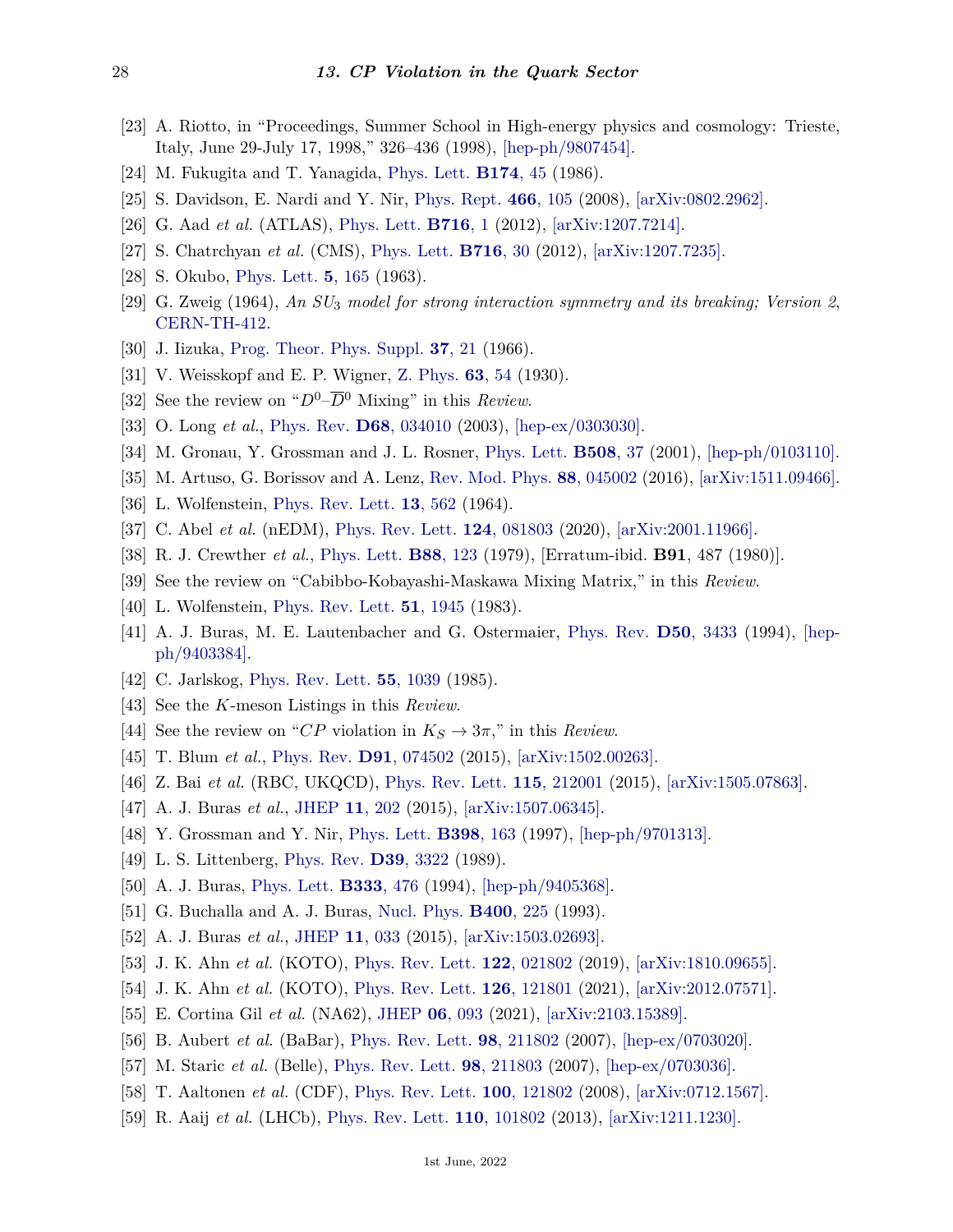- <span id="page-28-0"></span>[60] R. Aaij *et al.* (LHCb) (2021), to appear in PRL, [\[arXiv:2106.03744\].](https://arxiv.org/abs/2106.03744)
- <span id="page-28-1"></span>[61] Y. S. Amhis *et al.* (HFLAV), [Eur. Phys. J.](http://doi.org/10.1140/epjc/s10052-020-8156-7) **C81**[, 226](http://doi.org/10.1140/epjc/s10052-020-8156-7) (2021), updated results and plots available at <https://hflav.web.cern.ch/>, [\[arXiv:1909.12524\].](https://arxiv.org/abs/1909.12524)
- <span id="page-28-3"></span><span id="page-28-2"></span>[62] See the *D*-meson Listings in this *Review*.
- [63] Y. Grossman, A. L. Kagan and Y. Nir, [Phys. Rev.](http://doi.org/10.1103/PhysRevD.75.036008) **D75**[, 036008](http://doi.org/10.1103/PhysRevD.75.036008) (2007), [\[hep-ph/0609178\].](https://arxiv.org/abs/hep-ph/0609178)
- <span id="page-28-4"></span>[64] S. Bergmann *et al.*, [Phys. Lett.](http://doi.org/10.1016/S0370-2693(00)00772-3) **[B486](http://doi.org/10.1016/S0370-2693(00)00772-3)**, 418 (2000), [\[hep-ph/0005181\].](https://arxiv.org/abs/hep-ph/0005181)
- <span id="page-28-5"></span>[65] M. Gersabeck *et al.*, [J. Phys.](http://doi.org/10.1088/0954-3899/39/4/045005) **G39**[, 045005](http://doi.org/10.1088/0954-3899/39/4/045005) (2012), [\[arXiv:1111.6515\].](https://arxiv.org/abs/1111.6515)
- <span id="page-28-7"></span><span id="page-28-6"></span>[66] D. M. Asner *et al.* (CLEO), [Phys. Rev.](http://doi.org/10.1103/PhysRevD.78.012001) **D78**[, 012001](http://doi.org/10.1103/PhysRevD.78.012001) (2008), [\[arXiv:0802.2268\].](https://arxiv.org/abs/0802.2268)
- [67] M. Ablikim *et al.* (BESIII), [Phys. Lett.](http://doi.org/10.1016/j.physletb.2014.05.071) **[B734](http://doi.org/10.1016/j.physletb.2014.05.071)**, 227 (2014), [\[arXiv:1404.4691\].](https://arxiv.org/abs/1404.4691)
- <span id="page-28-8"></span>[68] R. Aaij *et al.* (LHCb), [Phys. Rev. Lett.](http://doi.org/10.1103/PhysRevLett.111.251801) **111**[, 251801](http://doi.org/10.1103/PhysRevLett.111.251801) (2013), [\[arXiv:1309.6534\].](https://arxiv.org/abs/1309.6534)
- <span id="page-28-9"></span>[69] R. Aaij *et al.* (LHCb), [Phys. Rev. Lett.](http://doi.org/10.1103/PhysRevLett.118.261803) **118**[, 261803](http://doi.org/10.1103/PhysRevLett.118.261803) (2017), [\[arXiv:1702.06490\].](https://arxiv.org/abs/1702.06490)
- <span id="page-28-10"></span>[70] M. Ciuchini *et al.*, [Phys. Lett.](http://doi.org/10.1016/j.physletb.2007.08.055) **[B655](http://doi.org/10.1016/j.physletb.2007.08.055)**, 162 (2007), [\[hep-ph/0703204\].](https://arxiv.org/abs/hep-ph/0703204)
- [71] Y. Grossman, Y. Nir and G. Perez, [Phys. Rev. Lett.](http://doi.org/10.1103/PhysRevLett.103.071602) **103**[, 071602](http://doi.org/10.1103/PhysRevLett.103.071602) (2009), [\[arXiv:0904.0305\].](https://arxiv.org/abs/0904.0305)
- <span id="page-28-11"></span>[72] A. L. Kagan and M. D. Sokoloff, [Phys. Rev.](http://doi.org/10.1103/PhysRevD.80.076008) **D80**[, 076008](http://doi.org/10.1103/PhysRevD.80.076008) (2009), [\[arXiv:0907.3917\].](https://arxiv.org/abs/0907.3917)
- <span id="page-28-12"></span>[73] Y. Grossman and Y. Nir, [JHEP](http://doi.org/10.1007/JHEP04(2012)002) **04**[, 002](http://doi.org/10.1007/JHEP04(2012)002) (2012), [\[arXiv:1110.3790\].](https://arxiv.org/abs/1110.3790)
- <span id="page-28-13"></span>[74] B. R. Ko *et al.* (Belle), [Phys. Rev. Lett.](http://doi.org/10.1103/PhysRevLett.109.021601) **109**[, 021601](http://doi.org/10.1103/PhysRevLett.109.021601) (2012), [Erratum-ibid. **109**, 119903 (2012)], [\[arXiv:1203.6409\].](https://arxiv.org/abs/1203.6409)
- <span id="page-28-14"></span>[75] See the "Review of Multibody Charm Analyses" in this *Review*.
- <span id="page-28-15"></span>[76] B. Aubert *et al.* (BaBar), [Phys. Rev.](http://doi.org/10.1103/PhysRevD.78.051102) **D78**[, 051102](http://doi.org/10.1103/PhysRevD.78.051102) (2008), [\[arXiv:0802.4035\].](https://arxiv.org/abs/0802.4035)
- [77] I. Bediaga *et al.*, [Phys. Rev.](http://doi.org/10.1103/PhysRevD.80.096006) **D80**[, 096006](http://doi.org/10.1103/PhysRevD.80.096006) (2009), [\[arXiv:0905.4233\].](https://arxiv.org/abs/0905.4233)
- [78] I. Bediaga *et al.*, [Phys. Rev.](http://doi.org/10.1103/PhysRevD.86.036005) **D86**[, 036005](http://doi.org/10.1103/PhysRevD.86.036005) (2012), [\[arXiv:1205.3036\].](https://arxiv.org/abs/1205.3036)
- <span id="page-28-16"></span>[79] M. Williams, [Phys. Rev.](http://doi.org/10.1103/PhysRevD.84.054015) **D84**[, 054015](http://doi.org/10.1103/PhysRevD.84.054015) (2011), [\[arXiv:1105.5338\].](https://arxiv.org/abs/1105.5338)
- <span id="page-28-17"></span>[80] R. Aaij *et al.* (LHCb), [Phys. Lett.](http://doi.org/10.1016/j.physletb.2017.03.062) **[B769](http://doi.org/10.1016/j.physletb.2017.03.062)**, 345 (2017), [\[arXiv:1612.03207\].](https://arxiv.org/abs/1612.03207)
- <span id="page-28-18"></span>[81] See the *B*-meson Listings in this *Review*.
- <span id="page-28-19"></span>[82] V. M. Abazov *et al.* (D0), [Phys. Rev.](http://doi.org/10.1103/PhysRevD.82.032001) **D82**[, 032001](http://doi.org/10.1103/PhysRevD.82.032001) (2010), [\[arXiv:1005.2757\].](https://arxiv.org/abs/1005.2757)
- <span id="page-28-20"></span>[83] A. B. Carter and A. I. Sanda, [Phys. Rev. Lett.](http://doi.org/10.1103/PhysRevLett.45.952) **45**[, 952](http://doi.org/10.1103/PhysRevLett.45.952) (1980).
- [84] A. B. Carter and A. I. Sanda, [Phys. Rev.](http://doi.org/10.1103/PhysRevD.23.1567) **D23**[, 1567](http://doi.org/10.1103/PhysRevD.23.1567) (1981).
- <span id="page-28-21"></span>[85] I. I. Y. Bigi and A. I. Sanda, [Nucl. Phys.](http://doi.org/10.1016/0550-3213(81)90519-8) **[B193](http://doi.org/10.1016/0550-3213(81)90519-8)**, 85 (1981).
- <span id="page-28-22"></span>[86] I. Dunietz and J. L. Rosner, [Phys. Rev.](http://doi.org/10.1103/PhysRevD.34.1404) **D34**[, 1404](http://doi.org/10.1103/PhysRevD.34.1404) (1986).
- [87] Y. I. Azimov, N. G. Uraltsev and V. A. Khoze, Sov. J. Nucl. Phys. **45**, 878 (1987), [Yad. Fiz. **45**, 1412 (1987)].
- <span id="page-28-23"></span>[88] I. I. Y. Bigi and A. I. Sanda, [Nucl. Phys.](http://doi.org/10.1016/0550-3213(87)90246-X) **[B281](http://doi.org/10.1016/0550-3213(87)90246-X)**, 41 (1987).
- <span id="page-28-24"></span>[89] G. Buchalla, A. J. Buras and M. E. Lautenbacher, [Rev. Mod. Phys.](http://doi.org/10.1103/RevModPhys.68.1125) **68**[, 1125](http://doi.org/10.1103/RevModPhys.68.1125) (1996), [\[hep](https://arxiv.org/abs/hep-ph/9512380)[ph/9512380\].](https://arxiv.org/abs/hep-ph/9512380)
- <span id="page-28-25"></span>[90] A. J. Buras and L. Silvestrini, [Nucl. Phys.](http://doi.org/10.1016/S0550-3213(99)00712-9) **[B569](http://doi.org/10.1016/S0550-3213(99)00712-9)**, 3 (2000), [\[hep-ph/9812392\].](https://arxiv.org/abs/hep-ph/9812392)
- <span id="page-28-26"></span>[91] R. Fleischer, [Eur. Phys. J.](http://doi.org/10.1007/s100529900099) **C10**[, 299](http://doi.org/10.1007/s100529900099) (1999), [\[hep-ph/9903455\].](https://arxiv.org/abs/hep-ph/9903455)
- [92] M. Ciuchini, M. Pierini and L. Silvestrini, [Phys. Rev. Lett.](http://doi.org/10.1103/PhysRevLett.95.221804) **95**[, 221804](http://doi.org/10.1103/PhysRevLett.95.221804) (2005), [\[hep](https://arxiv.org/abs/hep-ph/0507290)[ph/0507290\].](https://arxiv.org/abs/hep-ph/0507290)
- [93] S. Faller *et al.*, [Phys. Rev.](http://doi.org/10.1103/PhysRevD.79.014030) **D79**[, 014030](http://doi.org/10.1103/PhysRevD.79.014030) (2009), [\[arXiv:0809.0842\].](https://arxiv.org/abs/0809.0842)
- <span id="page-28-27"></span>[94] M. Jung, [Phys. Rev.](http://doi.org/10.1103/PhysRevD.86.053008) **D86**[, 053008](http://doi.org/10.1103/PhysRevD.86.053008) (2012), [\[arXiv:1206.2050\].](https://arxiv.org/abs/1206.2050)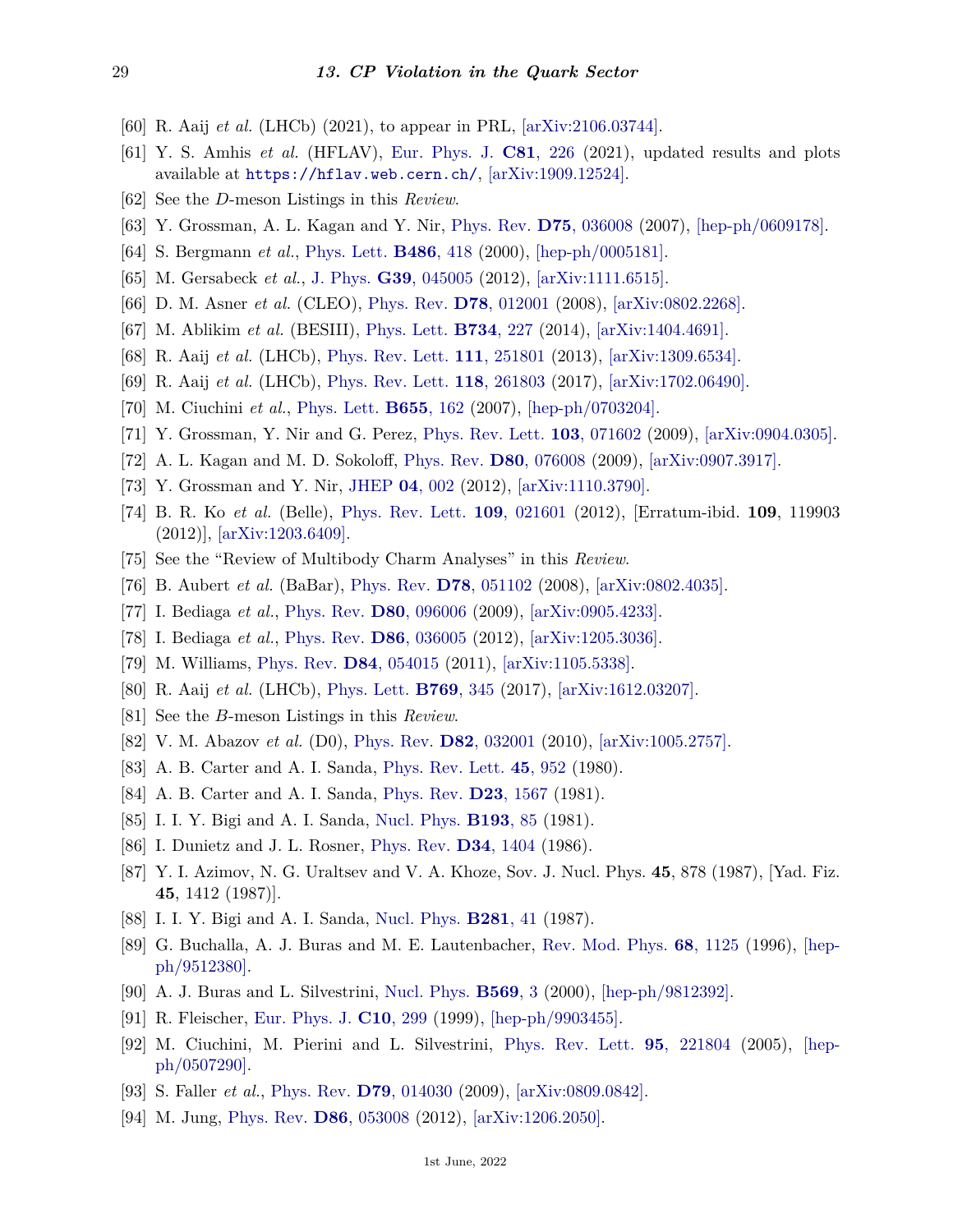- [95] H.-n. Li and S. Mishima, [JHEP](http://doi.org/10.1088/1126-6708/2007/03/009) **03**[, 009](http://doi.org/10.1088/1126-6708/2007/03/009) (2007), [\[hep-ph/0610120\].](https://arxiv.org/abs/hep-ph/0610120)
- [96] K. De Bruyn and R. Fleischer, [JHEP](http://doi.org/10.1007/JHEP03(2015)145) **03**[, 145](http://doi.org/10.1007/JHEP03(2015)145) (2015), [\[arXiv:1412.6834\].](https://arxiv.org/abs/1412.6834)
- <span id="page-29-0"></span>[97] P. Frings, U. Nierste and M. Wiebusch, [Phys. Rev. Lett.](http://doi.org/10.1103/PhysRevLett.115.061802) **115**[, 061802](http://doi.org/10.1103/PhysRevLett.115.061802) (2015), [\[arXiv:1503.00859\].](https://arxiv.org/abs/1503.00859)
- <span id="page-29-1"></span>[98] L. Silvestrini, [Ann. Rev. Nucl. Part. Sci.](http://doi.org/10.1146/annurev.nucl.57.090506.123007) **57**[, 405](http://doi.org/10.1146/annurev.nucl.57.090506.123007) (2007), [\[arXiv:0705.1624\].](https://arxiv.org/abs/0705.1624)
- <span id="page-29-2"></span>[99] R. Fleischer *et al.*, [Phys. Rev.](http://doi.org/10.1103/PhysRevD.78.111501) **D78**[, 111501](http://doi.org/10.1103/PhysRevD.78.111501) (2008), [\[arXiv:0806.2900\].](https://arxiv.org/abs/0806.2900)
- <span id="page-29-3"></span>[100] R. Fleischer *et al.*, [Eur. Phys. J.](http://doi.org/10.1140/epjc/s10052-018-6397-5) **C78**[, 943](http://doi.org/10.1140/epjc/s10052-018-6397-5) (2018), [\[arXiv:1806.08783\].](https://arxiv.org/abs/1806.08783)
- <span id="page-29-4"></span>[101] M. Gronau and D. London, [Phys. Rev. Lett.](http://doi.org/10.1103/PhysRevLett.65.3381) **65**[, 3381](http://doi.org/10.1103/PhysRevLett.65.3381) (1990).
- <span id="page-29-5"></span>[102] A. F. Falk *et al.*, [Phys. Rev.](http://doi.org/10.1103/PhysRevD.69.011502) **D69**[, 011502](http://doi.org/10.1103/PhysRevD.69.011502) (2004), [\[hep-ph/0310242\].](https://arxiv.org/abs/hep-ph/0310242)
- <span id="page-29-6"></span>[103] J. Charles *et al.*, [Eur. Phys. J.](http://doi.org/10.1140/epjc/s10052-017-5126-9) **C77**[, 574](http://doi.org/10.1140/epjc/s10052-017-5126-9) (2017), [\[arXiv:1705.02981\].](https://arxiv.org/abs/1705.02981)
- <span id="page-29-7"></span>[104] See the review on "Determination of CKM Angles from *B* hadrons," in this *Review*.
- <span id="page-29-8"></span>[105] A. Abdesselam *et al.* (BaBar, Belle), [Phys. Rev. Lett.](http://doi.org/10.1103/PhysRevLett.115.121604) **115**[, 121604](http://doi.org/10.1103/PhysRevLett.115.121604) (2015), [\[arXiv:1505.04147\].](https://arxiv.org/abs/1505.04147)
- <span id="page-29-9"></span>[106] R. Fleischer and R. Knegjens, [Eur. Phys. J.](http://doi.org/10.1140/epjc/s10052-011-1789-9) **C71**[, 1789](http://doi.org/10.1140/epjc/s10052-011-1789-9) (2011), [\[arXiv:1109.5115\].](https://arxiv.org/abs/1109.5115)
- <span id="page-29-10"></span>[107] A. S. Dighe, I. Dunietz and R. Fleischer, [Eur. Phys. J.](http://doi.org/10.1007/s100520050372) **C6**[, 647](http://doi.org/10.1007/s100520050372) (1999), [\[hep-ph/9804253\].](https://arxiv.org/abs/hep-ph/9804253)
- <span id="page-29-11"></span>[108] R. Aaij *et al.* (LHCb), [Phys. Rev.](http://doi.org/10.1103/PhysRevD.89.092006) **D89**[, 092006](http://doi.org/10.1103/PhysRevD.89.092006) (2014), [\[arXiv:1402.6248\].](https://arxiv.org/abs/1402.6248)
- <span id="page-29-12"></span>[109] R. Aaij *et al.* (LHCb), [JHEP](http://doi.org/10.1007/JHEP03(2021)075) **03**[, 075](http://doi.org/10.1007/JHEP03(2021)075) (2021), [\[arXiv:2012.05319\].](https://arxiv.org/abs/2012.05319)
- <span id="page-29-13"></span>[110] M. Gronau and D. London, [Phys. Lett.](http://doi.org/10.1016/0370-2693(91)91756-L) **[B253](http://doi.org/10.1016/0370-2693(91)91756-L)**, 483 (1991).
- [111] M. Gronau and D. Wyler, [Phys. Lett.](http://doi.org/10.1016/0370-2693(91)90034-N) **[B265](http://doi.org/10.1016/0370-2693(91)90034-N)**, 172 (1991).
- <span id="page-29-16"></span>[112] D. Atwood, I. Dunietz and A. Soni, [Phys. Rev. Lett.](http://doi.org/10.1103/PhysRevLett.78.3257) **78**[, 3257](http://doi.org/10.1103/PhysRevLett.78.3257) (1997), [\[hep-ph/9612433\].](https://arxiv.org/abs/hep-ph/9612433)
- <span id="page-29-17"></span>[113] D. Atwood, I. Dunietz and A. Soni, [Phys. Rev.](http://doi.org/10.1103/PhysRevD.63.036005) **D63**[, 036005](http://doi.org/10.1103/PhysRevD.63.036005) (2001), [\[hep-ph/0008090\].](https://arxiv.org/abs/hep-ph/0008090)
- [114] A. Giri *et al.*, [Phys. Rev.](http://doi.org/10.1103/PhysRevD.68.054018) **D68**[, 054018](http://doi.org/10.1103/PhysRevD.68.054018) (2003), [\[hep-ph/0303187\].](https://arxiv.org/abs/hep-ph/0303187)
- <span id="page-29-14"></span>[115] A. Bondar, *Proceedings of BINP special analysis meeting on Dalitz analysis*, 24-26 Sep. 2002, unpublished.
- <span id="page-29-15"></span>[116] J. Brod and J. Zupan, [JHEP](http://doi.org/10.1007/JHEP01(2014)051) **01**[, 051](http://doi.org/10.1007/JHEP01(2014)051) (2014), [\[arXiv:1308.5663\].](https://arxiv.org/abs/1308.5663)
- <span id="page-29-18"></span>[117] J. P. Lees *et al.* (BaBar), [Phys. Rev.](http://doi.org/10.1103/PhysRevD.87.052015) **D87**[, 052015](http://doi.org/10.1103/PhysRevD.87.052015) (2013), [\[arXiv:1301.1029\].](https://arxiv.org/abs/1301.1029)
- <span id="page-29-19"></span>[118] R. Aaij *et al.* (LHCb), [JHEP](http://doi.org/10.1007/JHEP12(2016)087) **12**[, 087](http://doi.org/10.1007/JHEP12(2016)087) (2016), [\[arXiv:1611.03076\].](https://arxiv.org/abs/1611.03076)
- <span id="page-29-20"></span>[119] R. Aleksan, I. Dunietz and B. Kayser, [Z. Phys.](http://doi.org/10.1007/BF01559494) **C54**[, 653](http://doi.org/10.1007/BF01559494) (1992).
- <span id="page-29-22"></span><span id="page-29-21"></span>[120] R. Fleischer, [Nucl. Phys.](http://doi.org/10.1016/j.nuclphysb.2003.08.010) **[B671](http://doi.org/10.1016/j.nuclphysb.2003.08.010)**, 459 (2003), [\[hep-ph/0304027\].](https://arxiv.org/abs/hep-ph/0304027)
- [121] I. Dunietz, [Phys. Lett.](http://doi.org/10.1016/0370-2693(91)91542-4) **[B270](http://doi.org/10.1016/0370-2693(91)91542-4)**, 75 (1991).
- [122] M. Gronau, [Phys. Lett.](http://doi.org/10.1016/S0370-2693(03)00192-8) **[B557](http://doi.org/10.1016/S0370-2693(03)00192-8)**, 198 (2003), [\[hep-ph/0211282\].](https://arxiv.org/abs/hep-ph/0211282)
- [123] T. Gershon, [Phys. Rev.](http://doi.org/10.1103/PhysRevD.79.051301) **D79**[, 051301](http://doi.org/10.1103/PhysRevD.79.051301) (2009), [\[arXiv:0810.2706\].](https://arxiv.org/abs/0810.2706)
- <span id="page-29-24"></span><span id="page-29-23"></span>[124] T. Gershon and M. Williams, [Phys. Rev.](http://doi.org/10.1103/PhysRevD.80.092002) **D80**[, 092002](http://doi.org/10.1103/PhysRevD.80.092002) (2009), [\[arXiv:0909.1495\].](https://arxiv.org/abs/0909.1495)
- [125] M. Bander, D. Silverman and A. Soni, [Phys. Rev. Lett.](http://doi.org/10.1103/PhysRevLett.43.242) **43**[, 242](http://doi.org/10.1103/PhysRevLett.43.242) (1979).
- <span id="page-29-26"></span><span id="page-29-25"></span>[126] X.-G. He, [Eur. Phys. J.](http://doi.org/10.1007/s100529900064) **C9**[, 443](http://doi.org/10.1007/s100529900064) (1999), [\[hep-ph/9810397\].](https://arxiv.org/abs/hep-ph/9810397)
- [127] D. Atwood and A. Soni, [Phys. Rev.](http://doi.org/10.1103/PhysRevD.58.036005) **D58**[, 036005](http://doi.org/10.1103/PhysRevD.58.036005) (1998), [\[hep-ph/9712287\].](https://arxiv.org/abs/hep-ph/9712287)
- [128] M. Gronau and J. L. Rosner, [Phys. Rev.](http://doi.org/10.1103/PhysRevD.59.113002) **D59**[, 113002](http://doi.org/10.1103/PhysRevD.59.113002) (1999), [\[hep-ph/9809384\].](https://arxiv.org/abs/hep-ph/9809384)
- [129] H. J. Lipkin, [Phys. Lett.](http://doi.org/10.1016/S0370-2693(98)01471-3) **[B445](http://doi.org/10.1016/S0370-2693(98)01471-3)**, 403 (1999), [\[hep-ph/9810351\].](https://arxiv.org/abs/hep-ph/9810351)
- <span id="page-29-27"></span>[130] M. Gronau, [Phys. Lett.](http://doi.org/10.1016/j.physletb.2005.09.014) **[B627](http://doi.org/10.1016/j.physletb.2005.09.014)**, 82 (2005), [\[hep-ph/0508047\].](https://arxiv.org/abs/hep-ph/0508047)
- <span id="page-29-28"></span>[131] R. Aaij *et al.* (LHCb), [Phys. Rev.](http://doi.org/10.1103/PhysRevD.90.112004) **D90**[, 112004](http://doi.org/10.1103/PhysRevD.90.112004) (2014), [\[arXiv:1408.5373\].](https://arxiv.org/abs/1408.5373)
- <span id="page-29-29"></span>[132] R. Aaij *et al.* (LHCb) (2019), [\[arXiv:1905.09244\].](https://arxiv.org/abs/1905.09244)